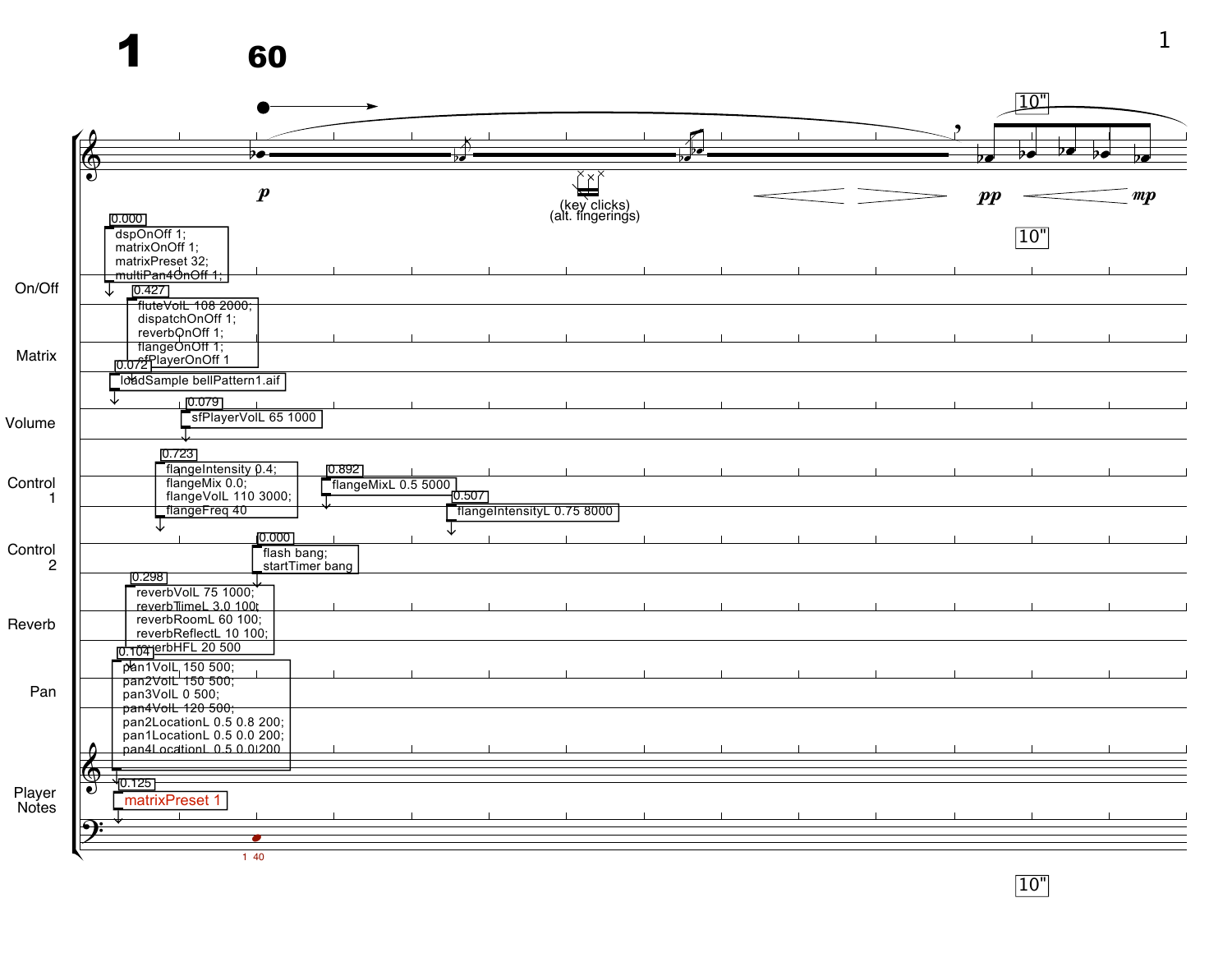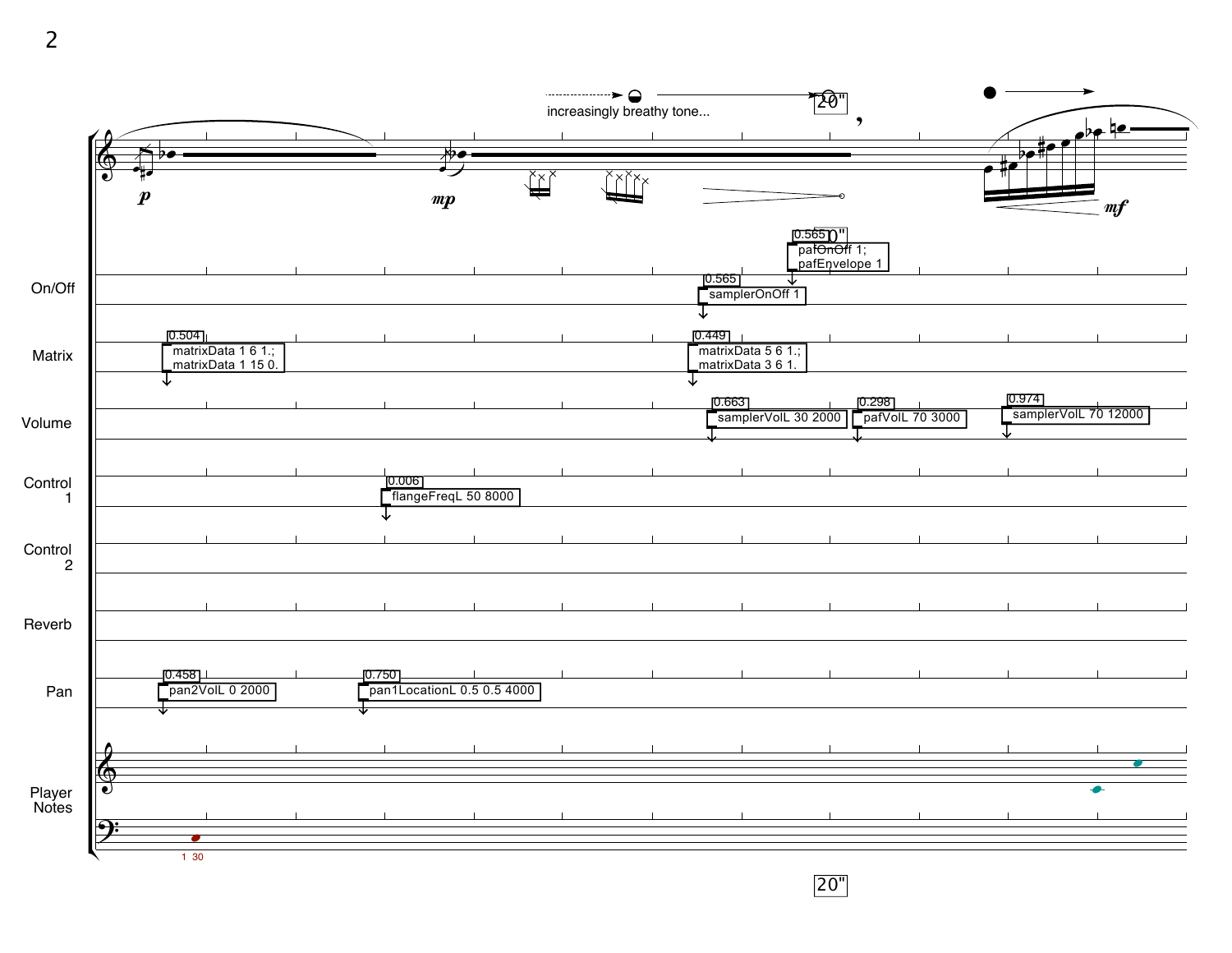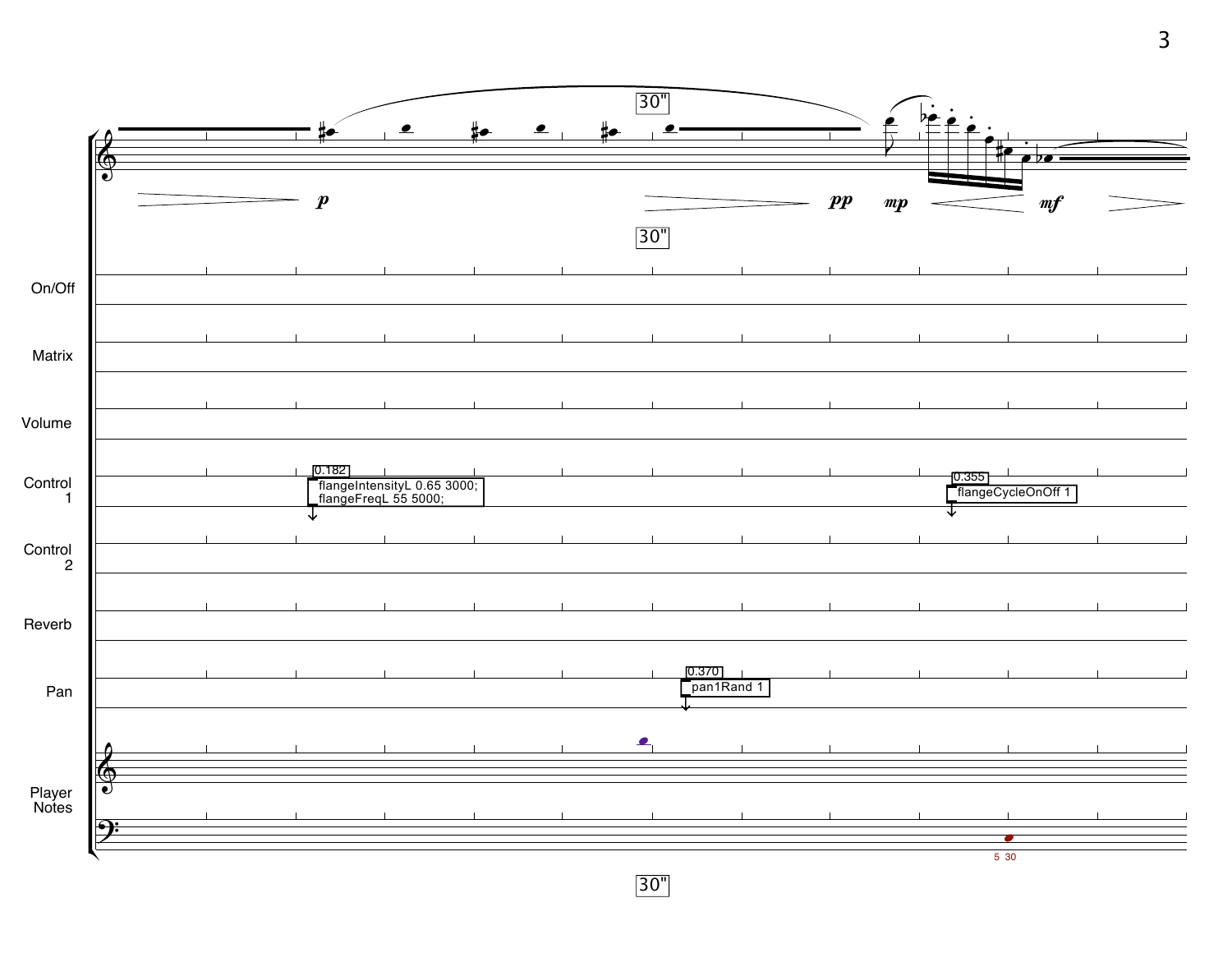

40"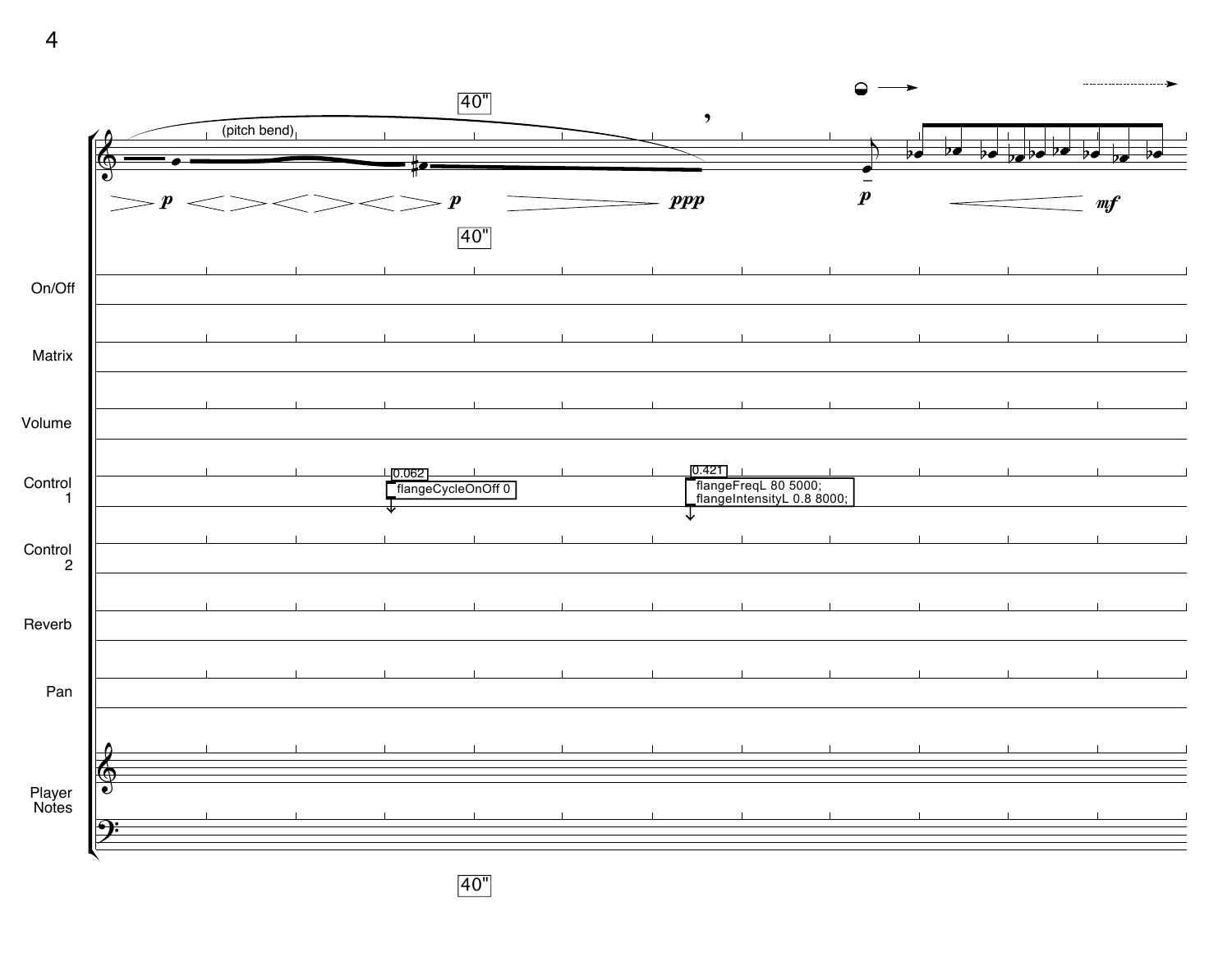

50"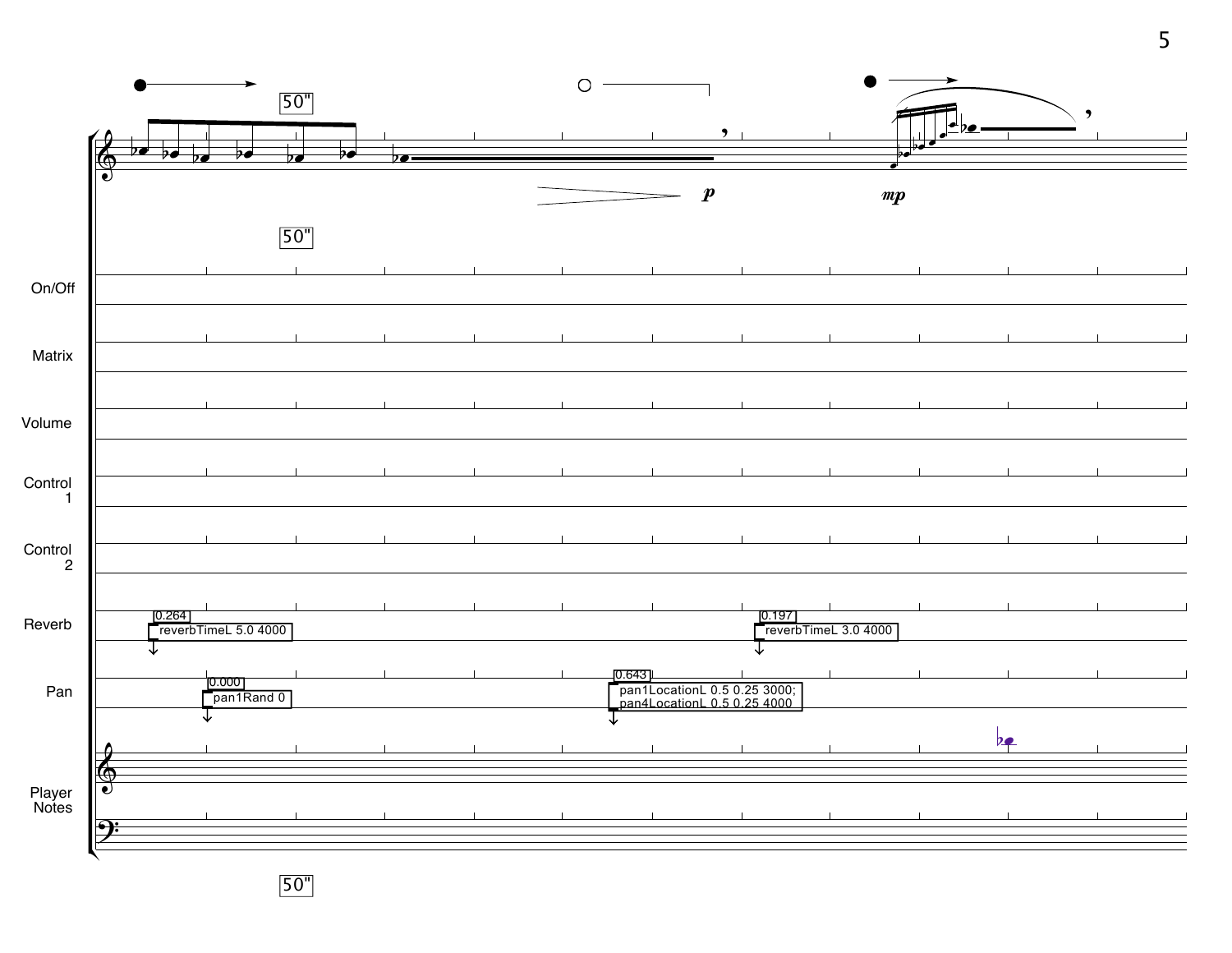

1'00"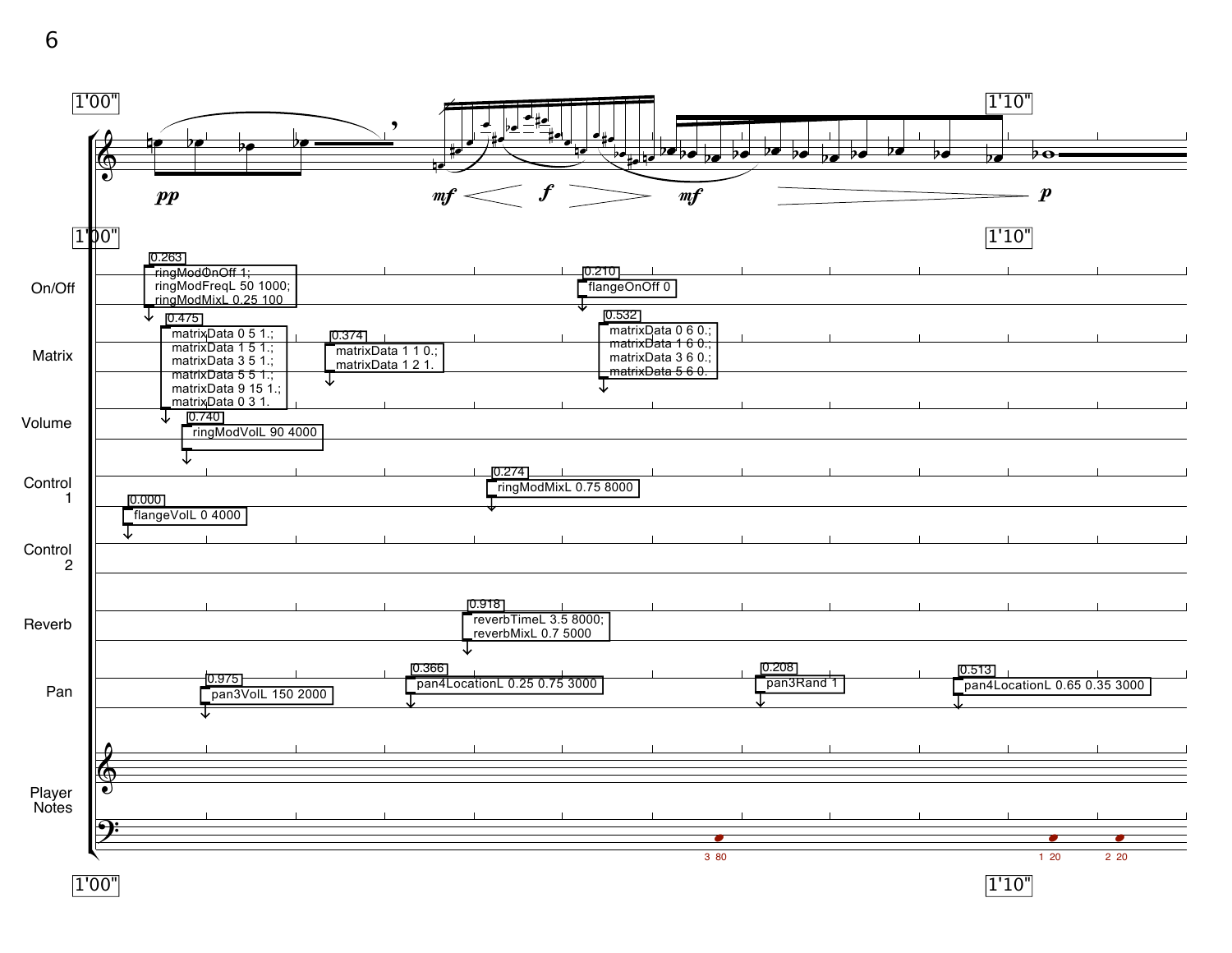

1'20"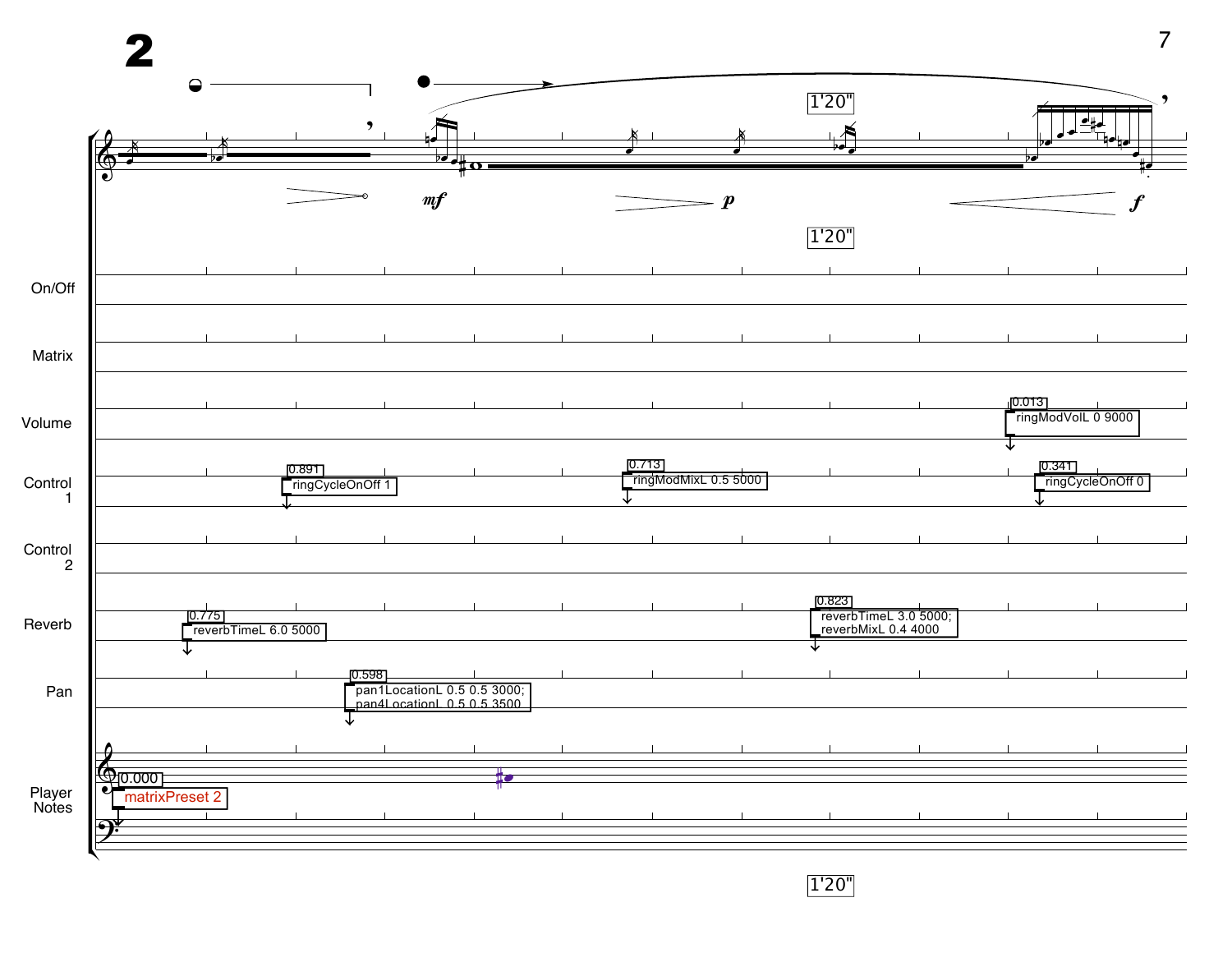1'30"  $\overline{\phantom{a}}$ (air)  $\overline{\phantom{a}}$  $\hat{\mathbb{F}}$ ♯𝆹 *ppp* 1'30"



1'30"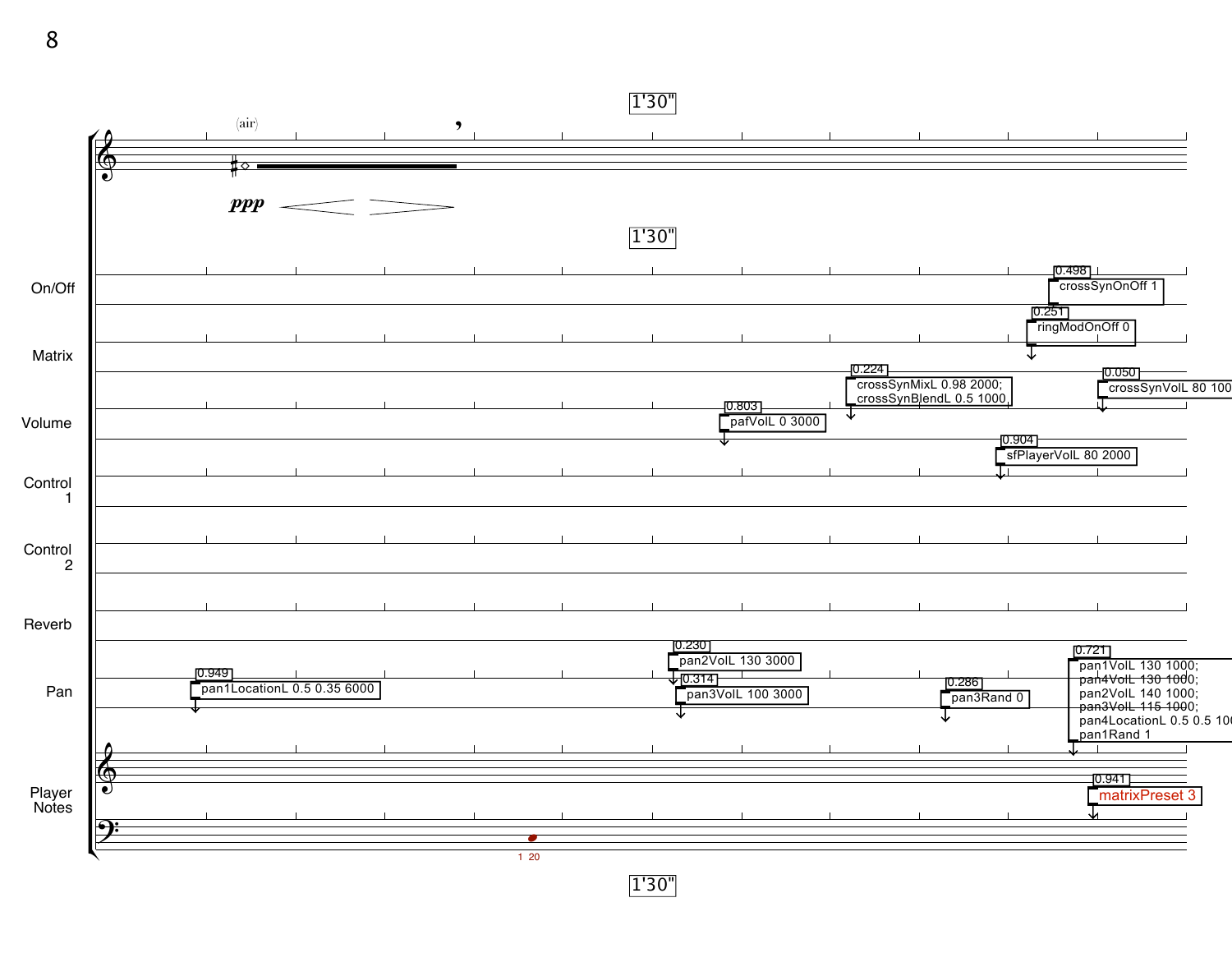

1'40"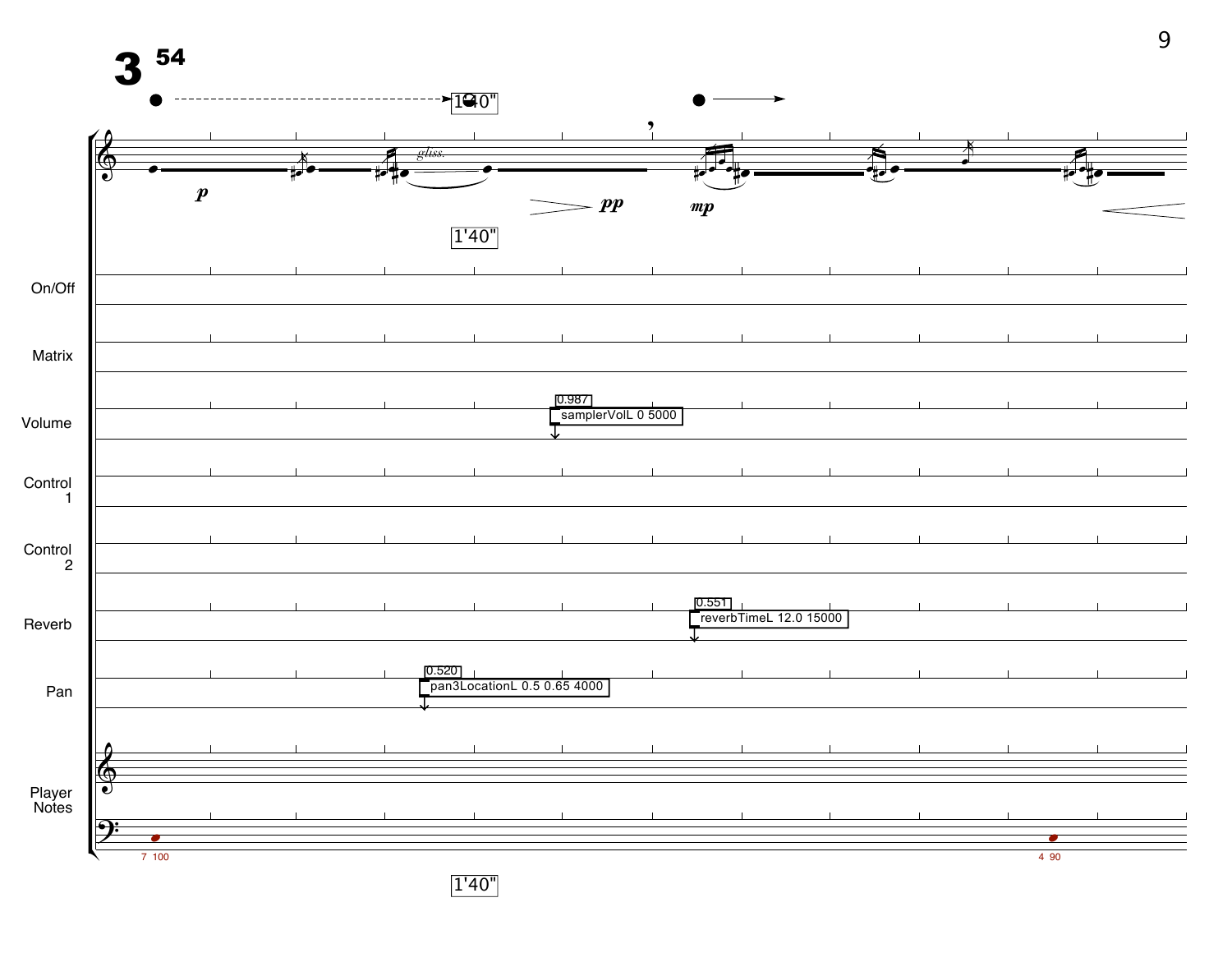

1'50"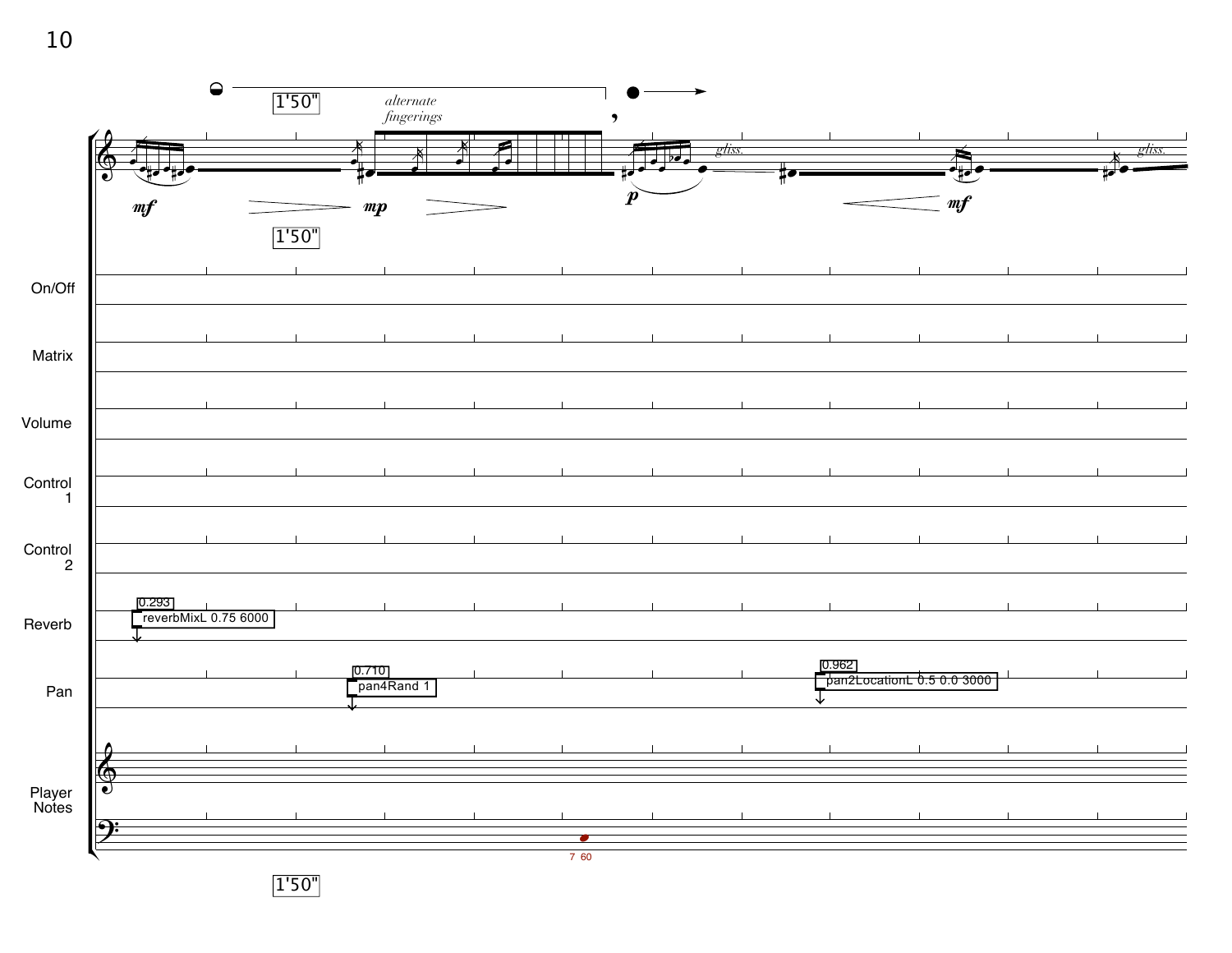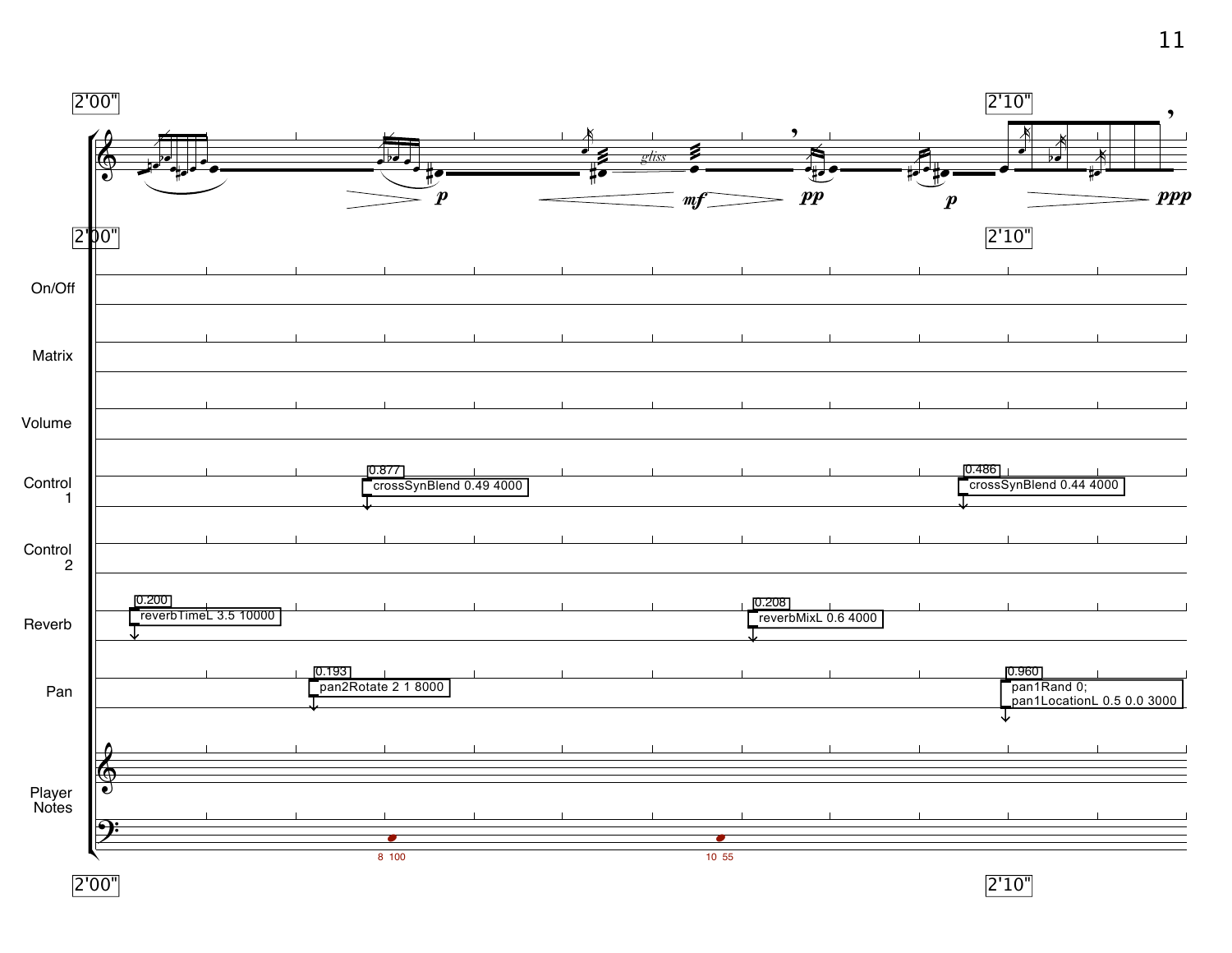

2'20"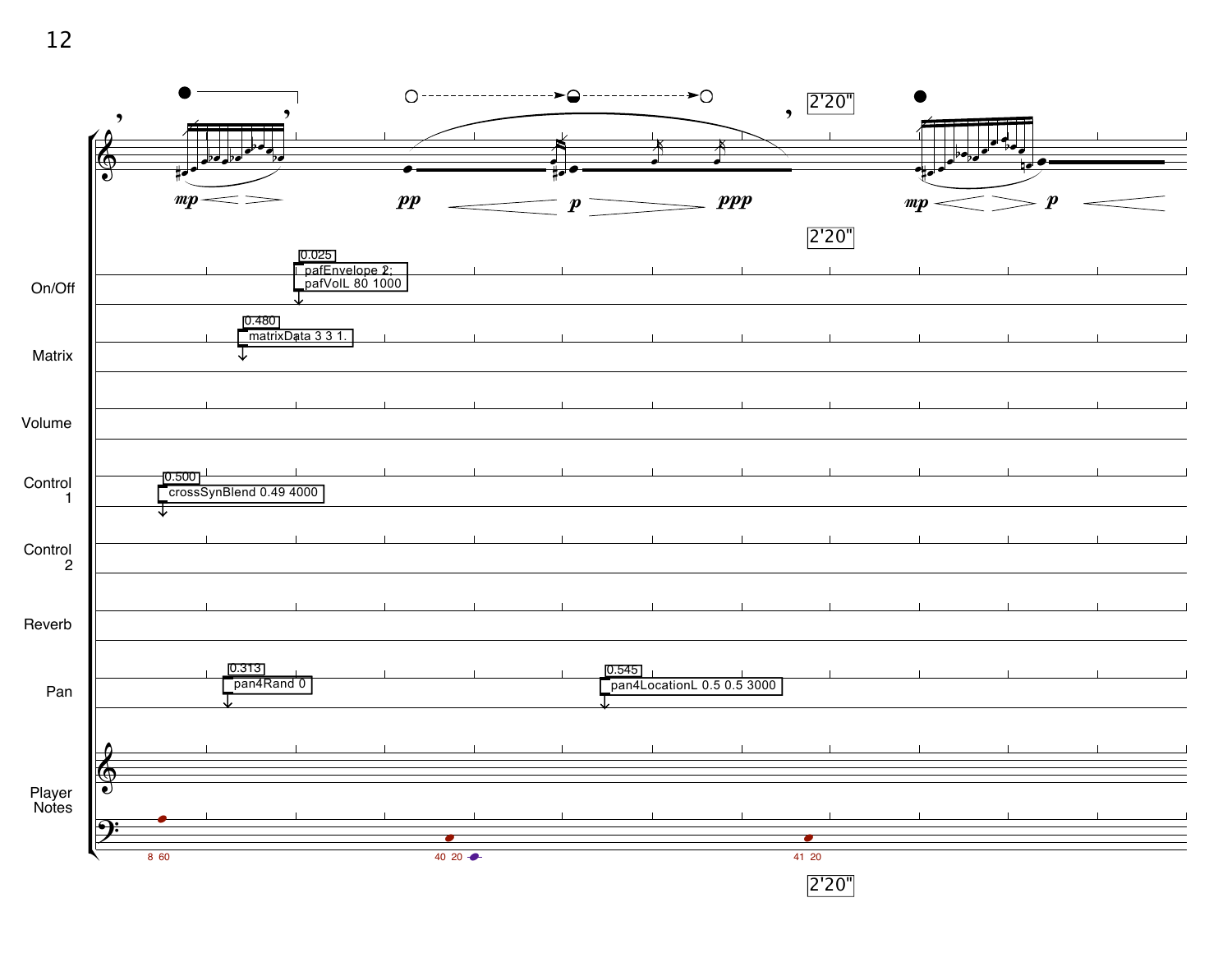

2'30"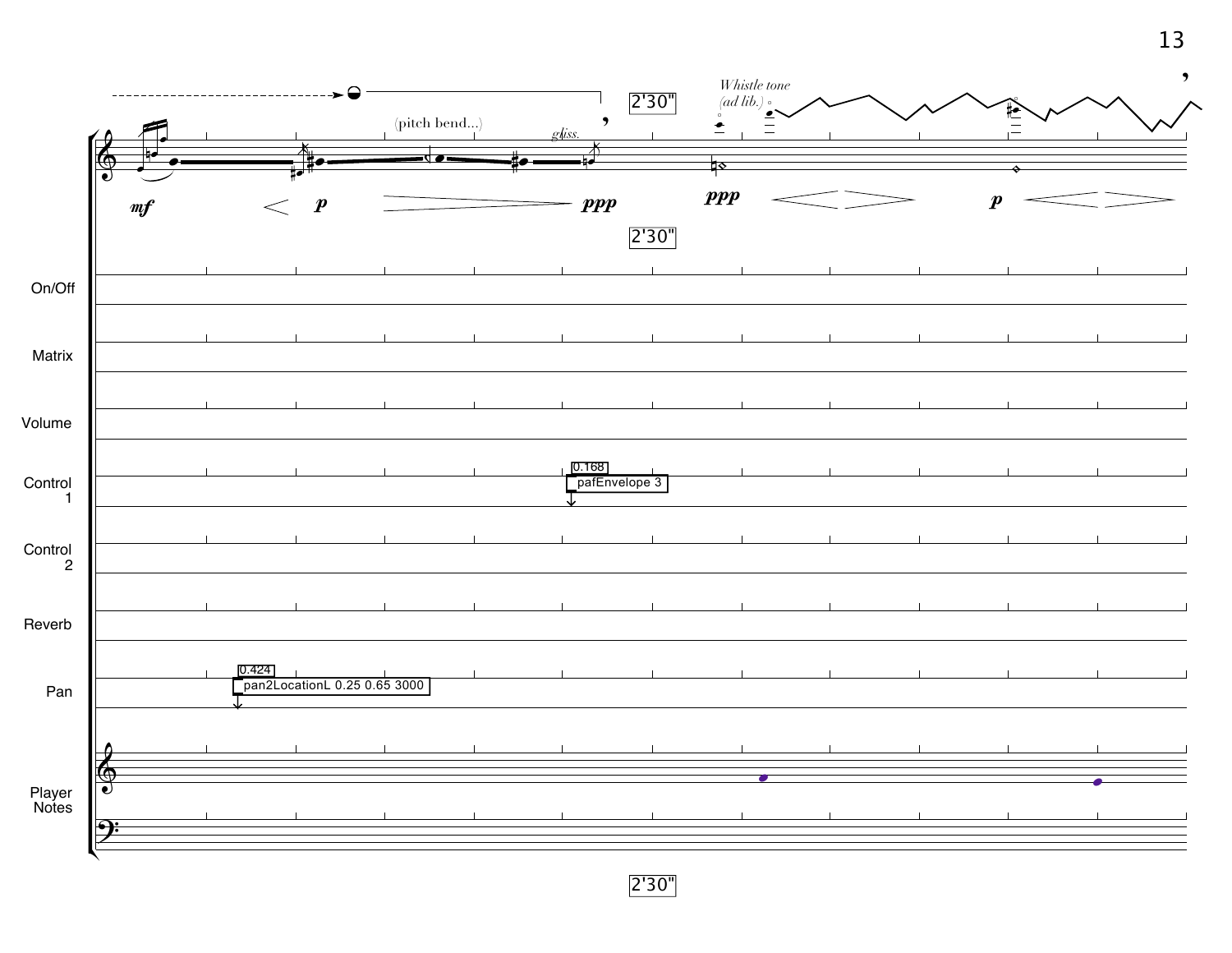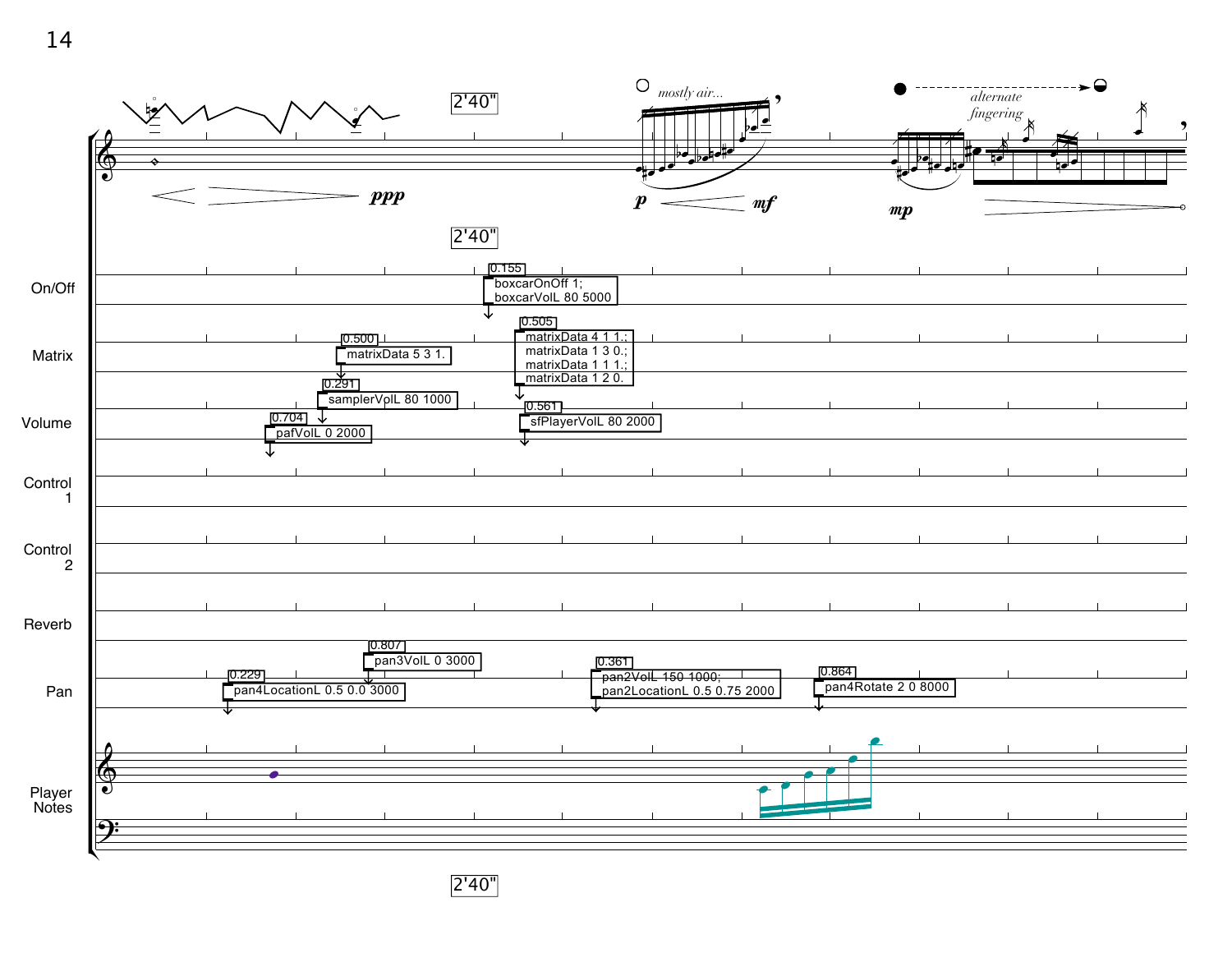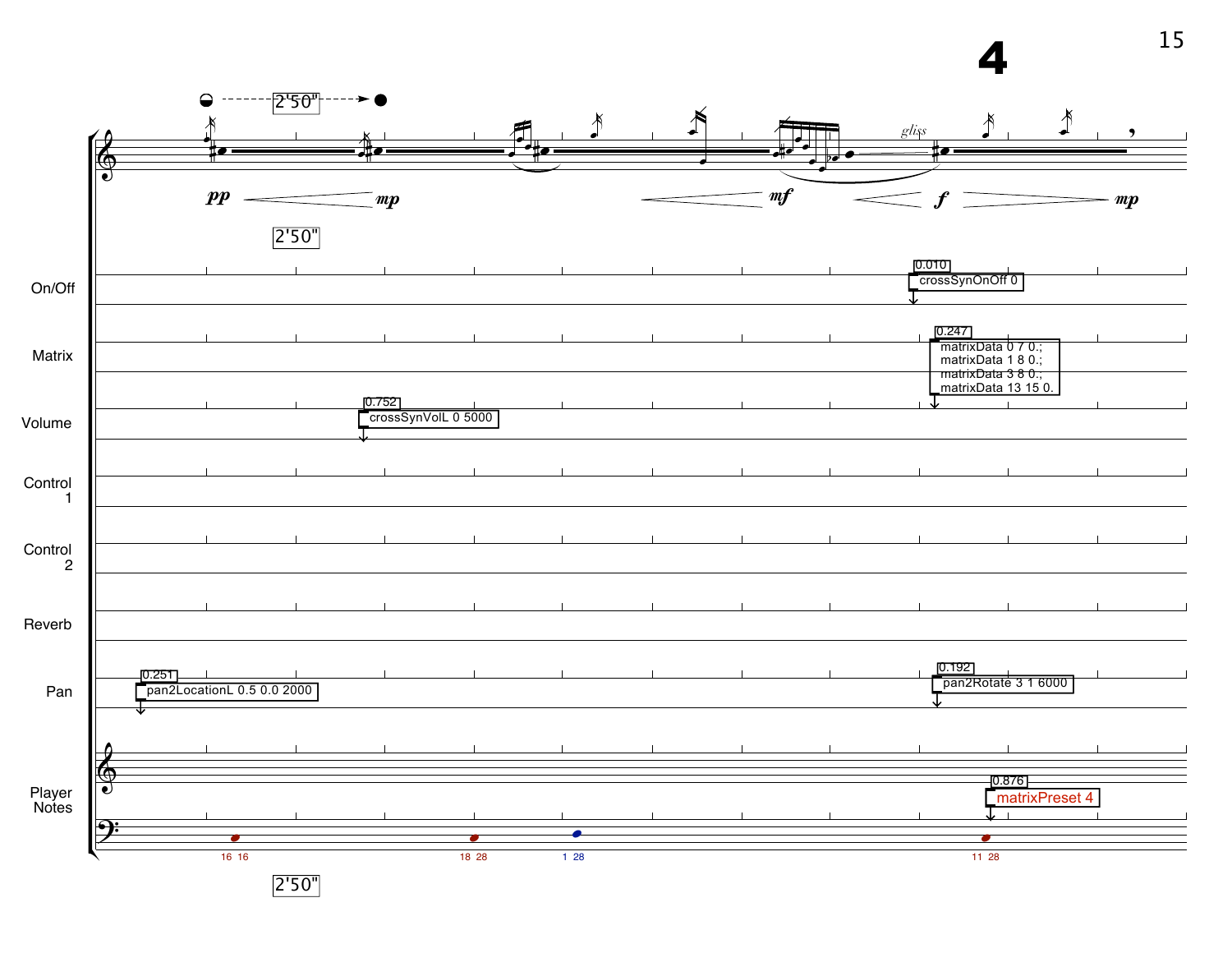16



3'00"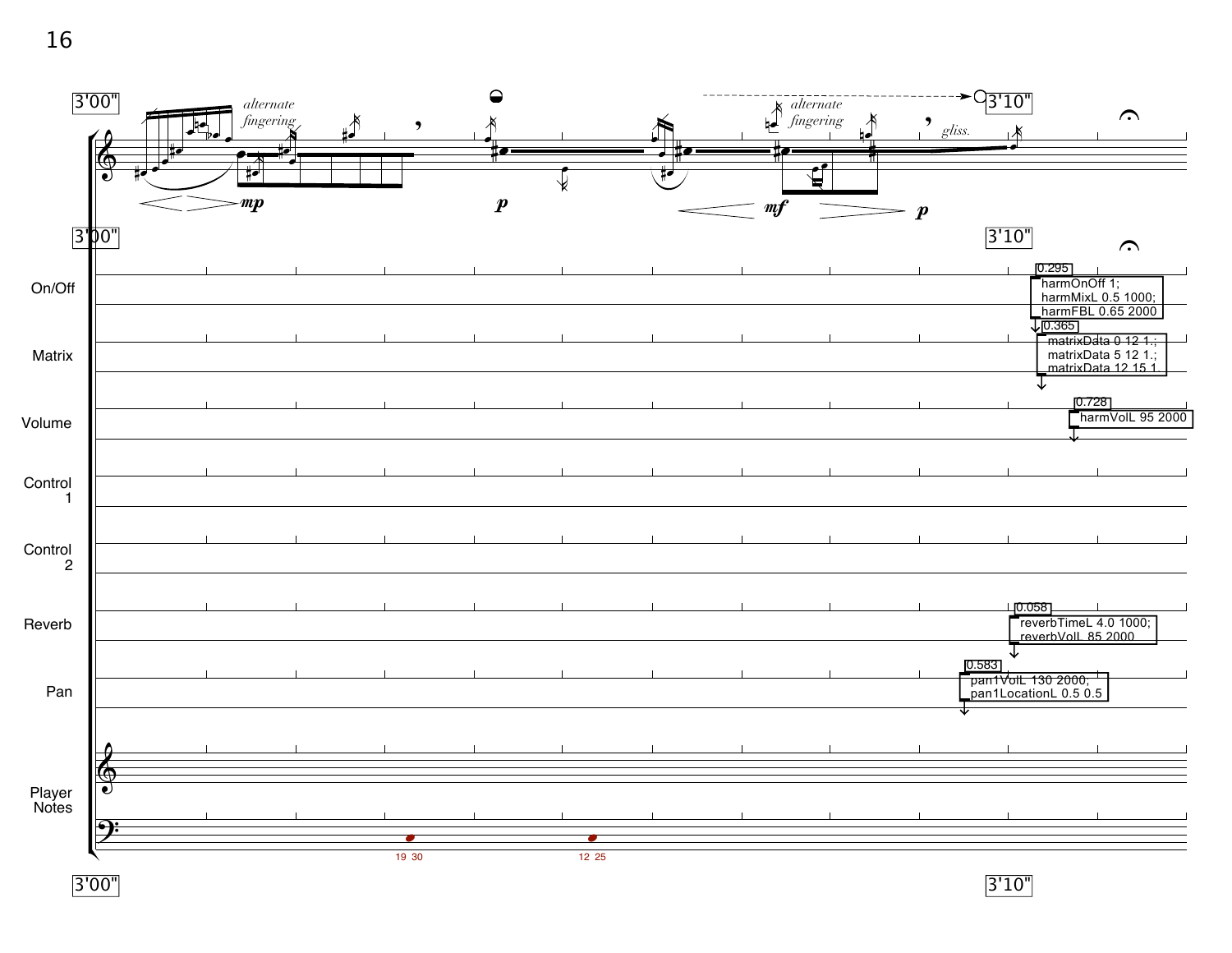

3'20"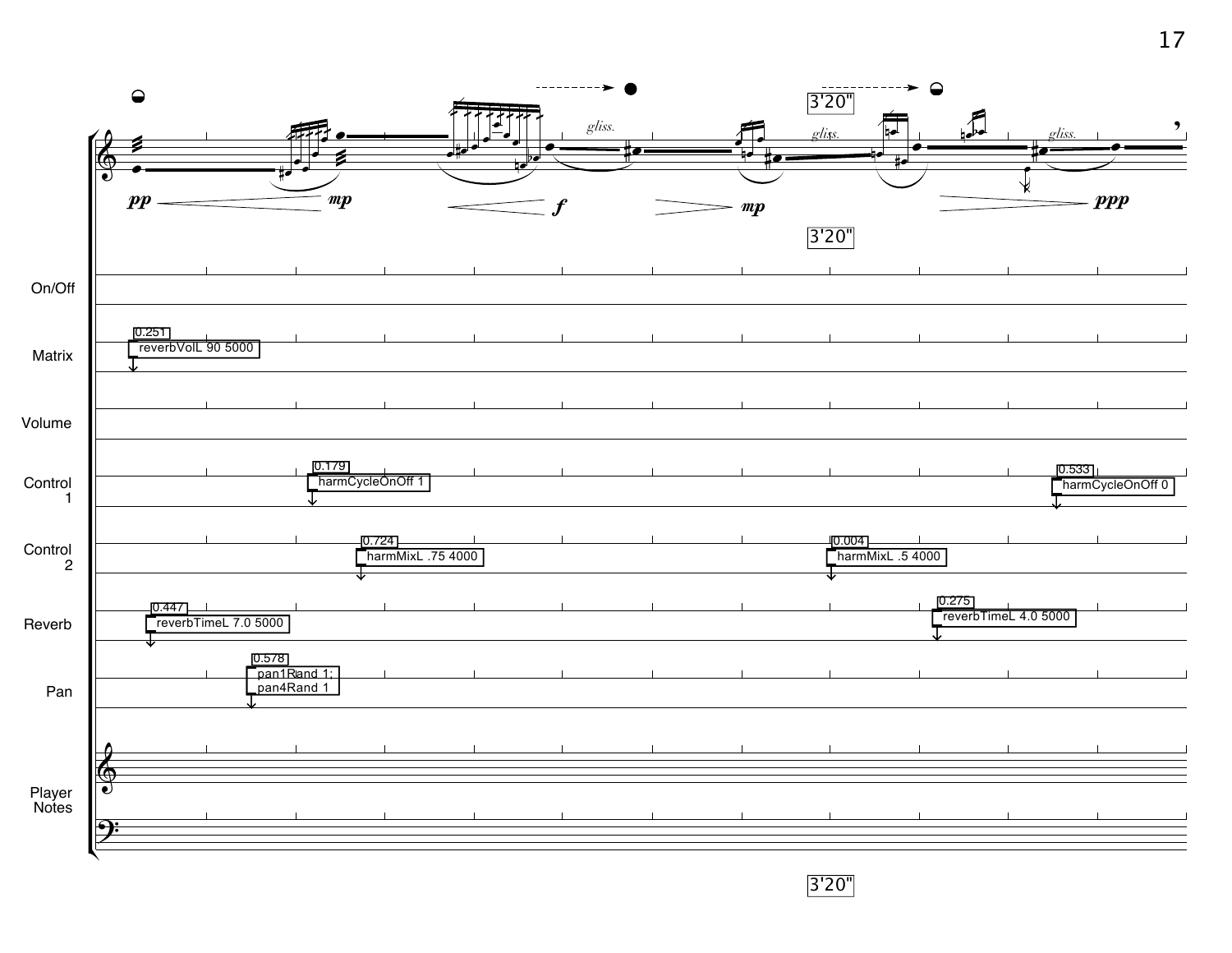

3'30"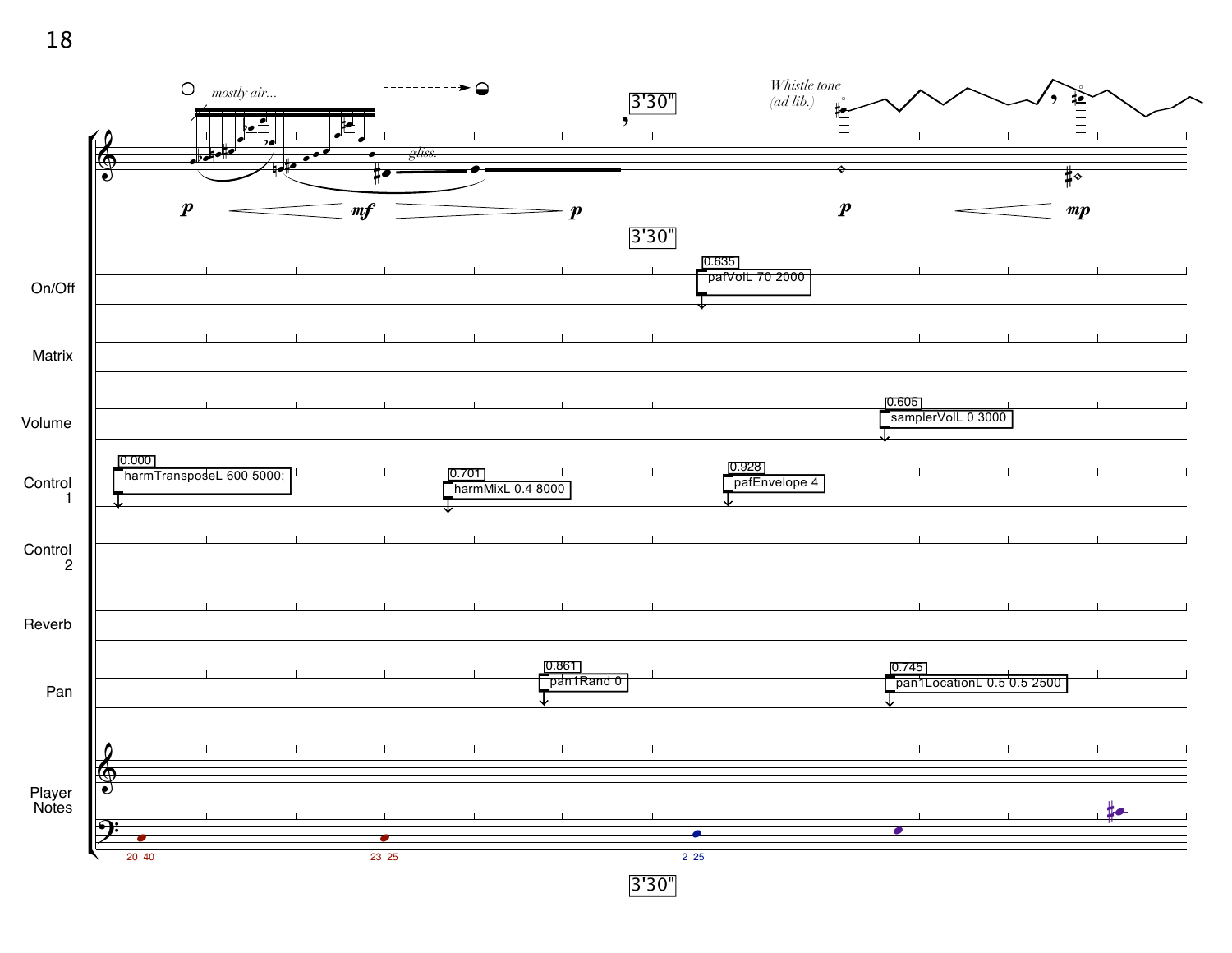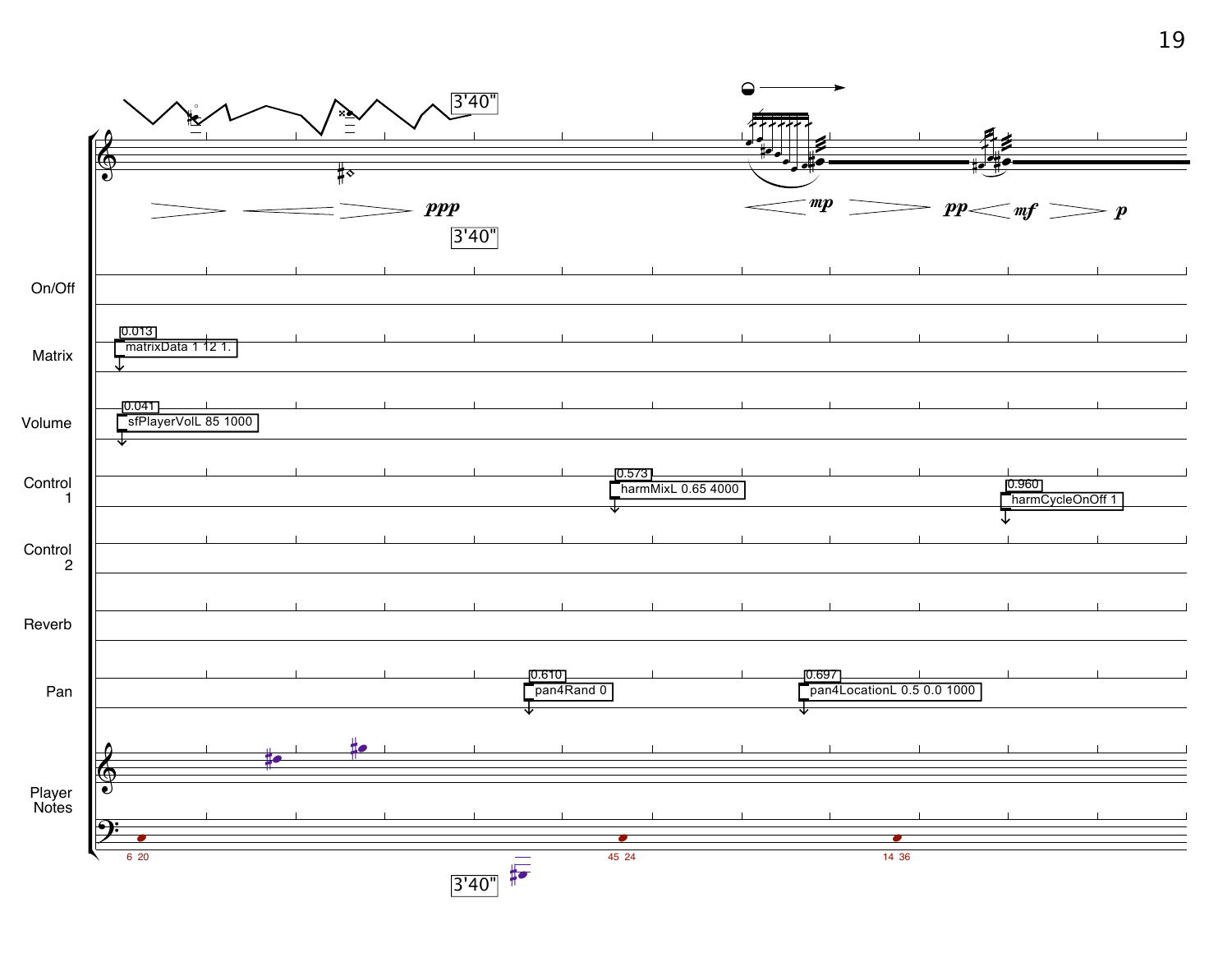

3'50"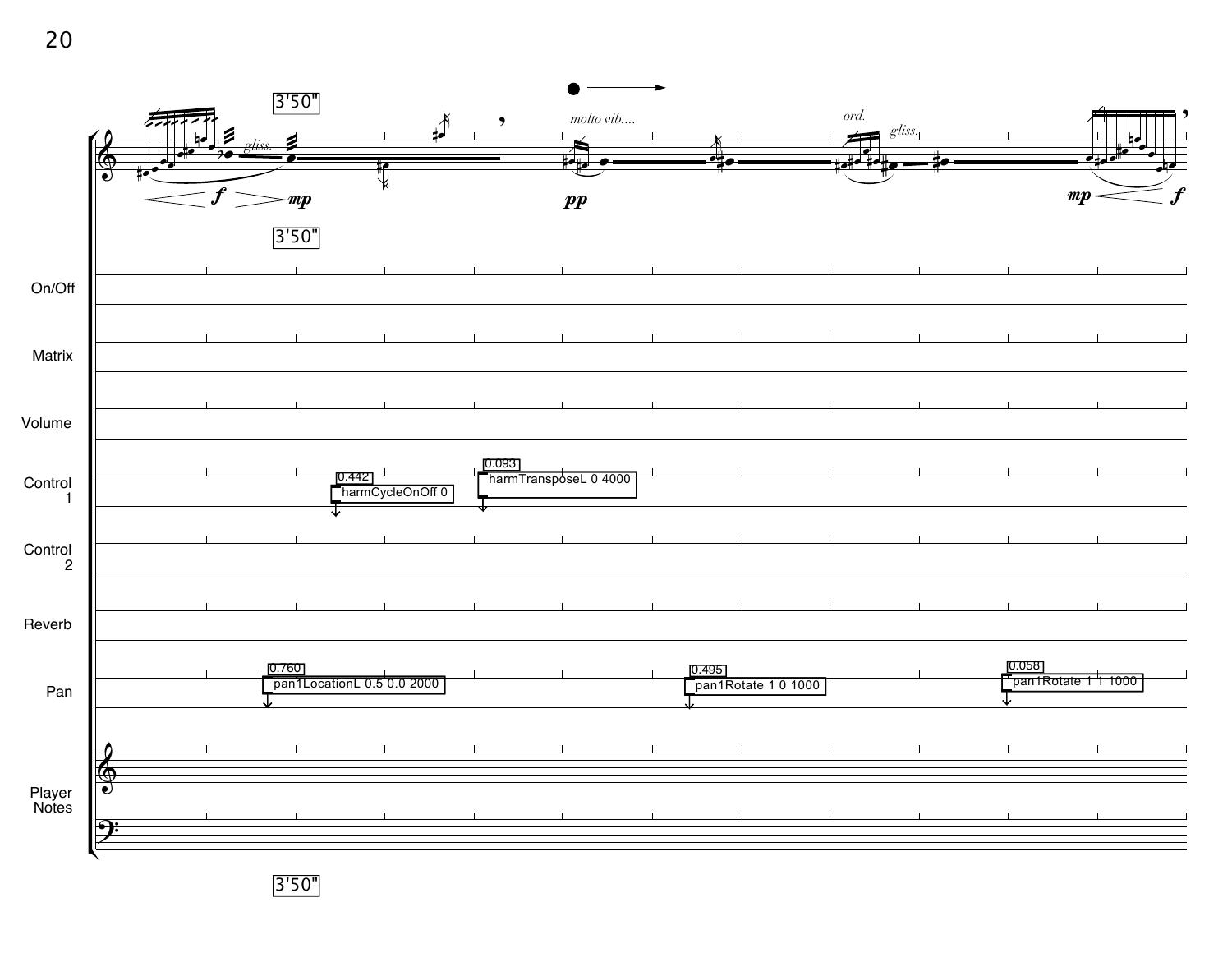

4'00"

4'10"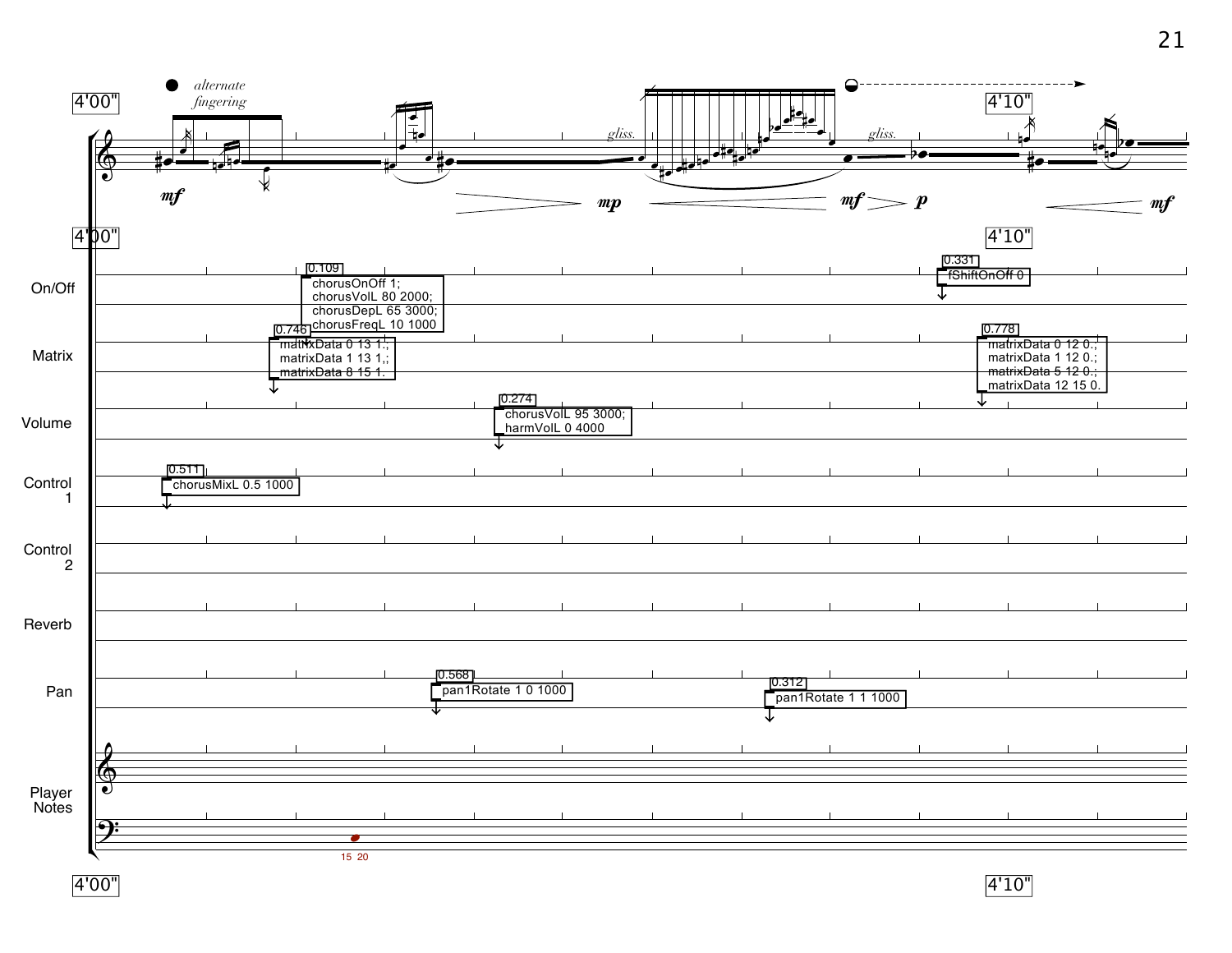



4'20"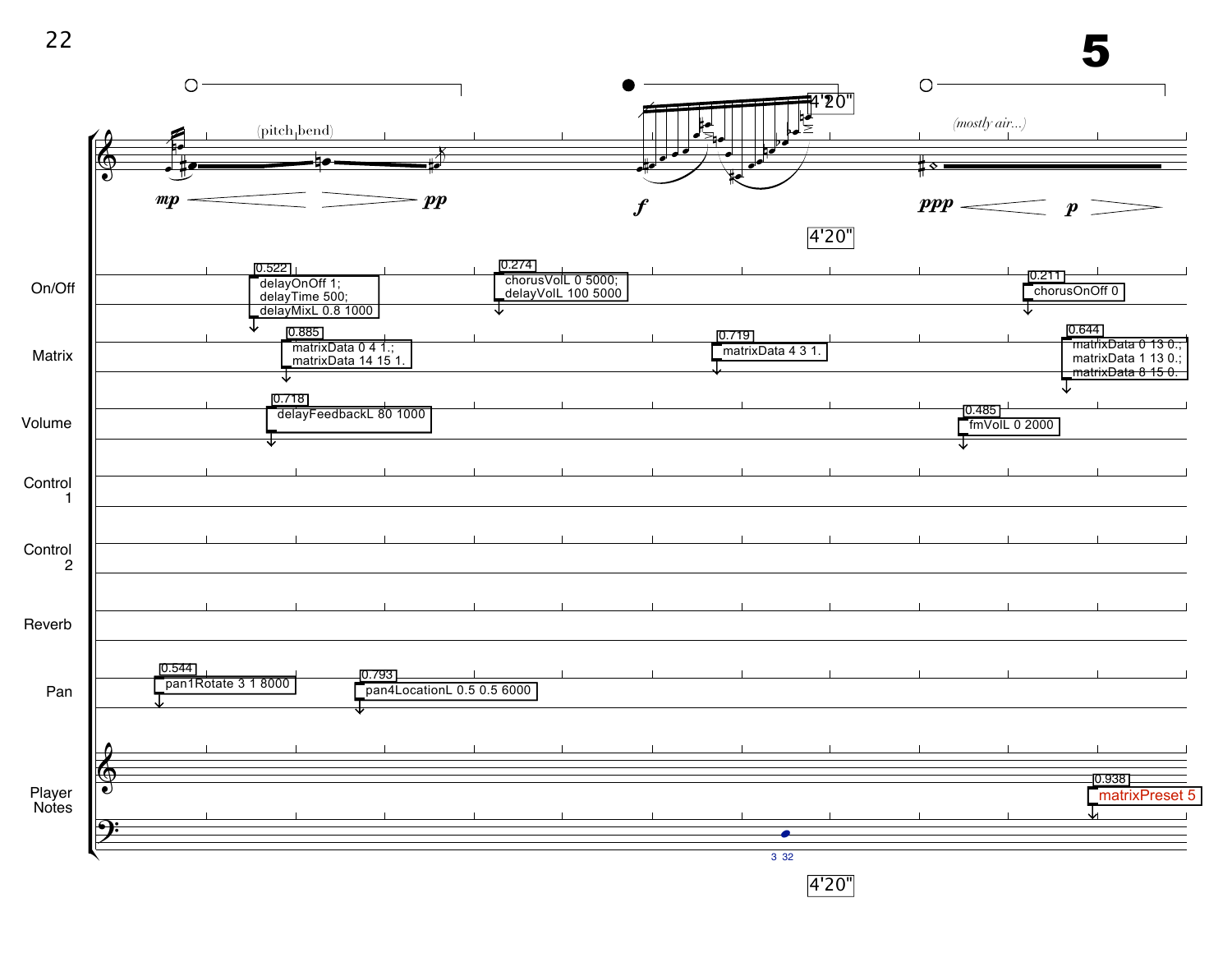

4'30"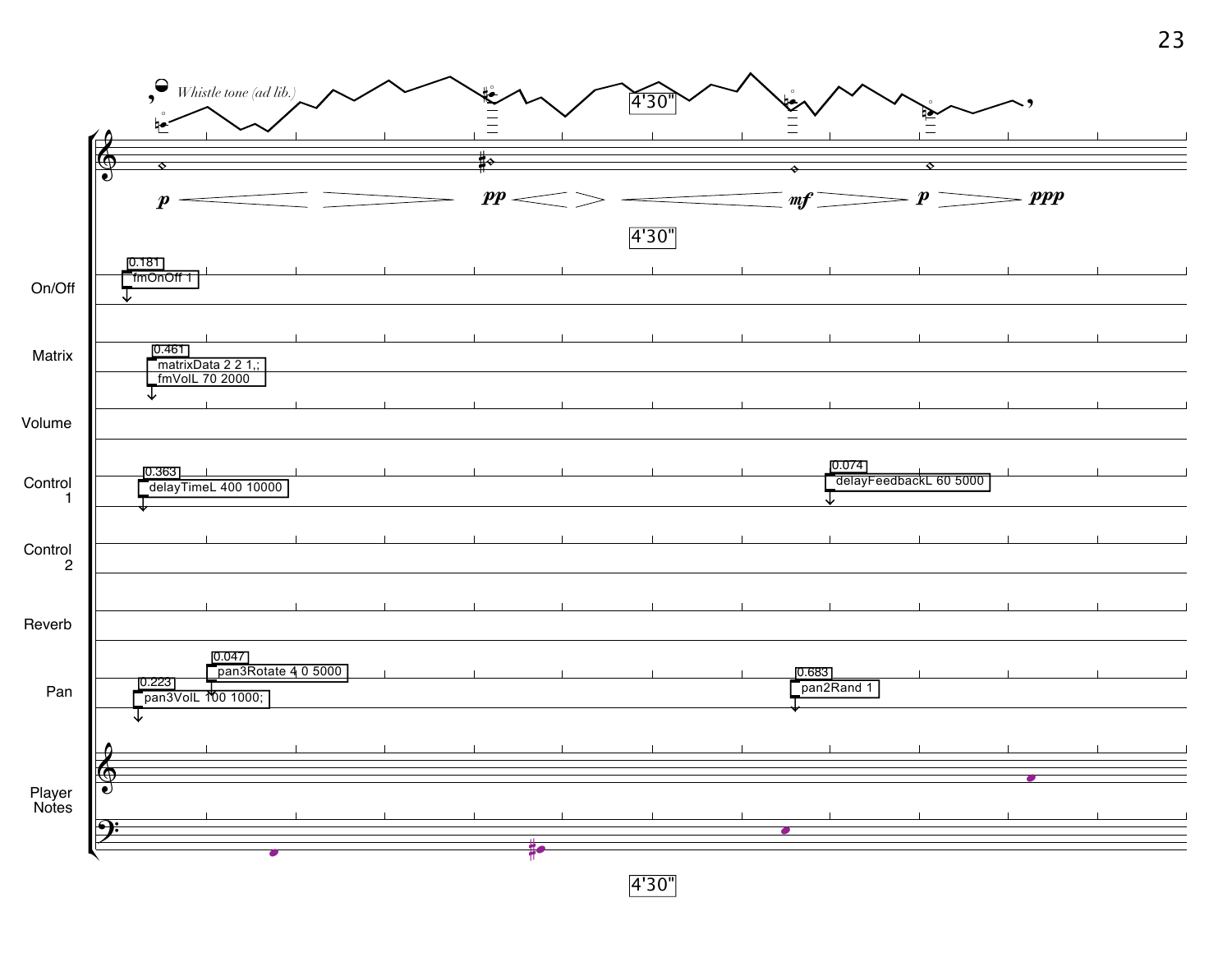



4'40"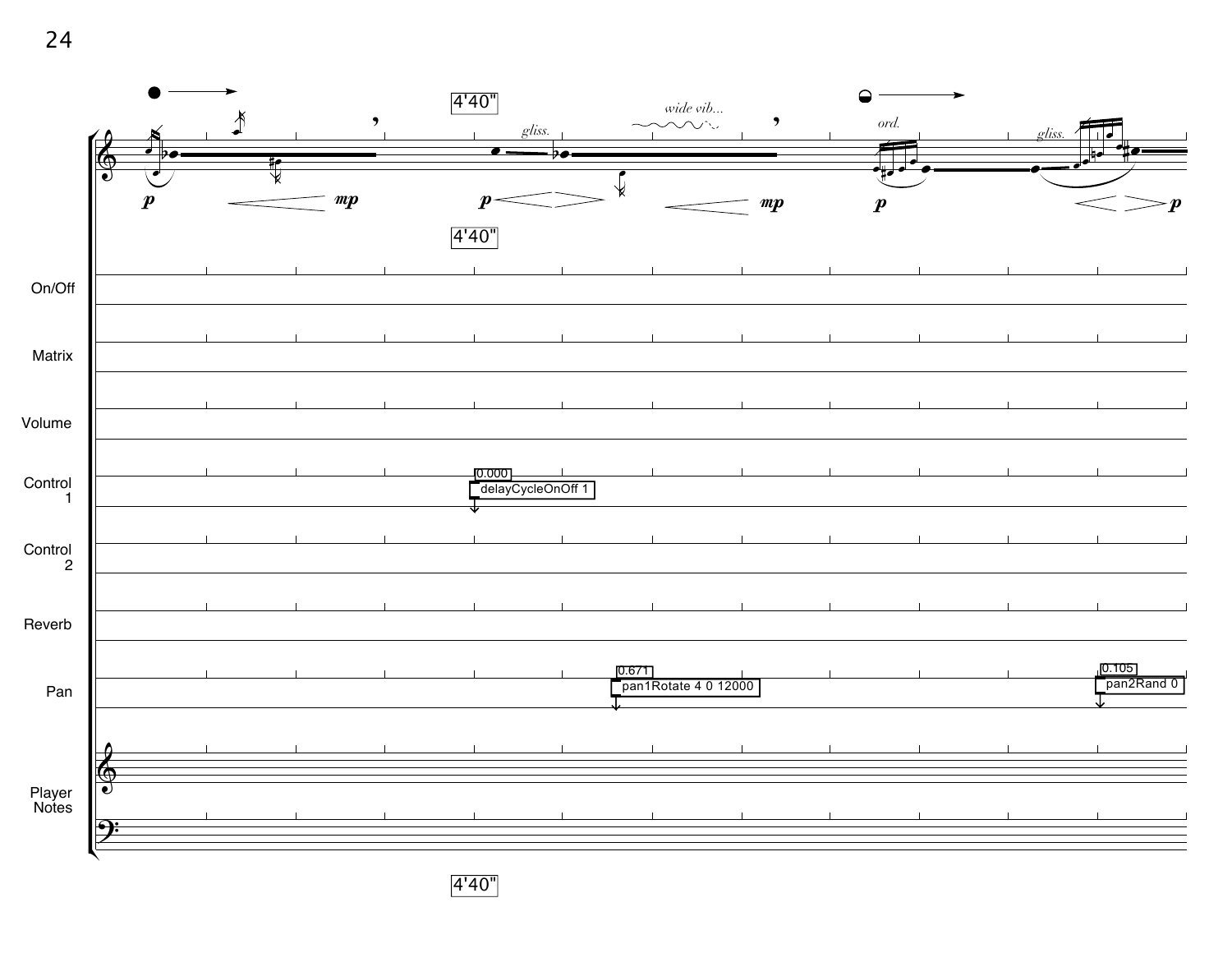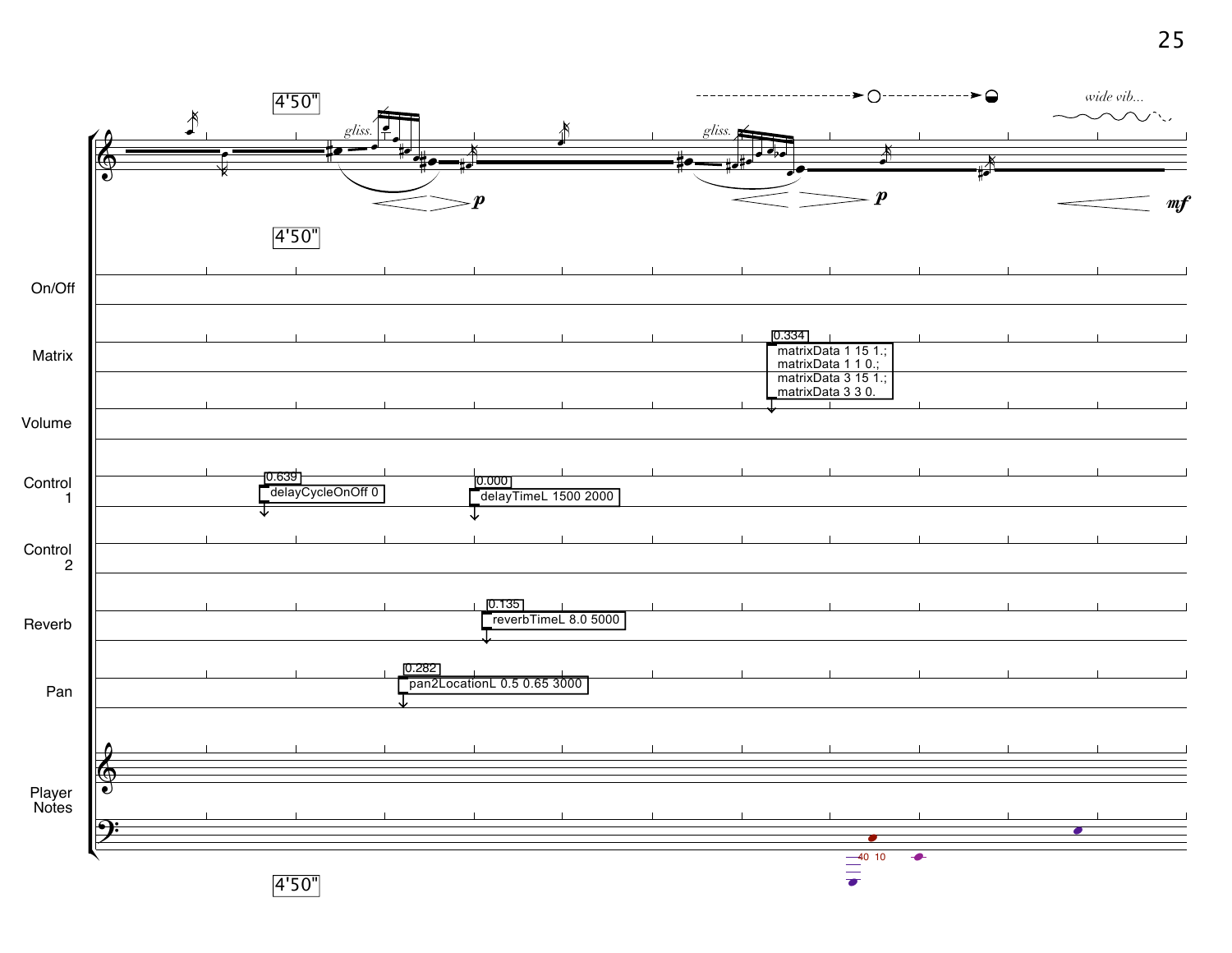26

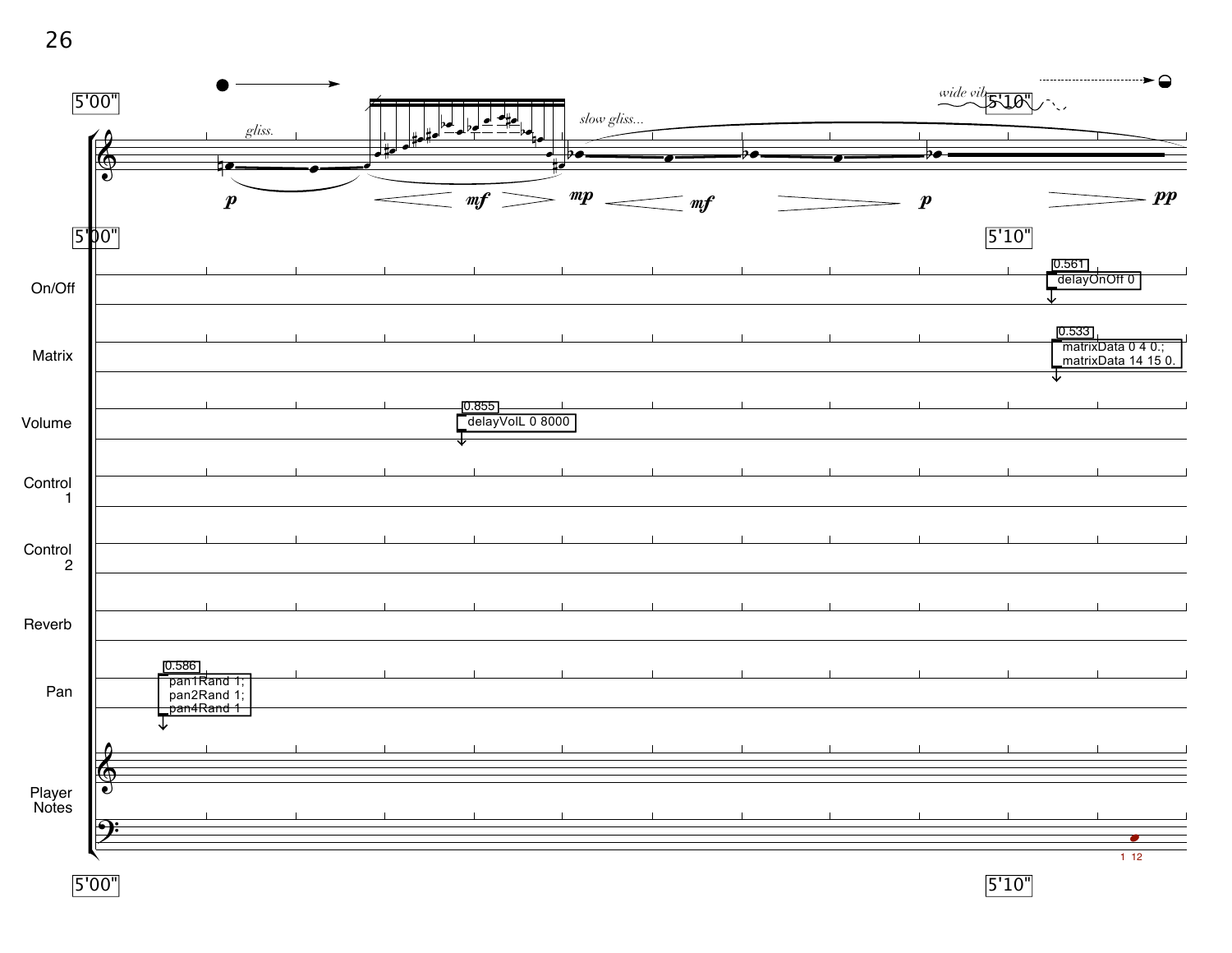

5'20"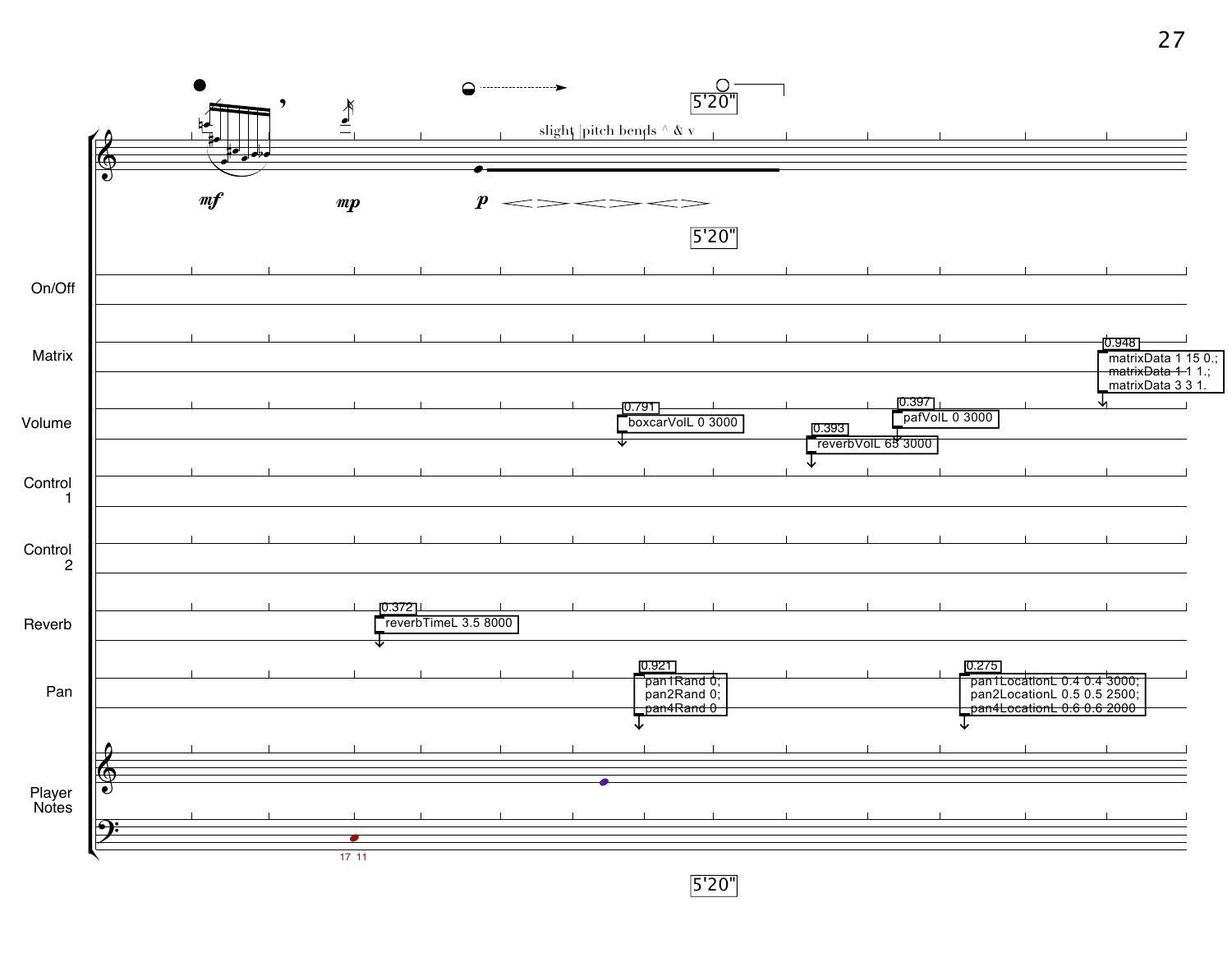

5'30"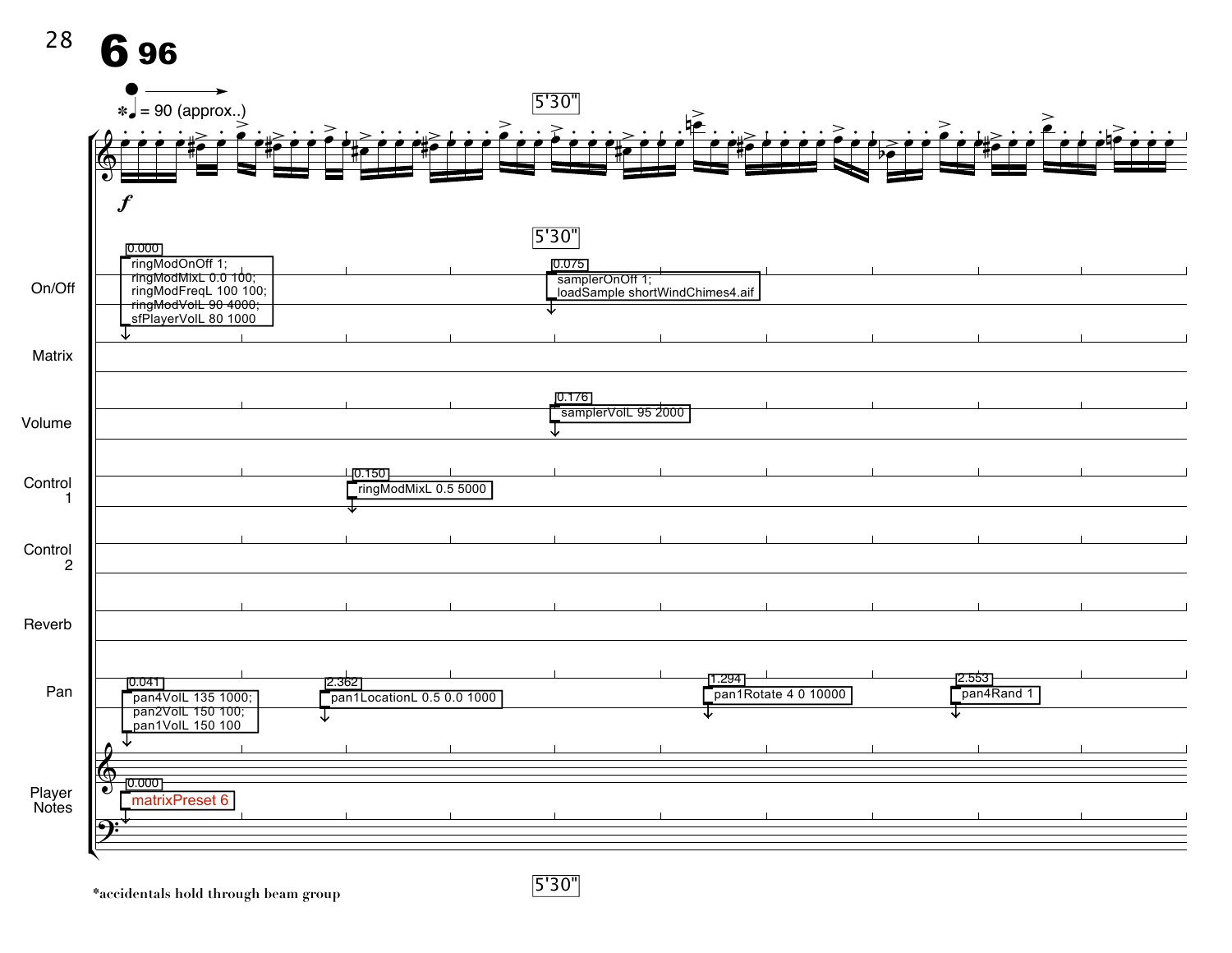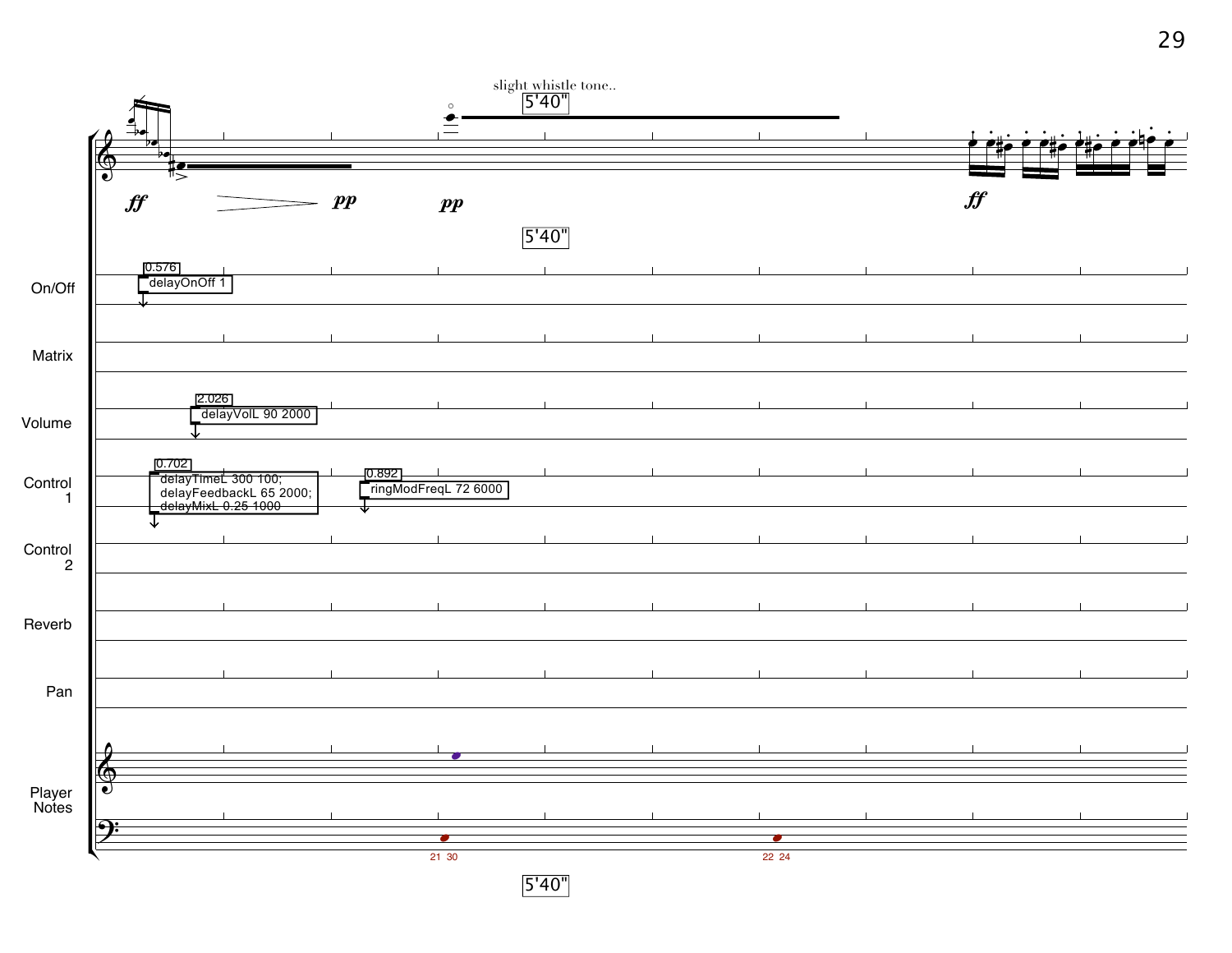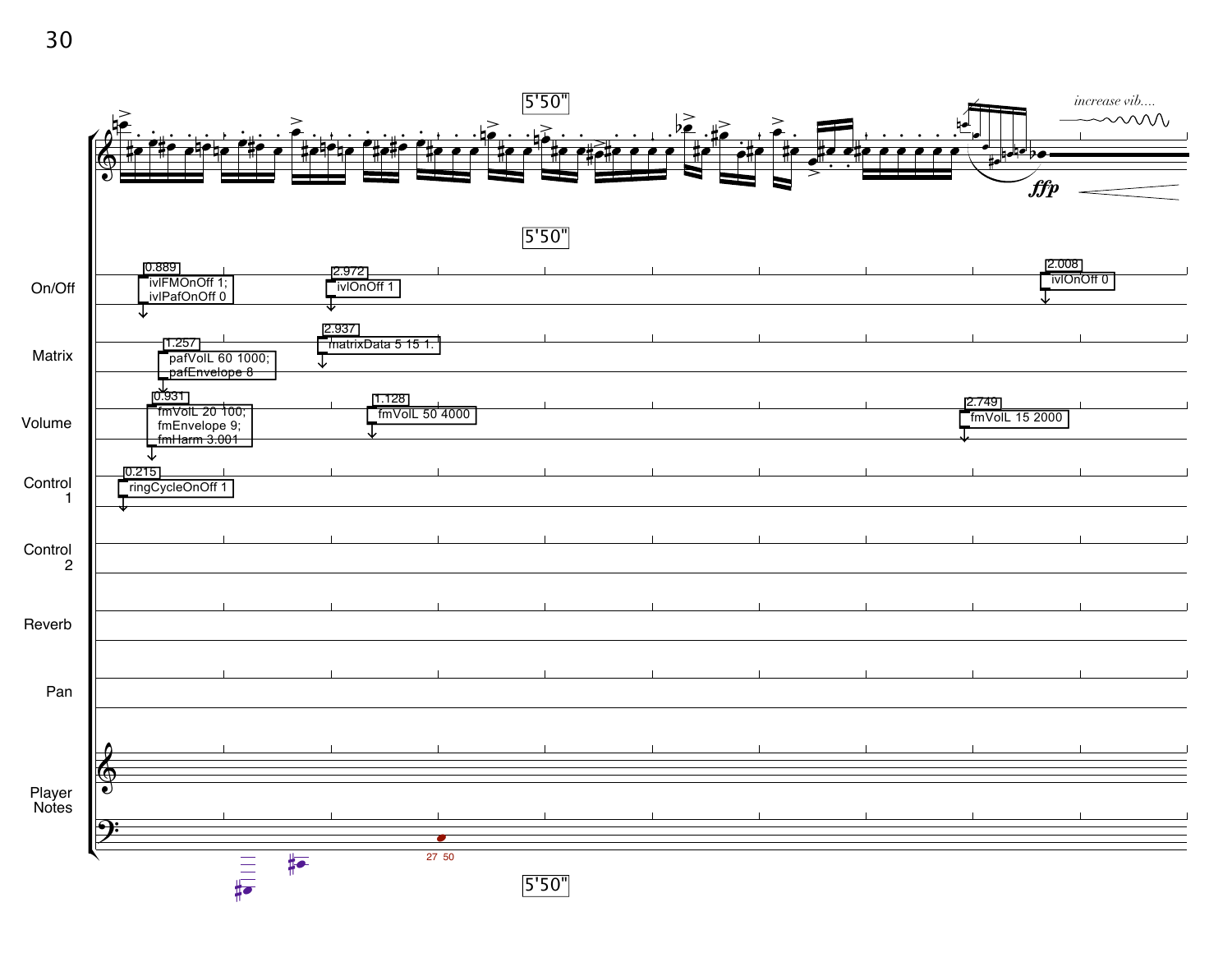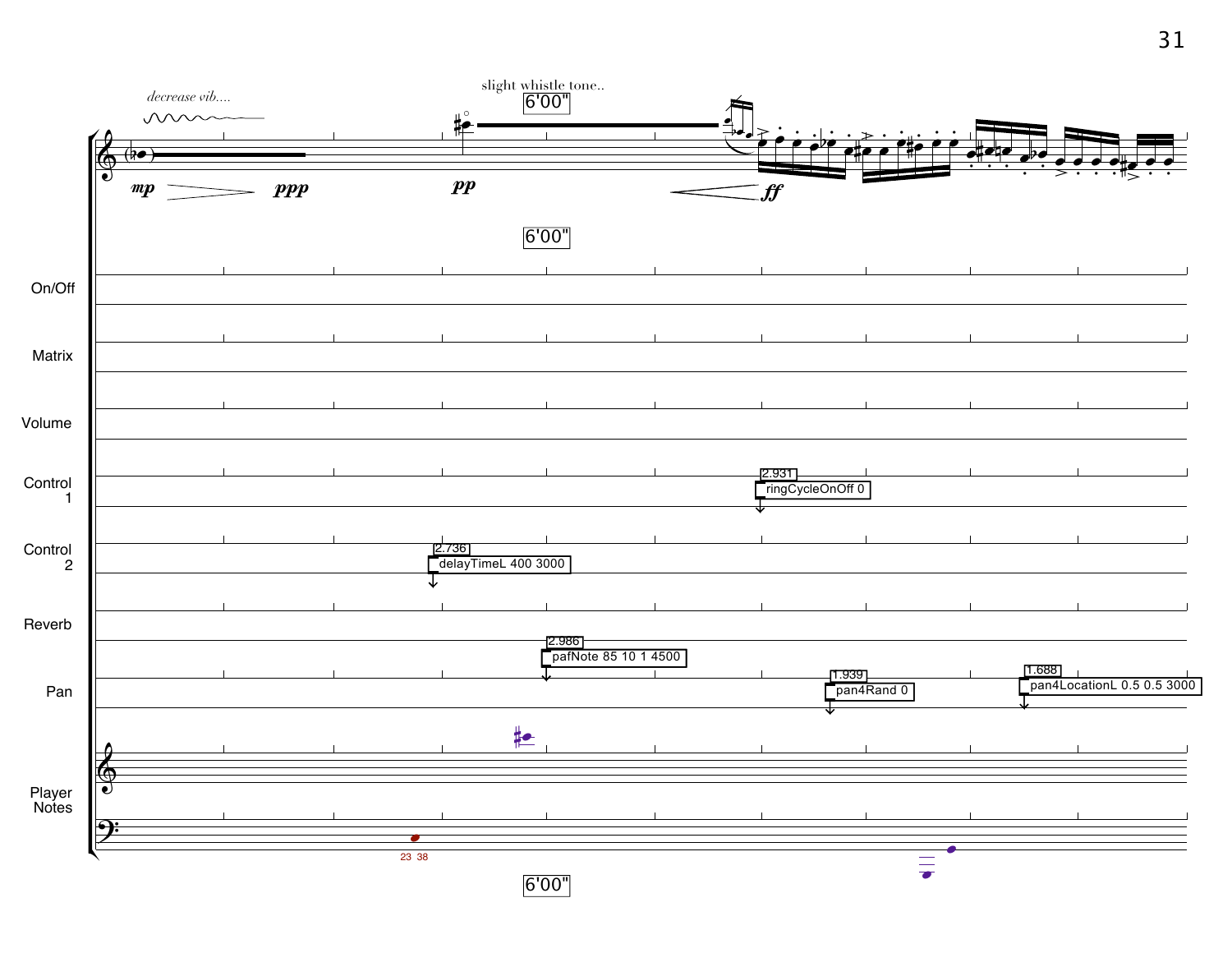

6'10"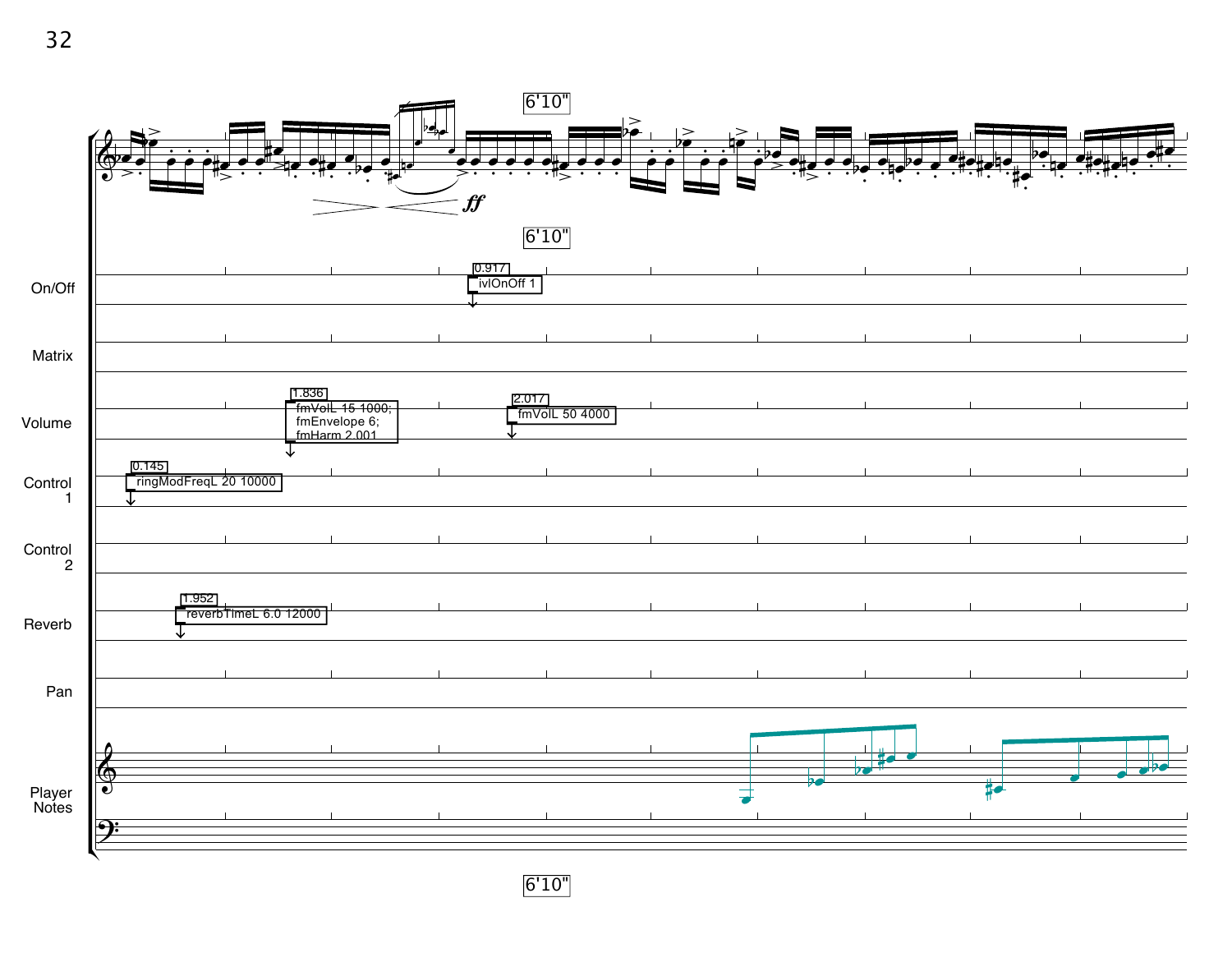

6'20"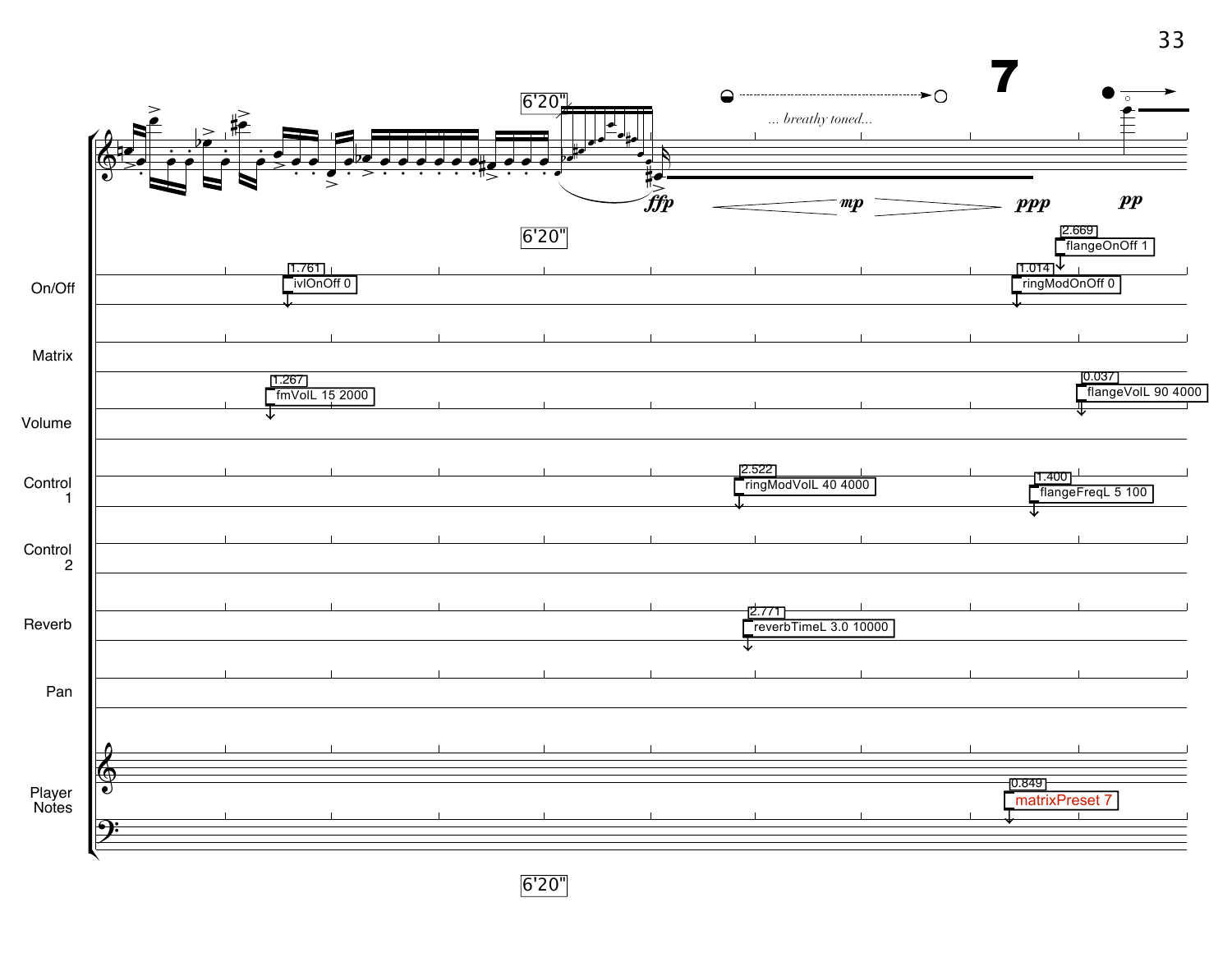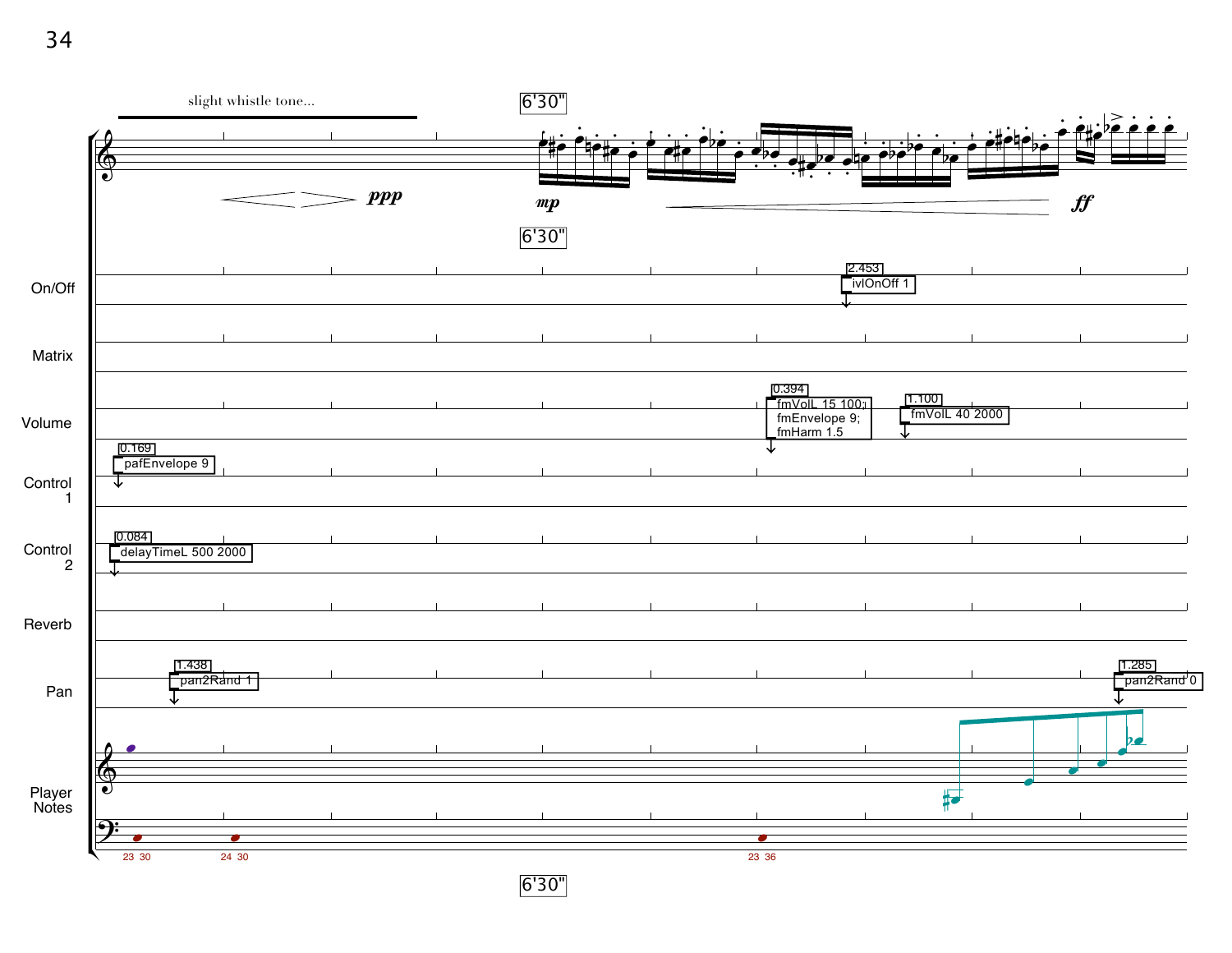

6'40"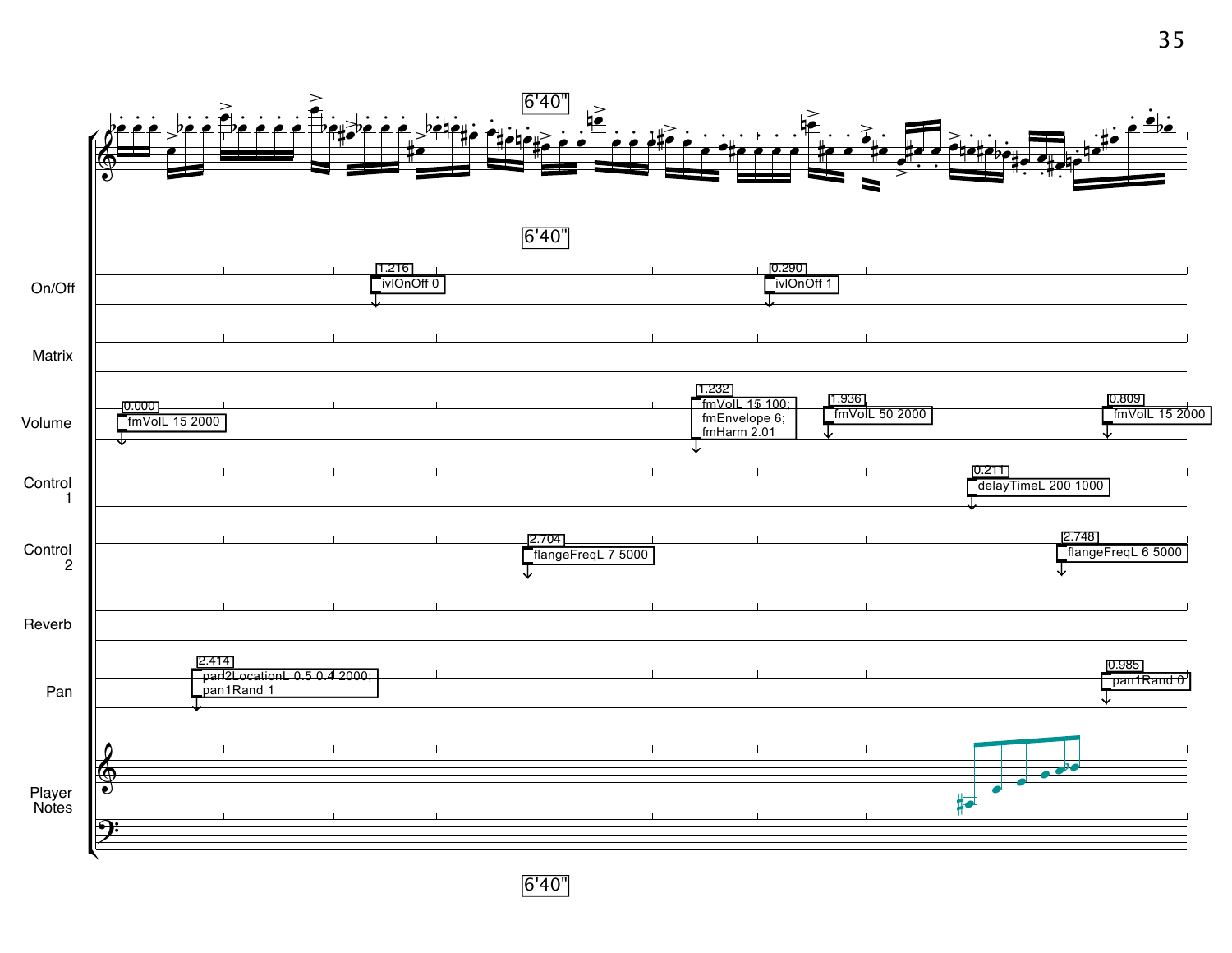

6'50"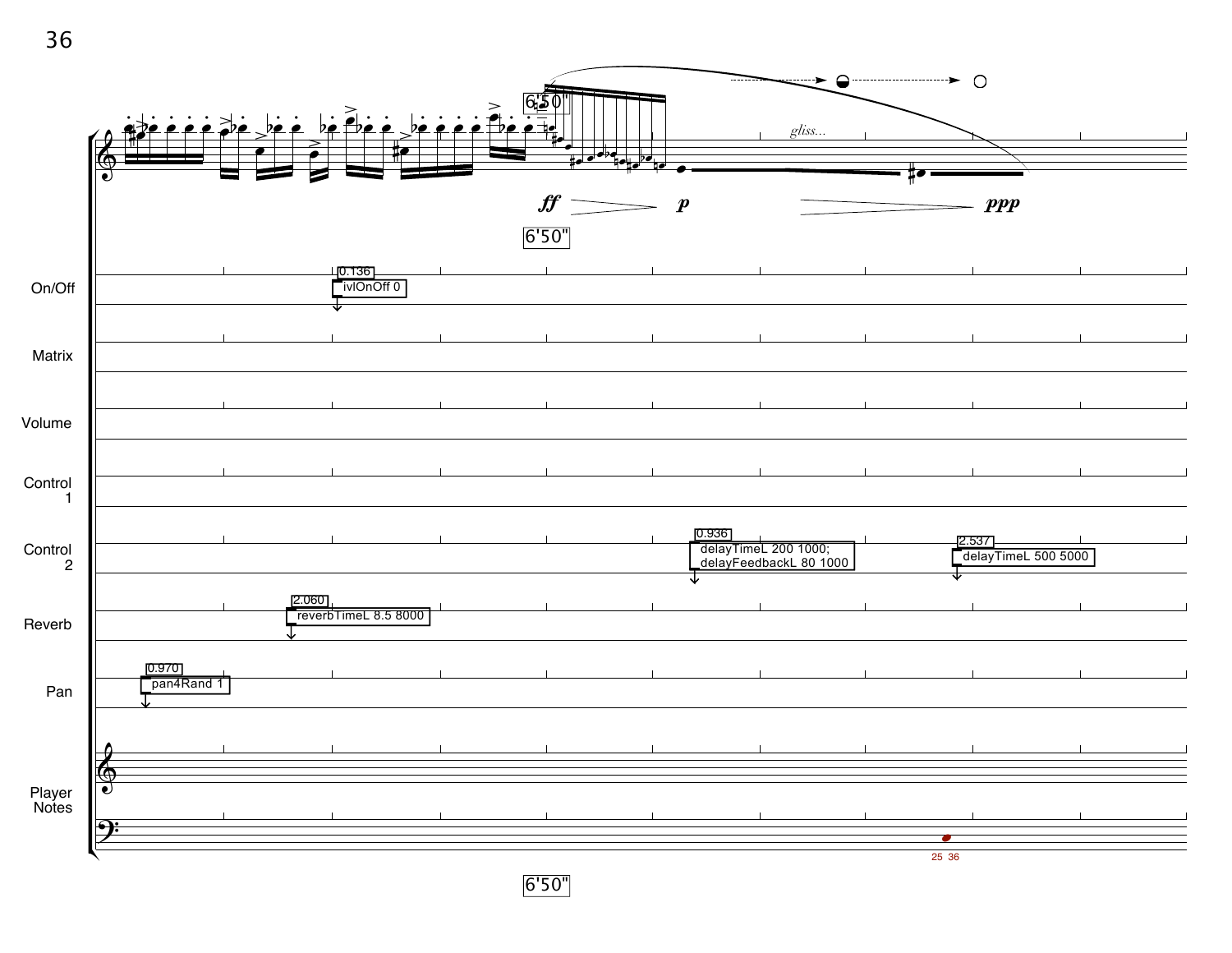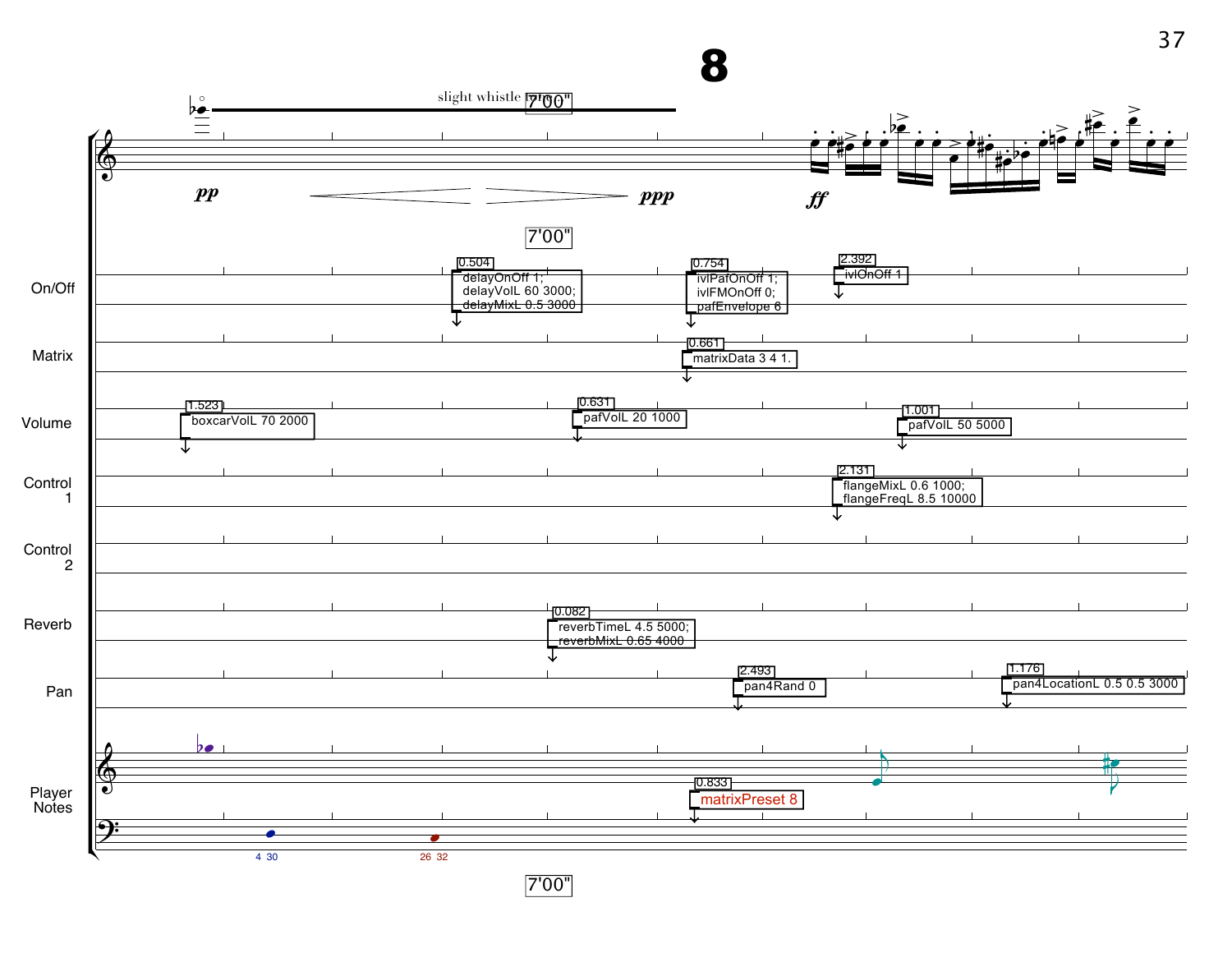

7'10"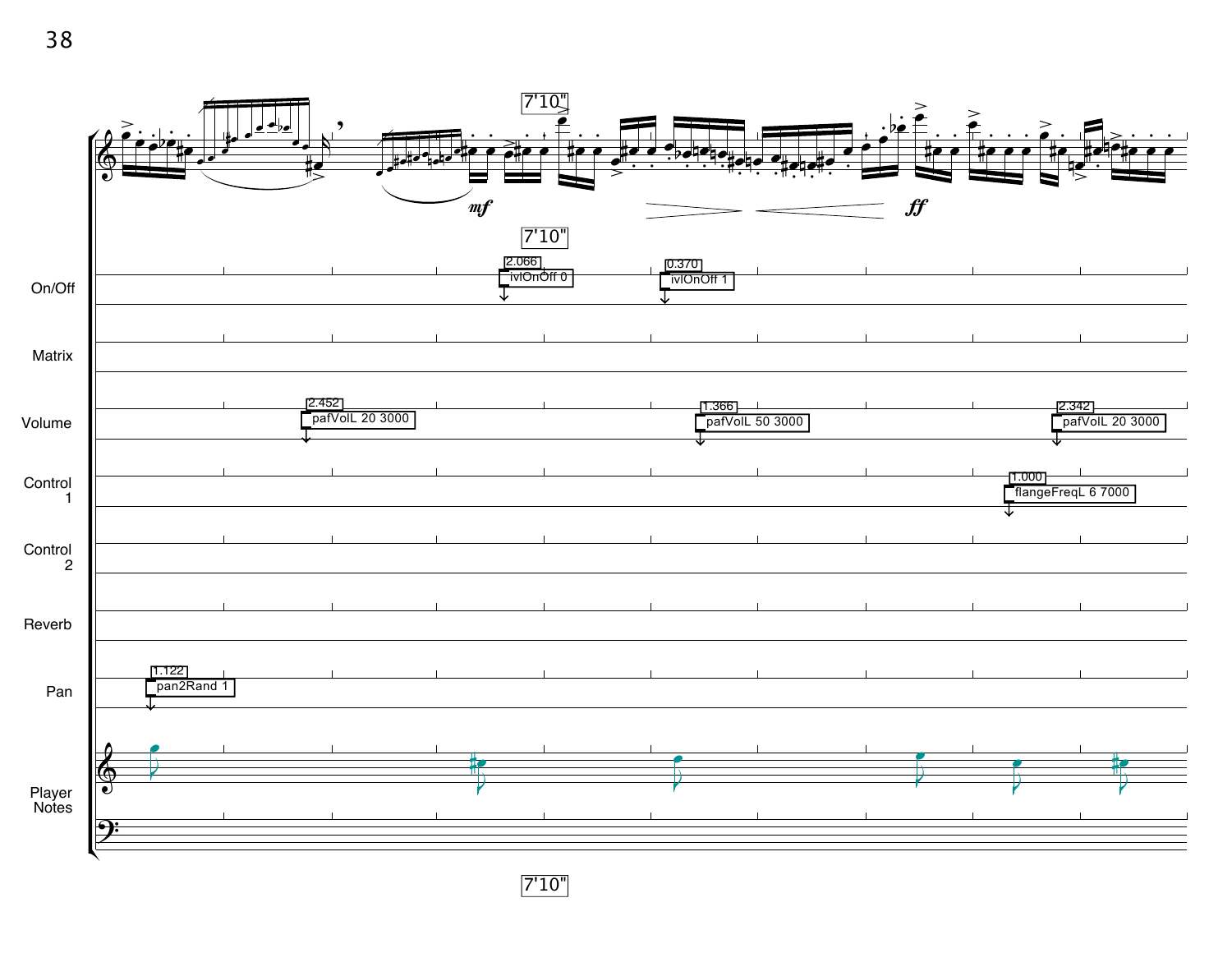

7'20"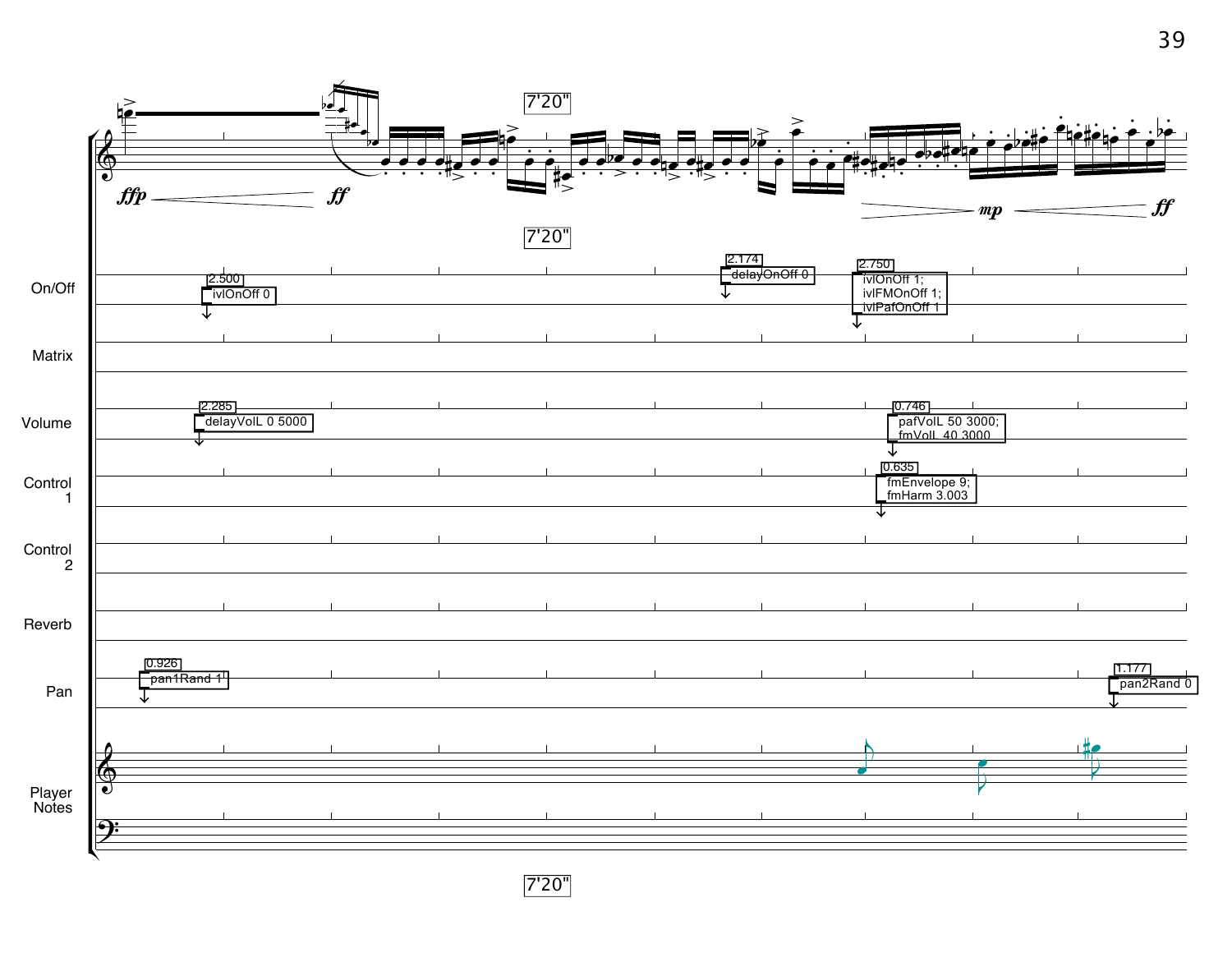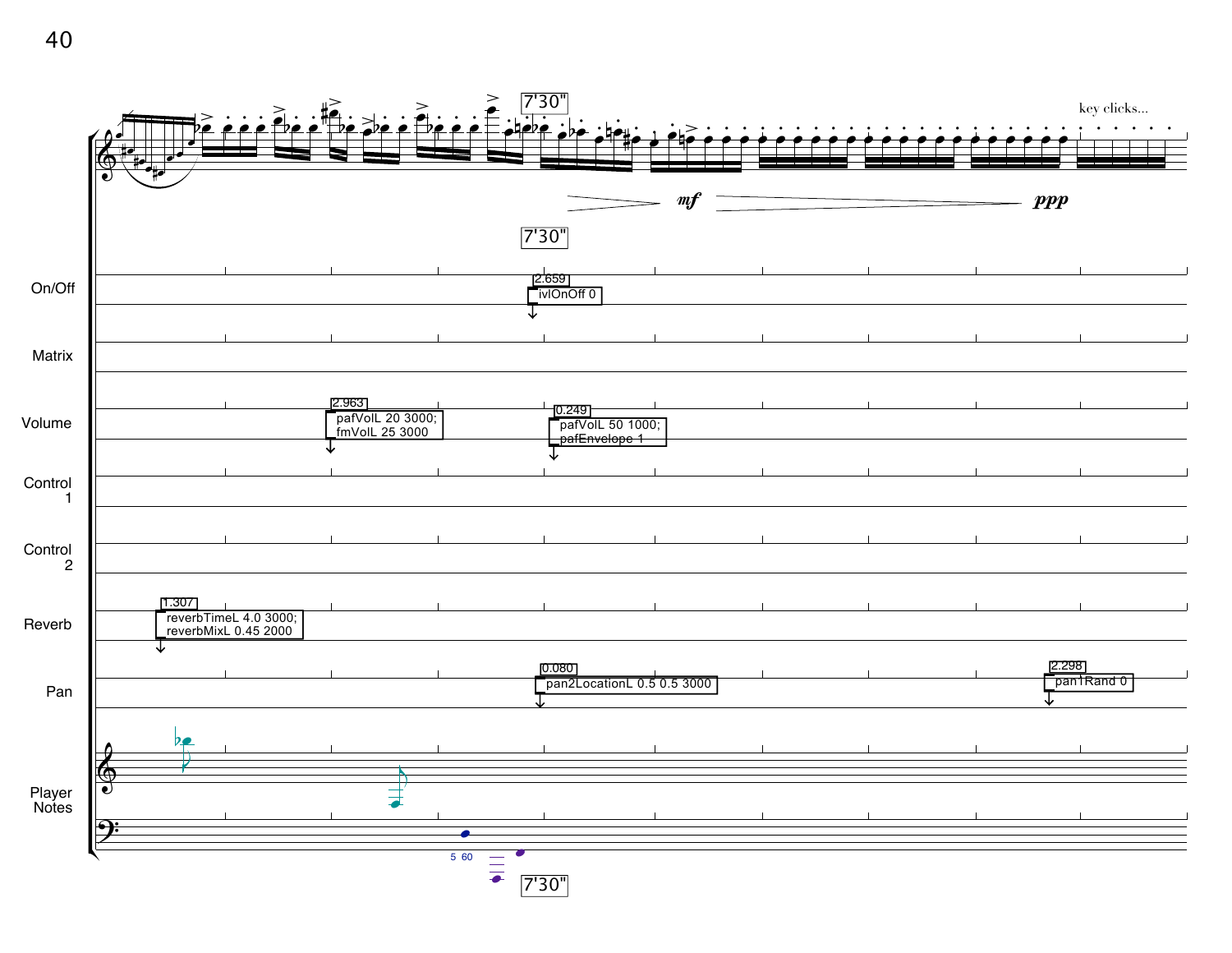9



7'40"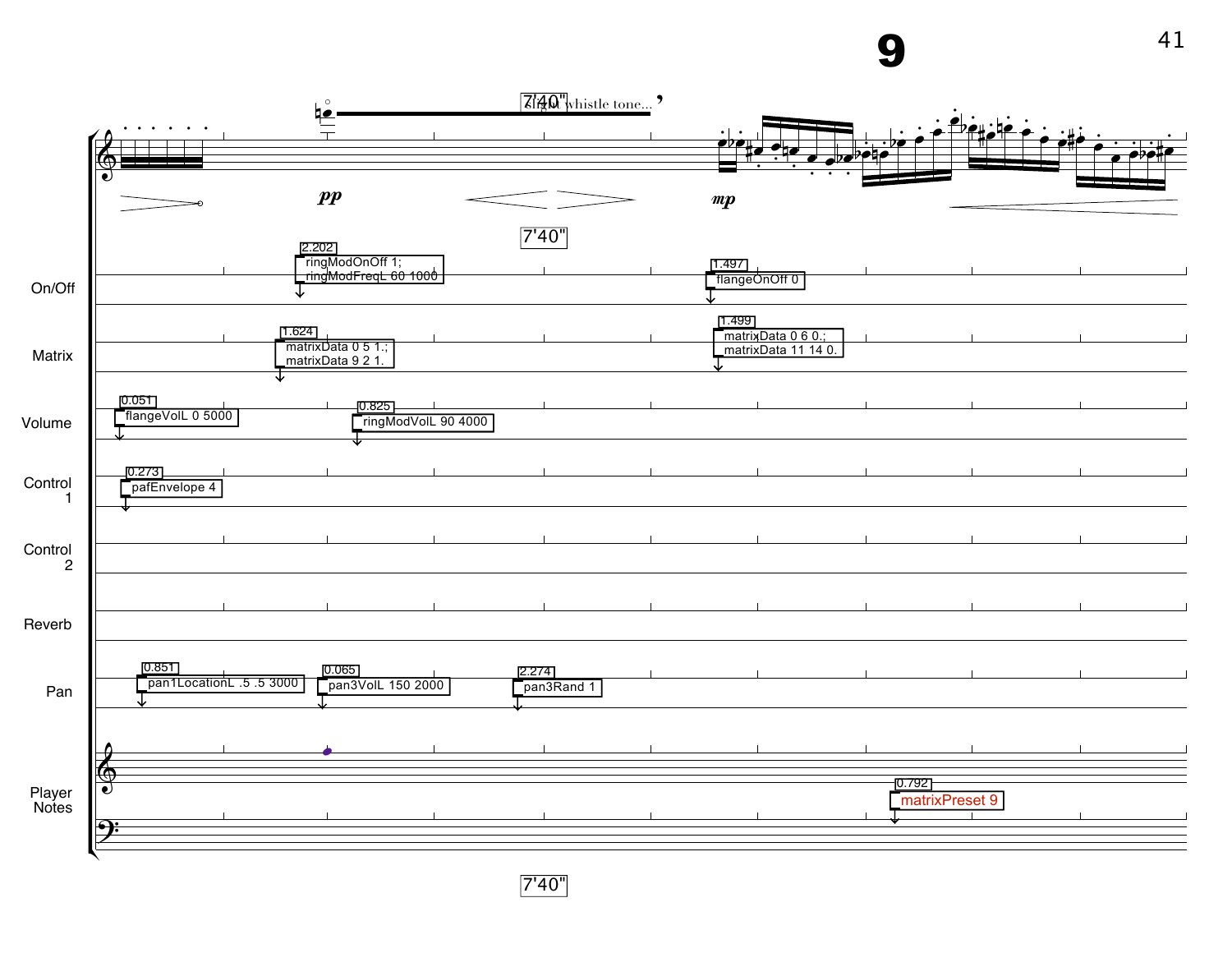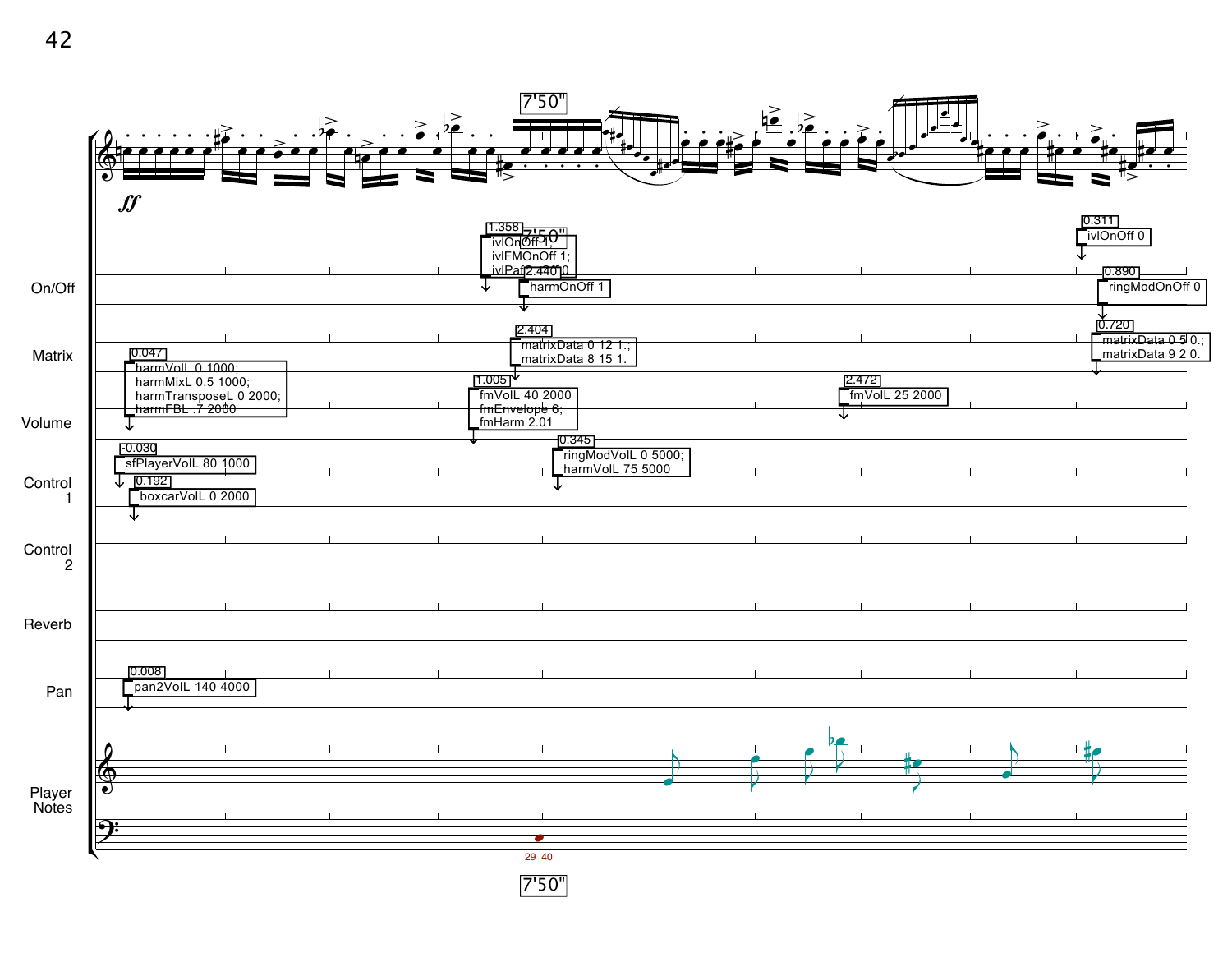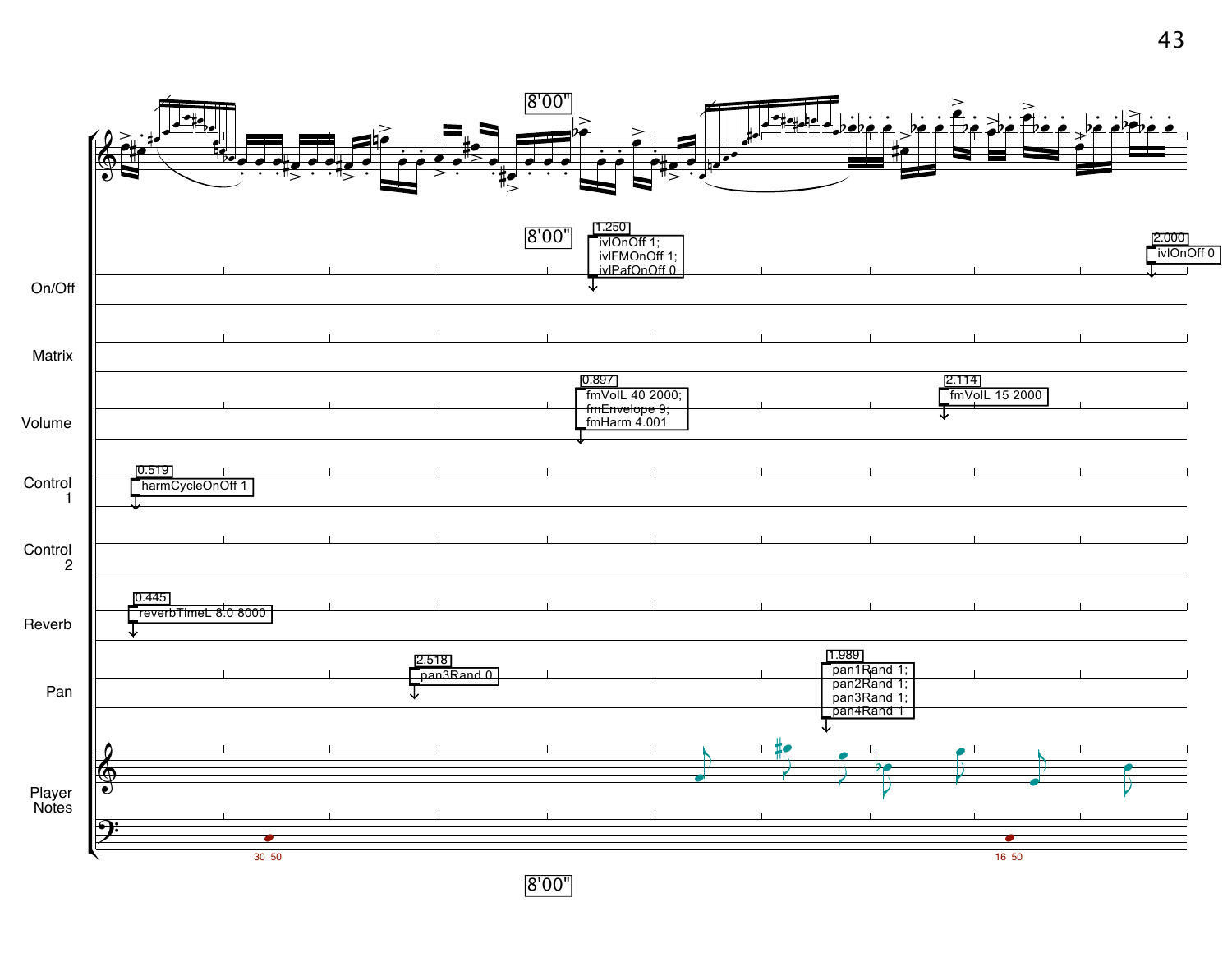

8'10"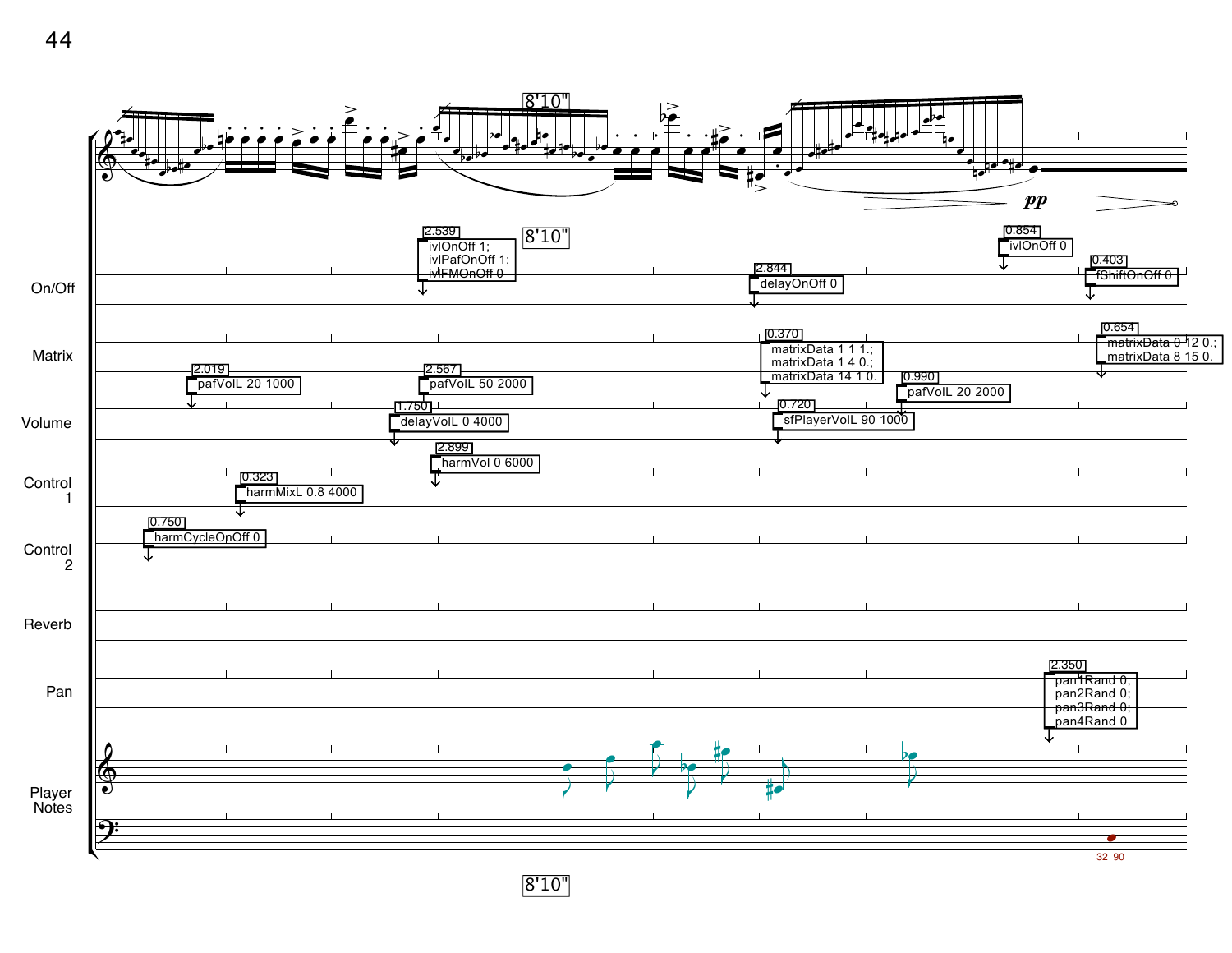|                 | 72     |                                    |                                                                                                                           |                                               |                                                 |                     |                           | 45 |  |
|-----------------|--------|------------------------------------|---------------------------------------------------------------------------------------------------------------------------|-----------------------------------------------|-------------------------------------------------|---------------------|---------------------------|----|--|
|                 |        |                                    | $\circ$<br>∙                                                                                                              | slight whistle tone<br>$\overline{\delta$ 20" | $\bigcirc$<br>(blow a continuous stream of air) |                     |                           |    |  |
|                 |        |                                    | $\equiv$                                                                                                                  |                                               |                                                 | key clicks          |                           |    |  |
|                 |        |                                    |                                                                                                                           |                                               |                                                 |                     |                           |    |  |
|                 |        |                                    | $\boldsymbol{pp}$                                                                                                         |                                               | $\boldsymbol{pp}$                               |                     |                           |    |  |
|                 |        |                                    |                                                                                                                           | 8'20"                                         |                                                 |                     |                           |    |  |
| On/Off          |        |                                    |                                                                                                                           |                                               |                                                 |                     |                           |    |  |
|                 |        |                                    |                                                                                                                           |                                               |                                                 |                     |                           |    |  |
| Matrix          |        |                                    |                                                                                                                           |                                               |                                                 |                     |                           |    |  |
| Volume          | 0.873  | pafVolL 60 2000;<br>pafEnvelope 12 |                                                                                                                           |                                               |                                                 |                     |                           |    |  |
| Control<br>-1   |        |                                    |                                                                                                                           |                                               |                                                 |                     | [1.784]<br>pafEnvelope 11 |    |  |
|                 |        |                                    |                                                                                                                           |                                               |                                                 |                     |                           |    |  |
| Control<br>2    |        |                                    |                                                                                                                           |                                               |                                                 |                     |                           |    |  |
| Reverb          | 1.466  | reverbTimeL 3.5 8000               |                                                                                                                           |                                               |                                                 |                     |                           |    |  |
| Pan             |        | 0.143                              | pan1LocationL 0.4 0.25 3000;<br>pan2LocationL 0.6 0.75 2000;<br>pan3LocationL 0.5 0.5 4500;<br>pan4LocationL 0.5 0.7 5600 |                                               |                                                 | 2.500<br>pan2Rand 1 |                           |    |  |
|                 |        |                                    | உ                                                                                                                         |                                               |                                                 |                     |                           |    |  |
|                 | ഴ<br>e |                                    |                                                                                                                           |                                               |                                                 |                     |                           |    |  |
| Player<br>Notes | 9      |                                    |                                                                                                                           |                                               |                                                 |                     |                           |    |  |
|                 |        |                                    |                                                                                                                           |                                               |                                                 |                     |                           |    |  |
|                 |        |                                    |                                                                                                                           | 8'20"                                         |                                                 |                     | $\frac{1}{\sqrt{2}}$      |    |  |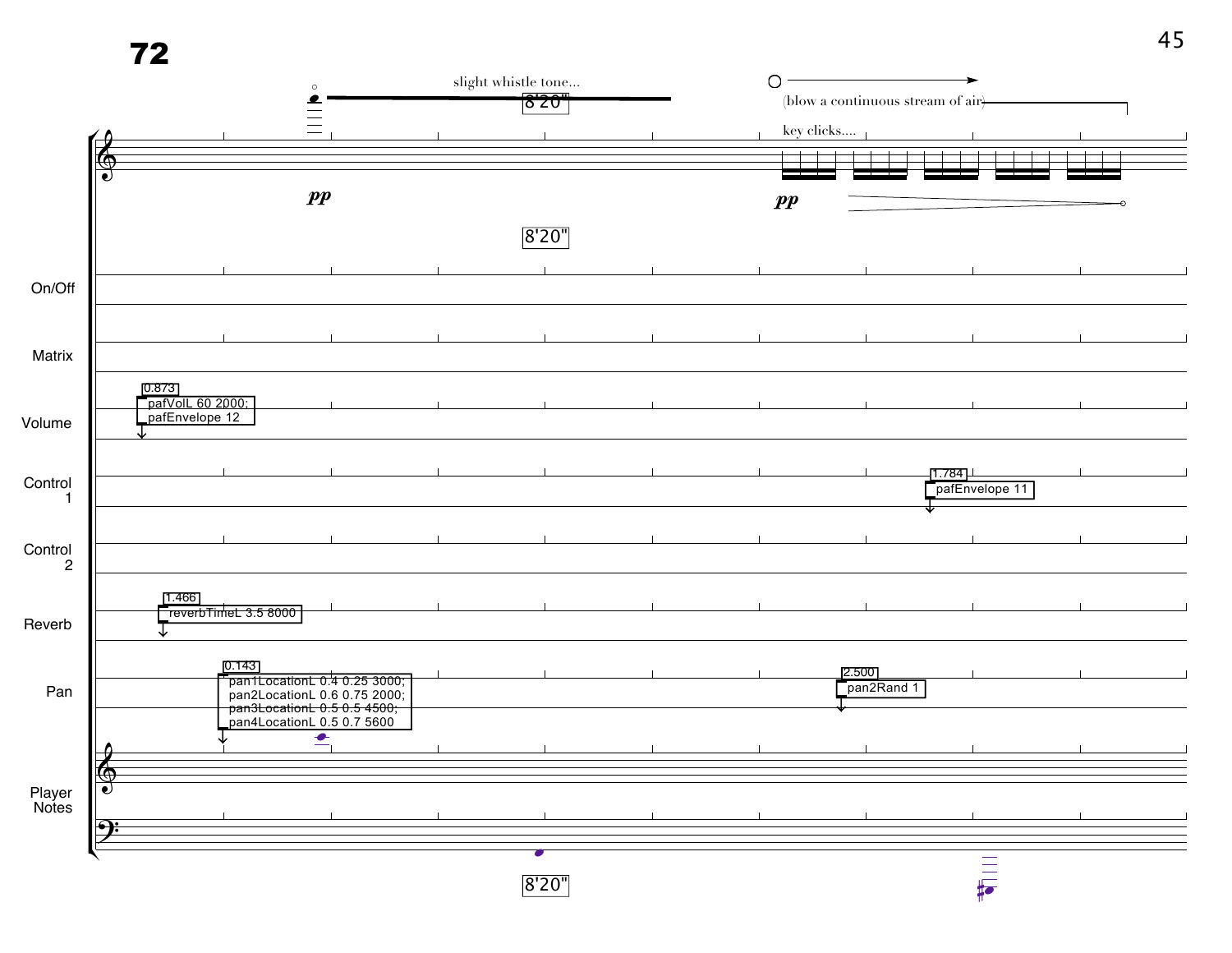

8'30"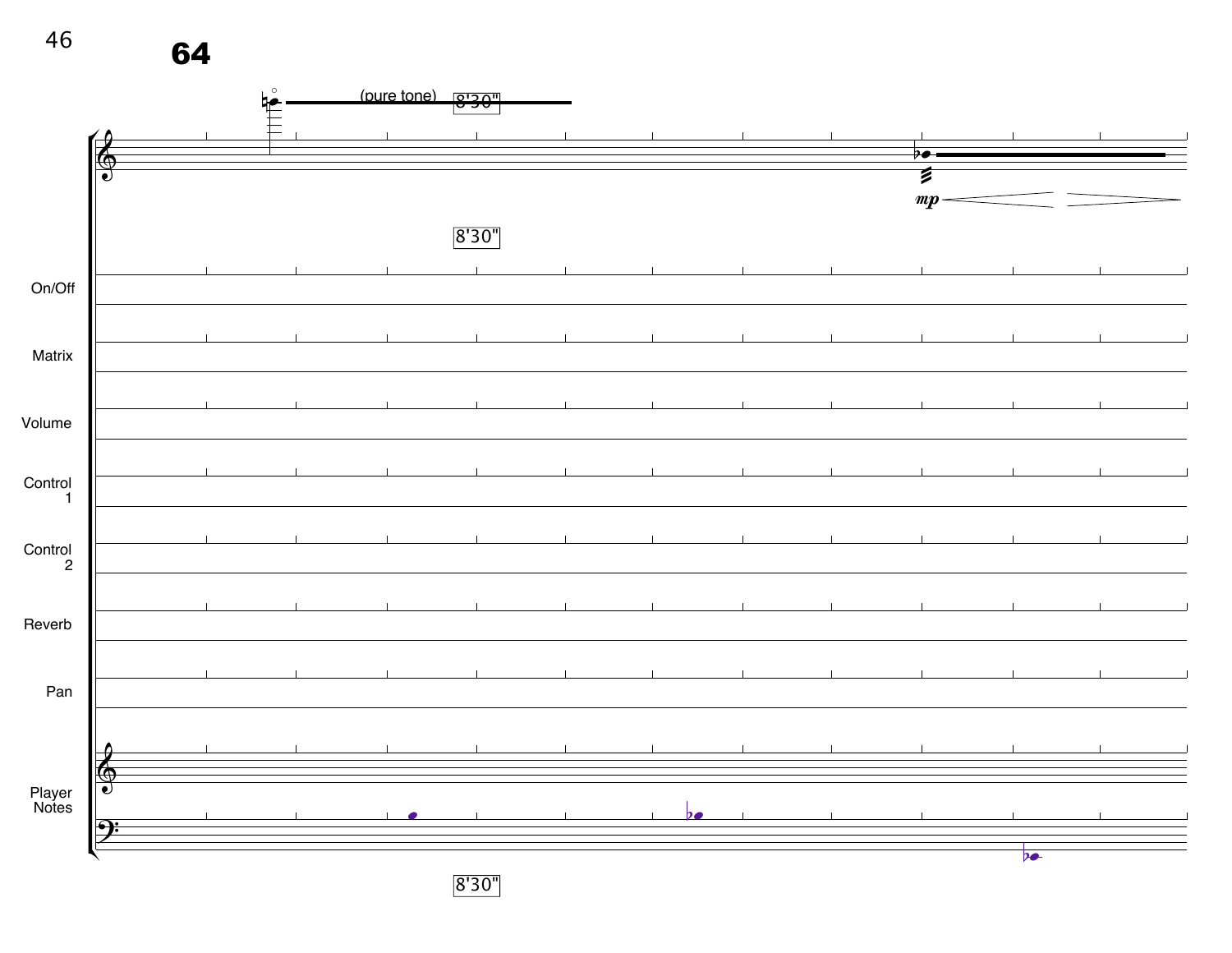|                           | (key clicks = alt. fingering $\overline{40"}$                         |                                                      |                           |                                  | at a more relaxed pace |                                                                       |
|---------------------------|-----------------------------------------------------------------------|------------------------------------------------------|---------------------------|----------------------------------|------------------------|-----------------------------------------------------------------------|
|                           |                                                                       |                                                      | $\rightarrow$ O           | (key clicks only)                |                        |                                                                       |
|                           | -6                                                                    |                                                      |                           |                                  |                        | ₽<br>$b$ e                                                            |
|                           | $\bigcirc$                                                            | Þø.                                                  |                           | $\bullet$ 10                     |                        |                                                                       |
|                           |                                                                       |                                                      |                           | ⋕J                               |                        |                                                                       |
|                           | $\boldsymbol{pp}$                                                     | $pp$ .<br>$\bm{m}$                                   |                           | $\boldsymbol{p}$                 |                        |                                                                       |
|                           | 8'40''                                                                |                                                      |                           |                                  |                        |                                                                       |
|                           |                                                                       | 0.080<br>matrixData 5 4 1.;<br>I matrixData 1 14 1.; |                           | [0.230]<br>ivlOnOff 1;           |                        |                                                                       |
|                           |                                                                       | matrixData 2 15 1.;                                  |                           | iviPafOnOff 1;<br>iviPafOnOff 0; |                        |                                                                       |
| On/Off                    |                                                                       | matrixData 3 15 1.;                                  |                           |                                  |                        |                                                                       |
|                           |                                                                       | matrixData 0 15 1.                                   |                           |                                  |                        |                                                                       |
| Matrix                    |                                                                       |                                                      |                           |                                  |                        |                                                                       |
|                           |                                                                       |                                                      |                           |                                  |                        |                                                                       |
|                           |                                                                       |                                                      |                           |                                  |                        |                                                                       |
| Volume                    |                                                                       |                                                      |                           | 0.258<br>pafVolL 35 2000         |                        |                                                                       |
|                           |                                                                       |                                                      | [0.900]<br>pafEnvelope 11 |                                  |                        | [0.163]                                                               |
|                           |                                                                       |                                                      | ↓                         |                                  |                        | delayTimeL 1500 2000;<br>delayMixL 0.75 1000;<br>delayFeedback 75 200 |
| Control                   |                                                                       |                                                      |                           |                                  |                        |                                                                       |
|                           |                                                                       |                                                      |                           |                                  |                        |                                                                       |
|                           |                                                                       |                                                      |                           |                                  |                        |                                                                       |
| Control<br>$\overline{c}$ |                                                                       |                                                      |                           |                                  |                        |                                                                       |
|                           |                                                                       |                                                      |                           |                                  |                        |                                                                       |
|                           | <u>ן0.209</u>                                                         |                                                      |                           |                                  |                        |                                                                       |
| Reverb                    | reverbTimeL 10.0 5000;<br>reverbMixL 0.6 4000;<br>reverbVolL 75 4000; |                                                      |                           |                                  |                        |                                                                       |
|                           |                                                                       |                                                      |                           |                                  |                        |                                                                       |
|                           | [0.273]<br>pan4VolL 140 5000                                          |                                                      |                           |                                  | 0.576<br>pan2Rand 0    |                                                                       |
| Pan                       |                                                                       |                                                      |                           |                                  |                        |                                                                       |
|                           |                                                                       |                                                      |                           |                                  |                        |                                                                       |
|                           |                                                                       |                                                      |                           |                                  |                        |                                                                       |
|                           | Ø                                                                     | $-0.320$                                             |                           |                                  |                        |                                                                       |
| Player<br>Notes           |                                                                       | matrixPreset 10                                      |                           |                                  |                        |                                                                       |
|                           | Ð                                                                     |                                                      |                           |                                  |                        |                                                                       |
|                           |                                                                       |                                                      |                           |                                  |                        |                                                                       |
|                           |                                                                       |                                                      |                           |                                  |                        |                                                                       |

8'40"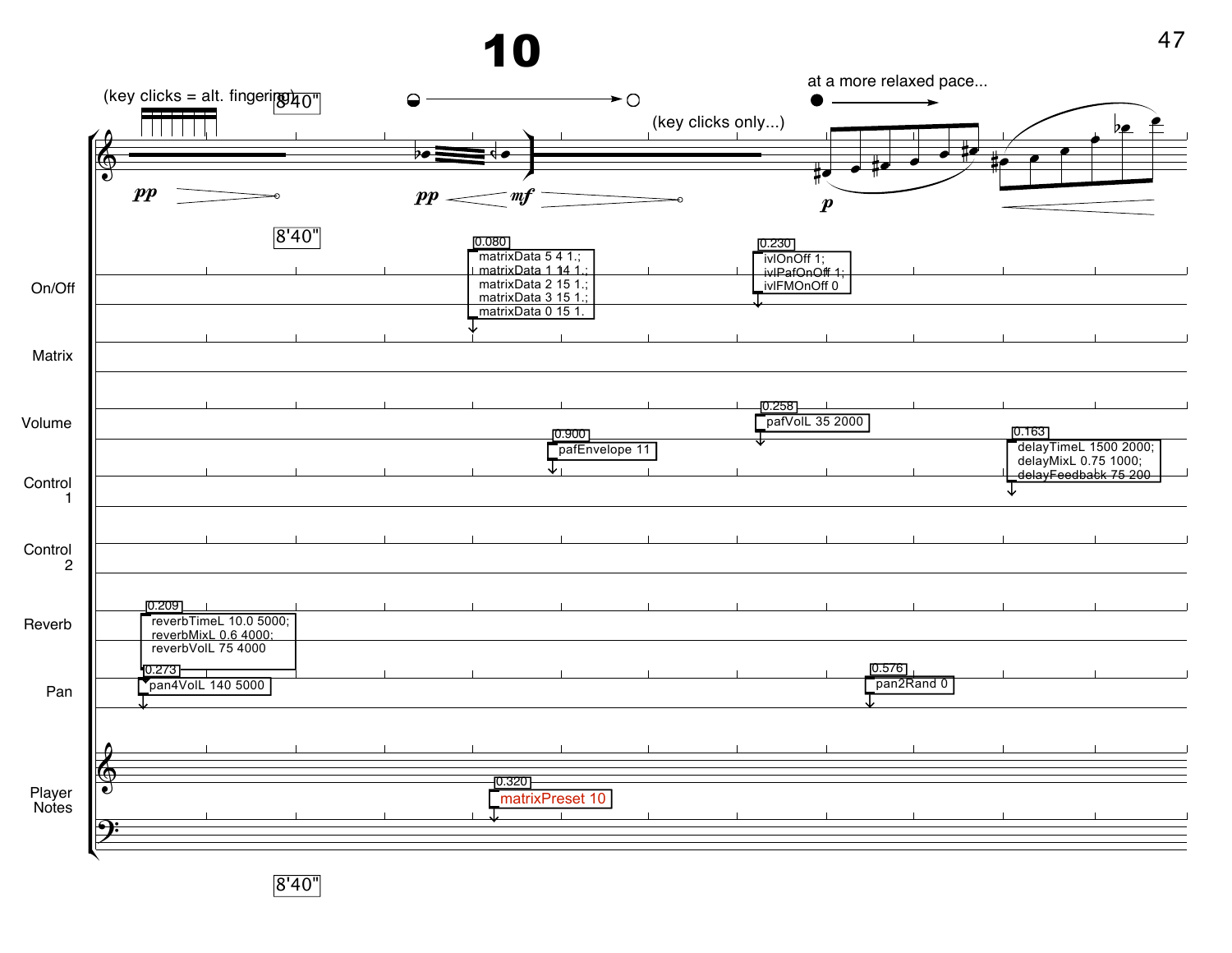

8'50"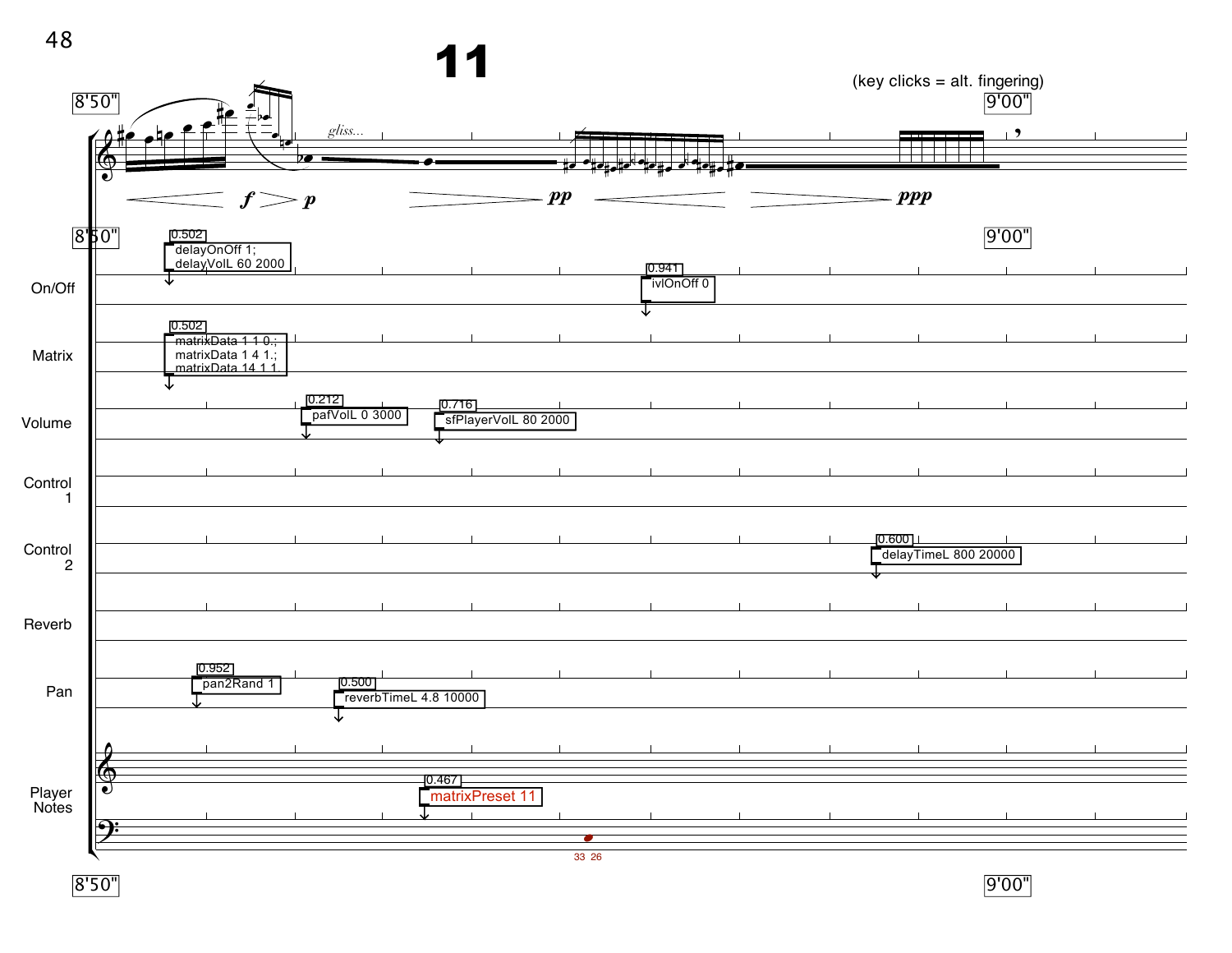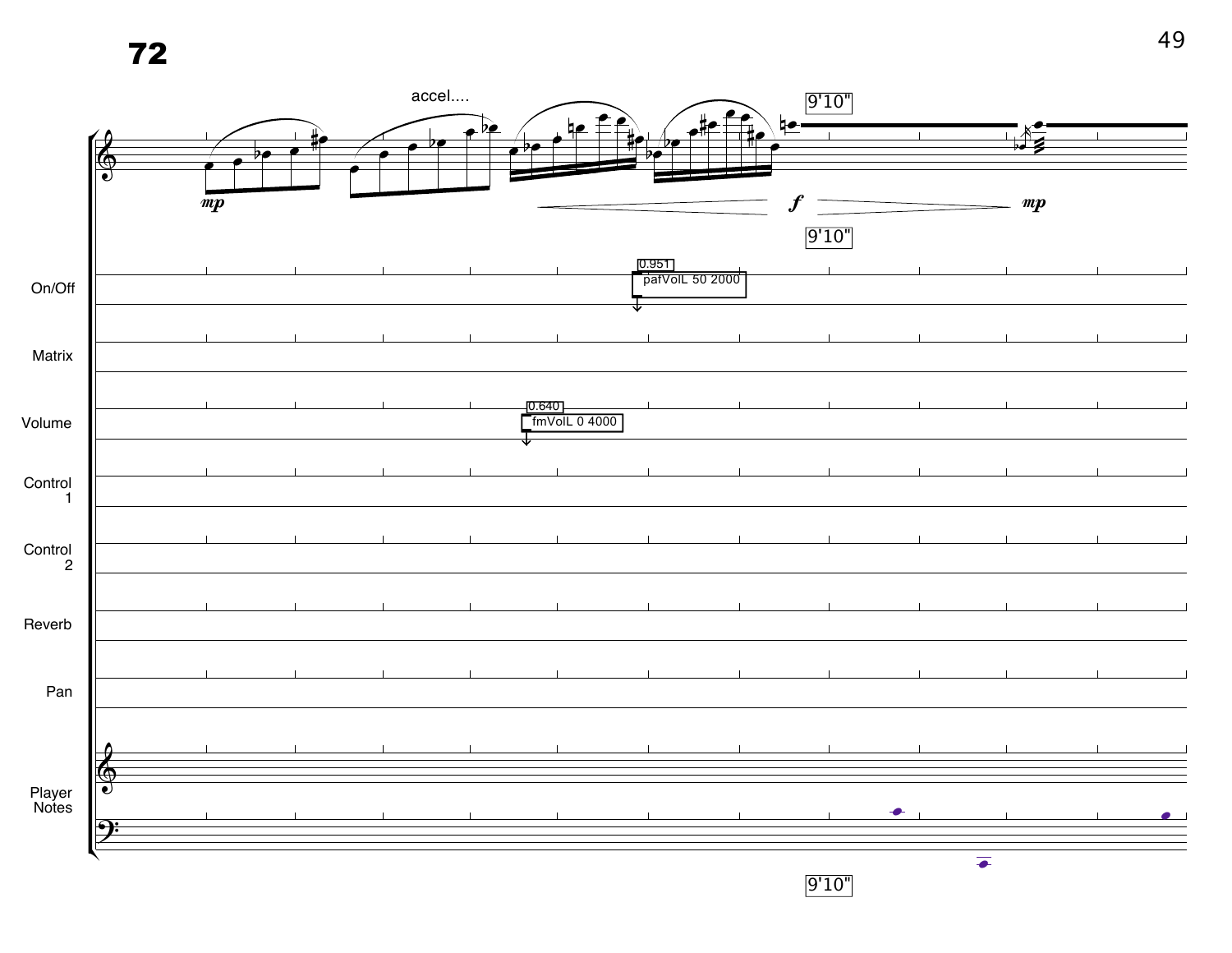

9'20"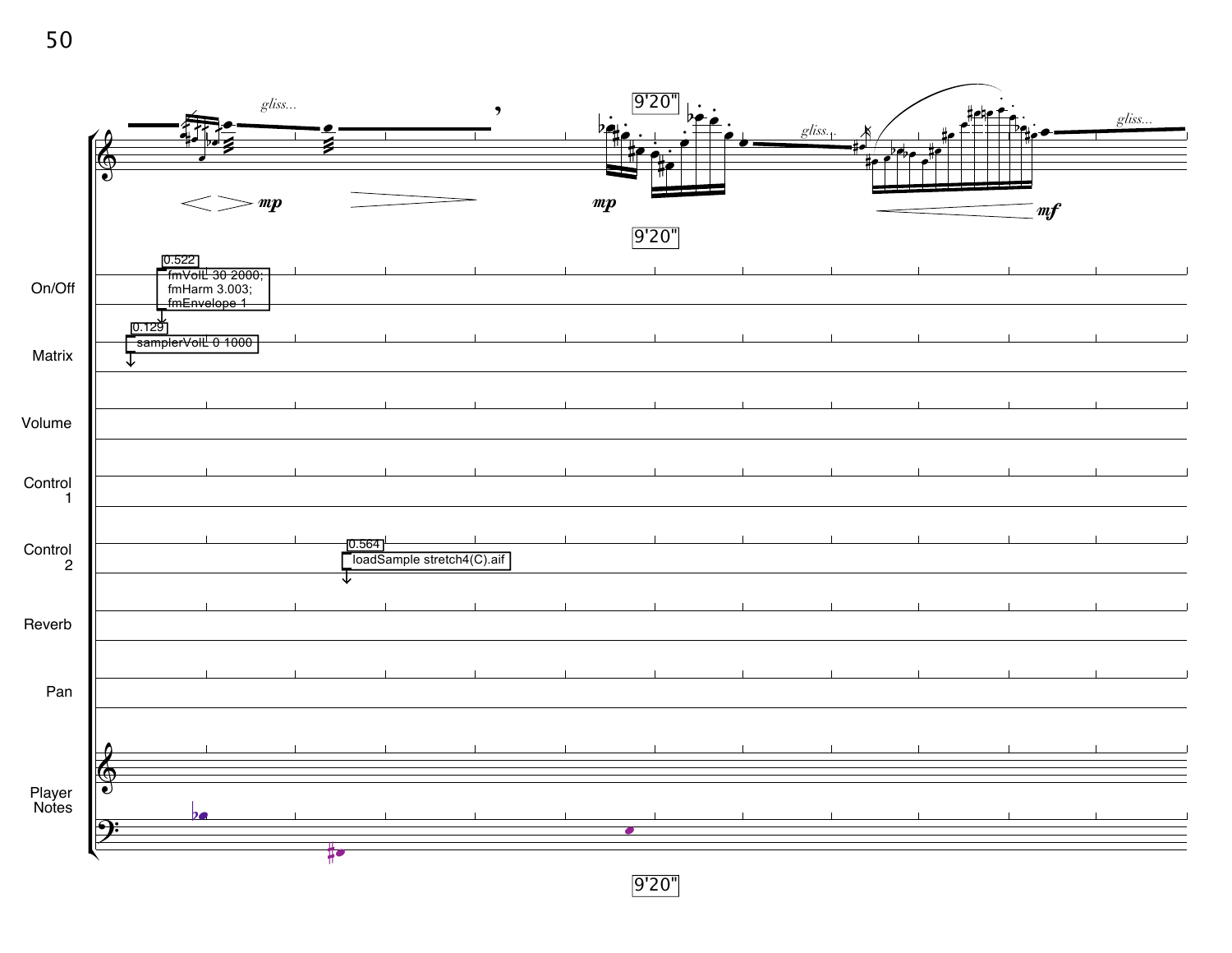## LEVELS DOWN...



9'30"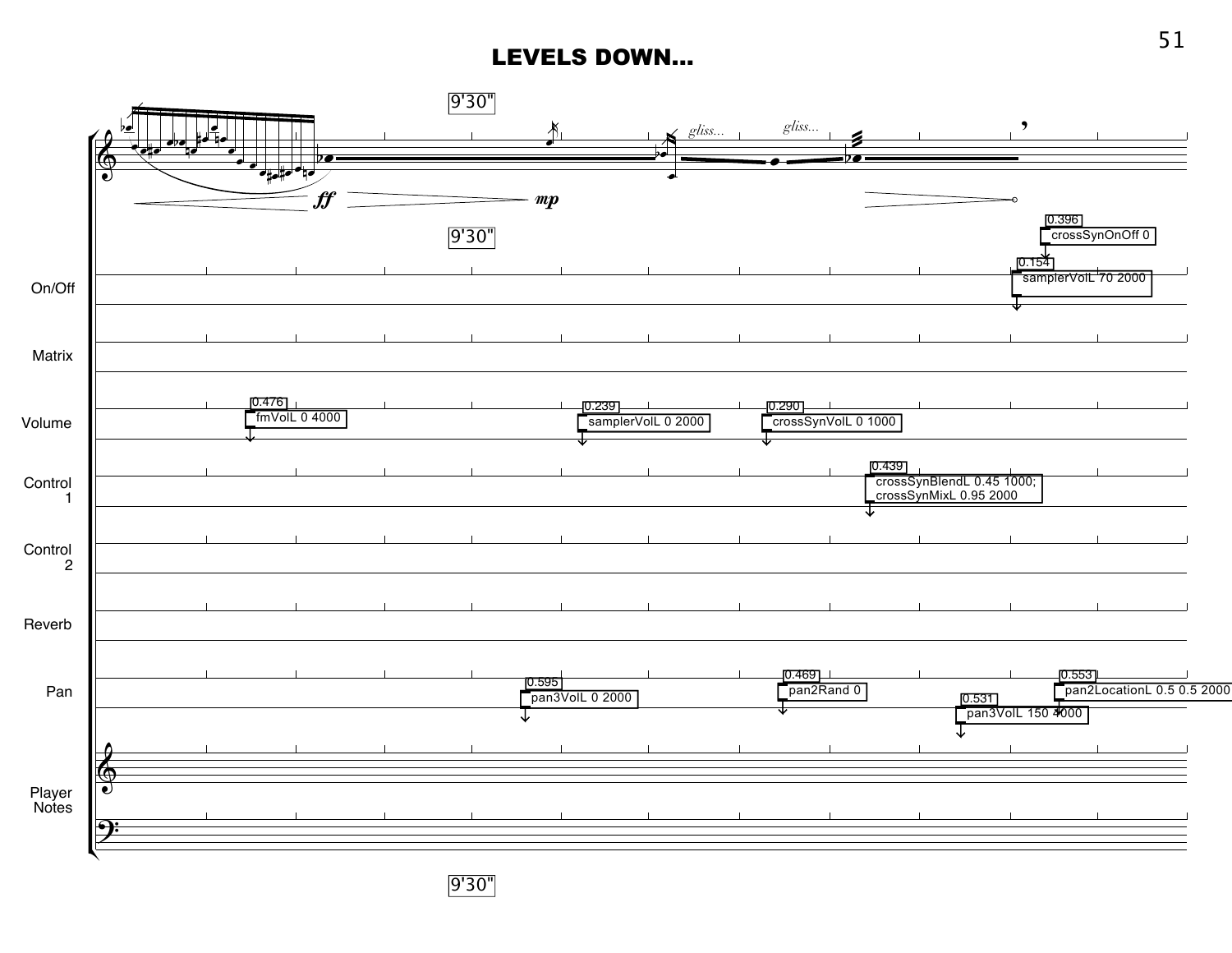

9'40"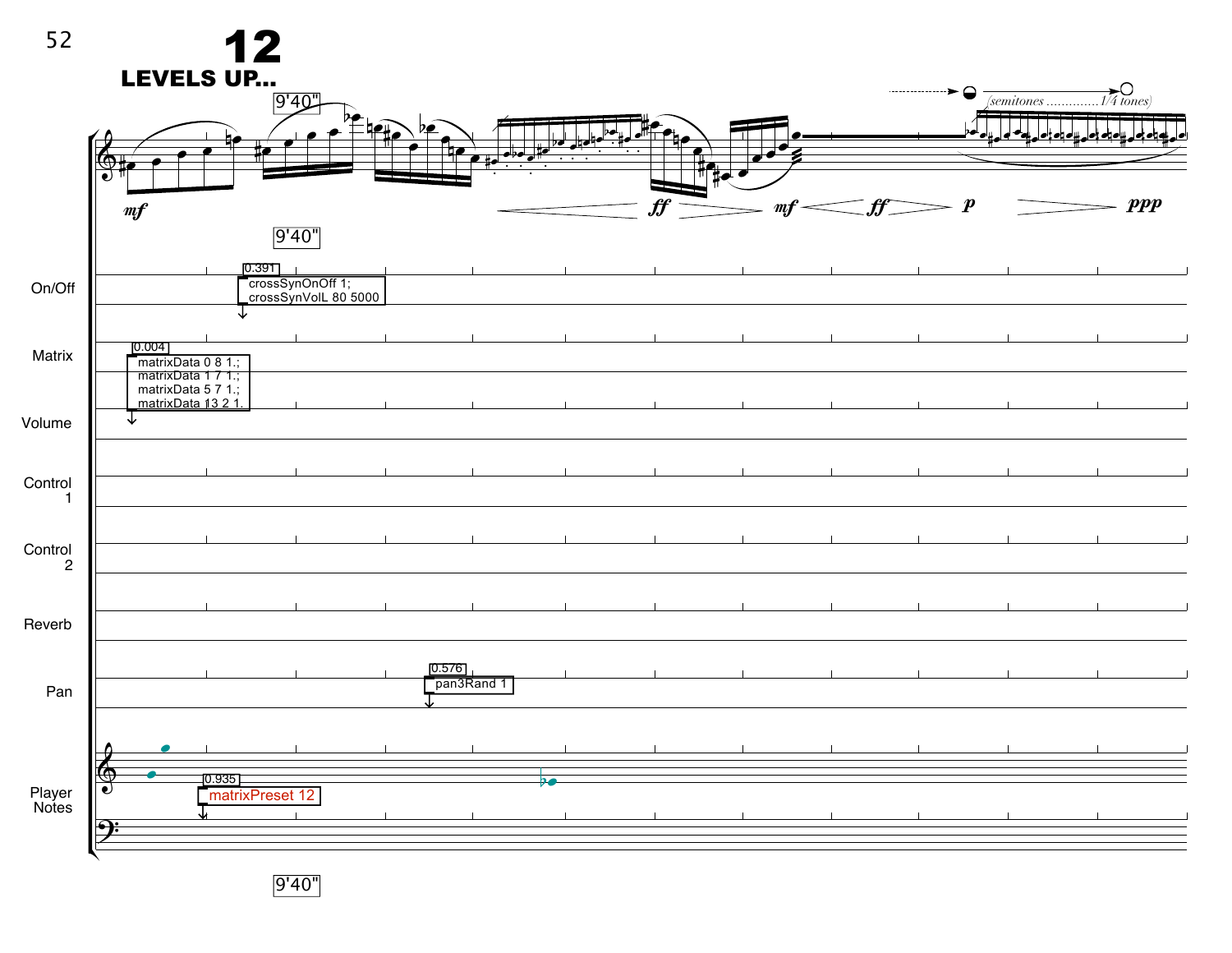

9'50"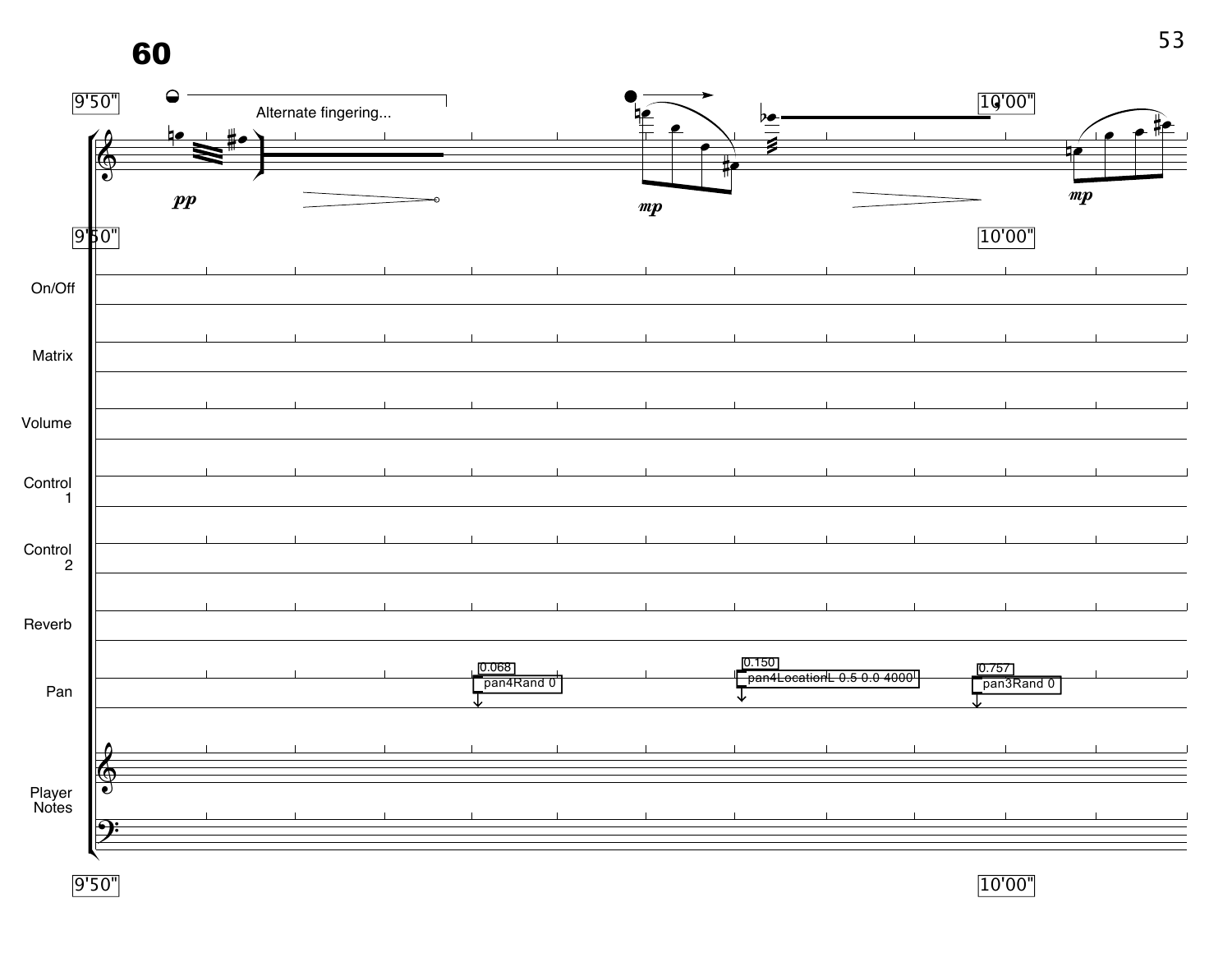

10'10"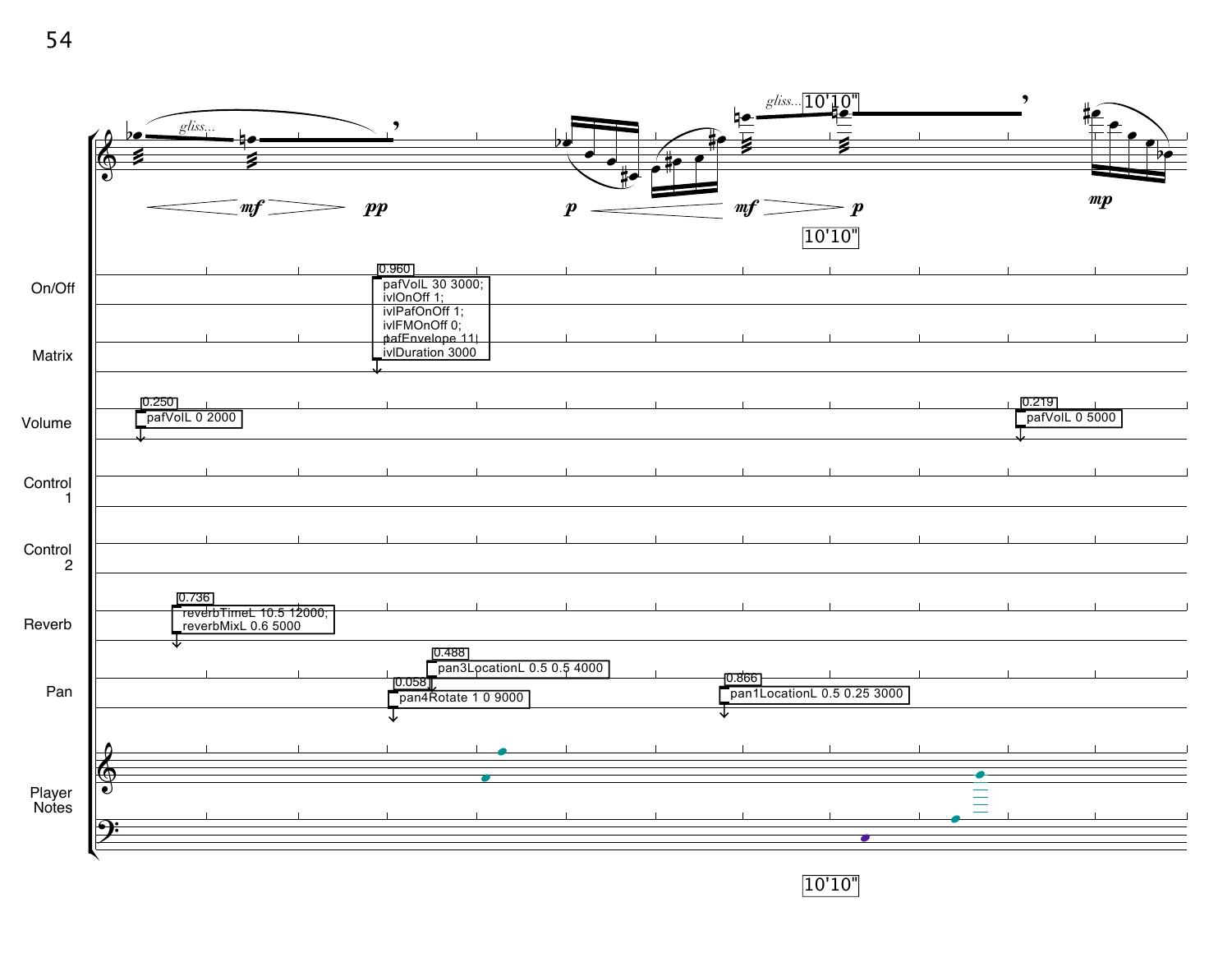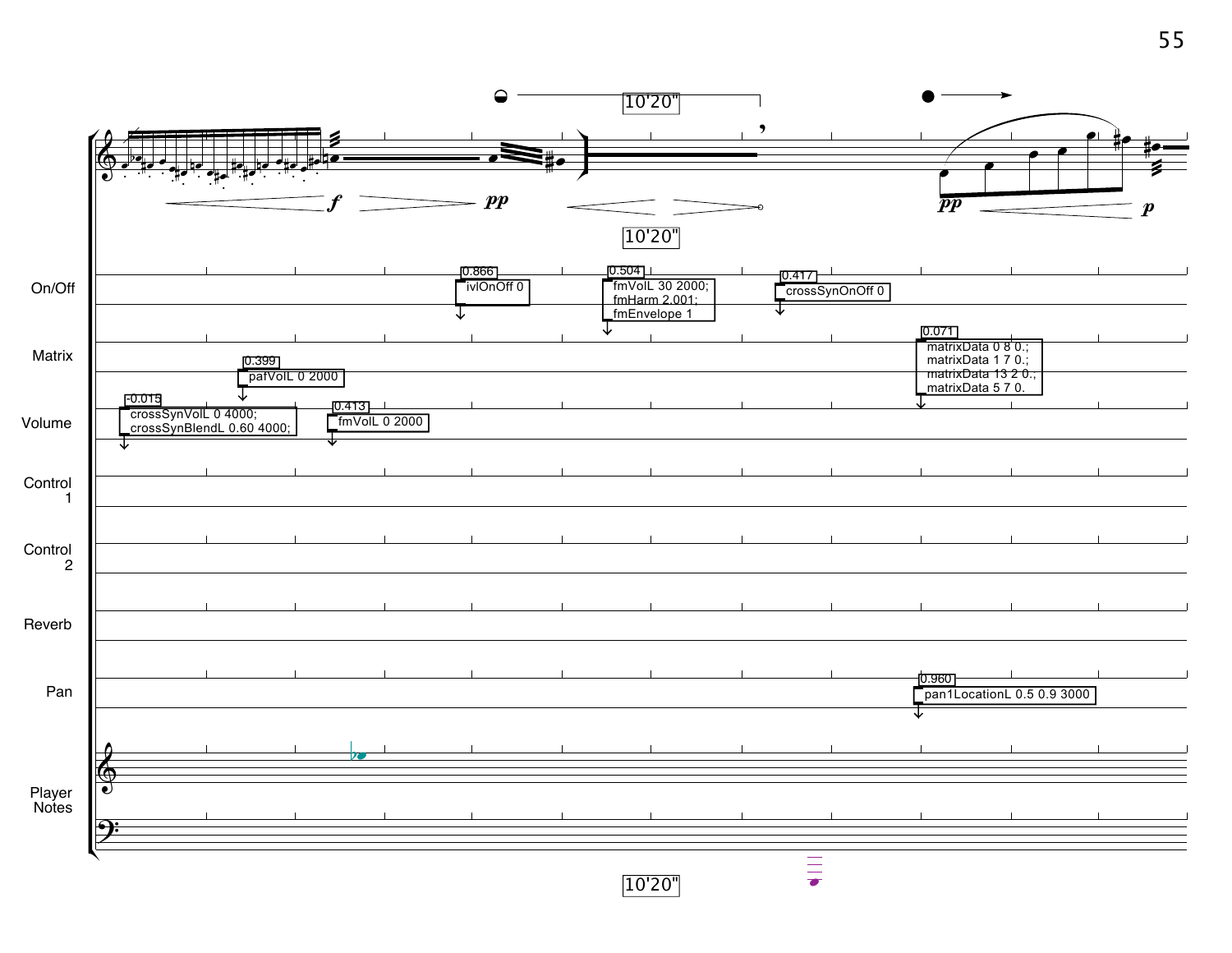$56$  54 13

|                      | $\mathbb{R}^{\mathbb{N}}$                     |                          | gliss | 10'30"                         |  | $\bullet$ |                                 |                                                                           |                                     |
|----------------------|-----------------------------------------------|--------------------------|-------|--------------------------------|--|-----------|---------------------------------|---------------------------------------------------------------------------|-------------------------------------|
| $\frac{2}{2}$        |                                               | $\overline{\phantom{a}}$ |       |                                |  |           | $p$ $\bullet$<br>$\overline{P}$ | $\overline{p}$<br>$\overline{\triangleright}$<br>$\overline{\phantom{a}}$ | $\overline{\mathbf{v}}$<br>Þ0<br>70 |
|                      |                                               | ₹                        |       |                                |  |           | $\boldsymbol{p}$                |                                                                           |                                     |
|                      |                                               |                          |       | 10'30"                         |  |           |                                 |                                                                           |                                     |
| On/Off               |                                               |                          |       |                                |  |           |                                 |                                                                           |                                     |
|                      |                                               |                          |       |                                |  |           |                                 |                                                                           |                                     |
| Matrix               |                                               |                          |       |                                |  |           |                                 |                                                                           |                                     |
|                      |                                               |                          |       |                                |  |           |                                 |                                                                           |                                     |
| Volume               |                                               |                          |       |                                |  |           |                                 |                                                                           |                                     |
| Control              |                                               |                          |       |                                |  |           |                                 |                                                                           |                                     |
| $\overline{1}$       |                                               |                          |       |                                |  |           |                                 |                                                                           |                                     |
| Control<br>2         |                                               |                          |       |                                |  |           |                                 |                                                                           |                                     |
|                      | 0.500                                         |                          |       |                                |  |           |                                 |                                                                           |                                     |
| Reverb               | reverbTimeL 4.0 10000;<br>reverbMixL 0.5 8000 |                          |       |                                |  |           |                                 |                                                                           |                                     |
| Pan                  | 0.244<br>pan1LocationL 0.5 0.5 4000           |                          |       |                                |  |           |                                 | 0.748                                                                     | pan4LocationL 0.5 0.5 3000          |
|                      |                                               |                          |       |                                |  |           |                                 |                                                                           |                                     |
| $\blacklozenge$      |                                               |                          |       |                                |  |           |                                 |                                                                           |                                     |
| ∙<br>Player<br>Notes | [0.250]                                       | matrixPreset 13          |       |                                |  |           |                                 |                                                                           |                                     |
|                      |                                               |                          |       |                                |  |           |                                 |                                                                           |                                     |
|                      | $\bullet$                                     |                          |       | $\Gamma$ $\sim$ $\sim$<br>$ -$ |  | 615       |                                 |                                                                           |                                     |

10'30"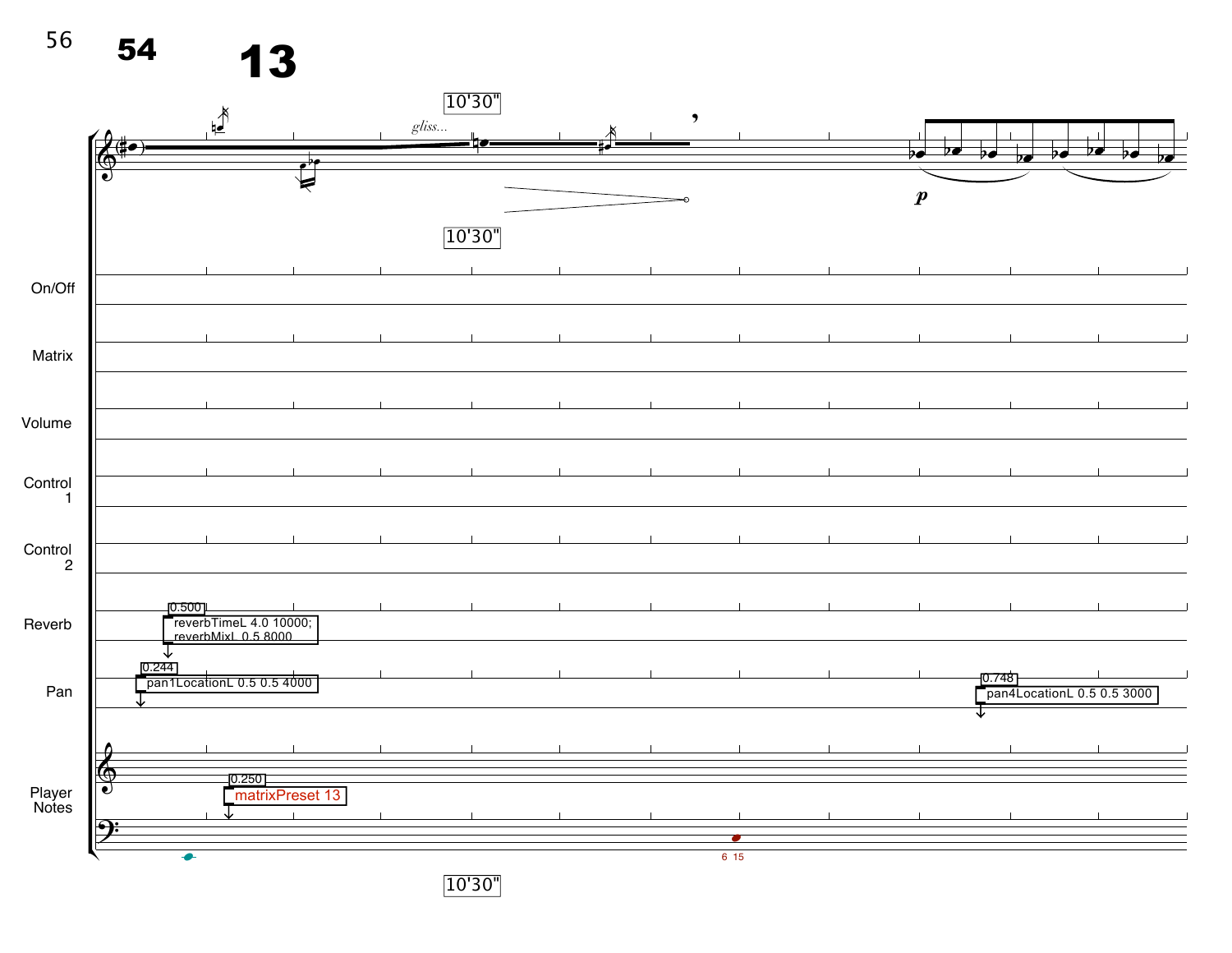

10'40"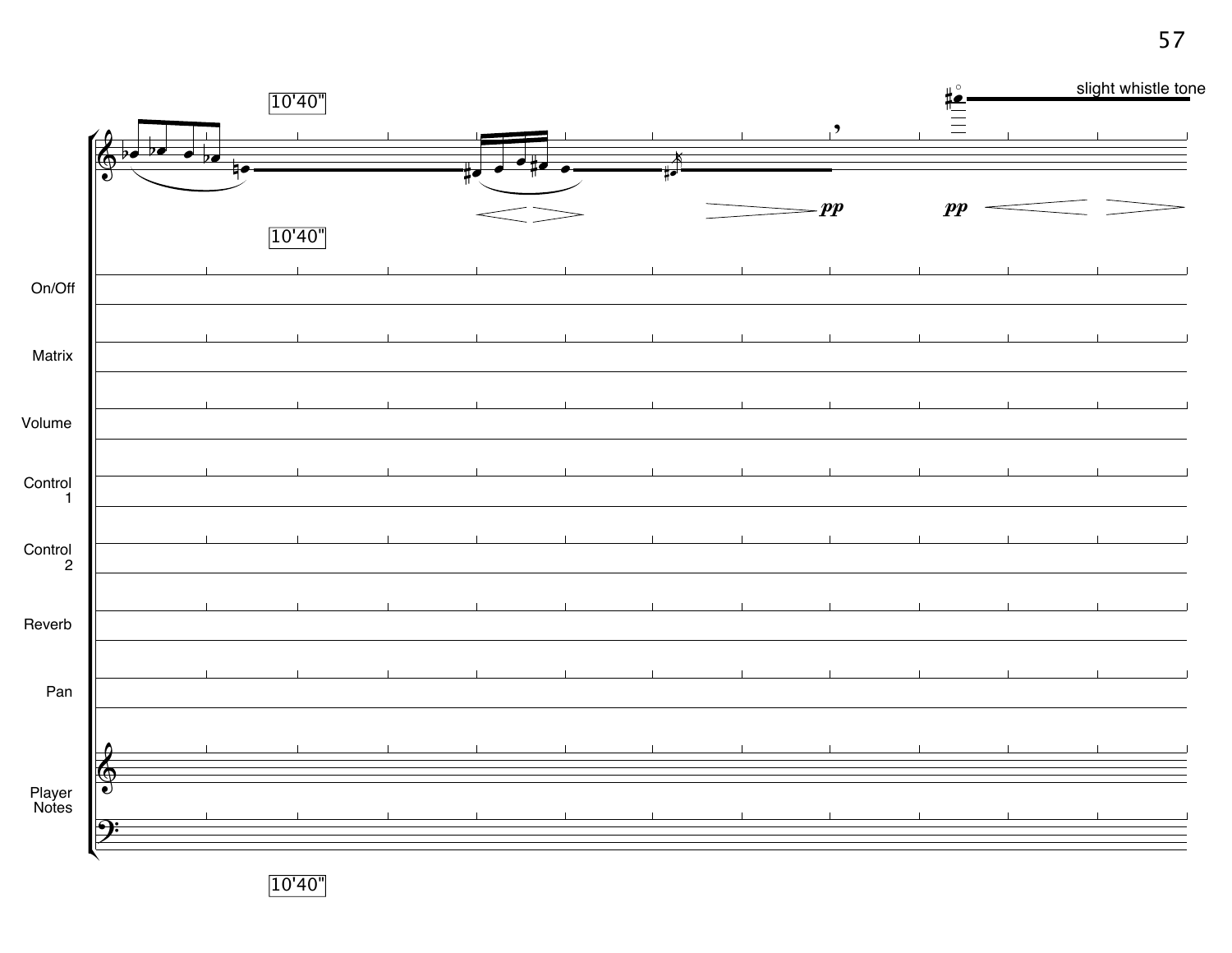|                 | [10'50"]                                                                                                      | $b$ e bo<br>do-                                     |   | <u>42</u>        |    |              | 11'00"<br>$b$ e | $\frac{-b}{\sqrt{2}}$ |
|-----------------|---------------------------------------------------------------------------------------------------------------|-----------------------------------------------------|---|------------------|----|--------------|-----------------|-----------------------|
|                 | $\pmb{\circledcirc}$<br>$\bullet$<br>$\boldsymbol{pp}$                                                        | 70<br>$\boldsymbol{p}$                              | ▰ | $\boldsymbol{m}$ | 10 | $\mathbf{t}$ | m f             |                       |
|                 | 1050                                                                                                          |                                                     |   |                  |    |              | 11'00"          |                       |
| On/Off          | 0.180<br>ivion off 1;<br>pafVolL 30 4000;<br>iviPafOn Off 1;<br>iviFMOn Off 0;<br>pafEnvelope <sub>1</sub> 11 |                                                     |   |                  |    |              |                 |                       |
| Matrix          |                                                                                                               |                                                     |   |                  |    |              |                 |                       |
| Volume          |                                                                                                               |                                                     |   |                  |    |              |                 |                       |
| Control<br>-1   |                                                                                                               |                                                     |   |                  |    |              |                 |                       |
| Control<br>2    |                                                                                                               |                                                     |   |                  |    |              |                 |                       |
| Reverb          | 0.623                                                                                                         | reverbTimeL 6.0 10000;<br>reverbMixL 0.65 8000      |   |                  |    |              |                 |                       |
| Pan             |                                                                                                               | [0.139]<br>pan1Rand 1:<br>pan2Rand 1;<br>pan4Rand 1 |   |                  |    |              |                 |                       |
|                 | $\bm{\delta}$                                                                                                 |                                                     |   |                  |    |              |                 |                       |
| Player<br>Notes | $\overline{\bullet}$<br>$\Theta$                                                                              |                                                     |   |                  |    |              |                 |                       |
|                 | 10'50"                                                                                                        |                                                     |   |                  |    |              | 11'00"          |                       |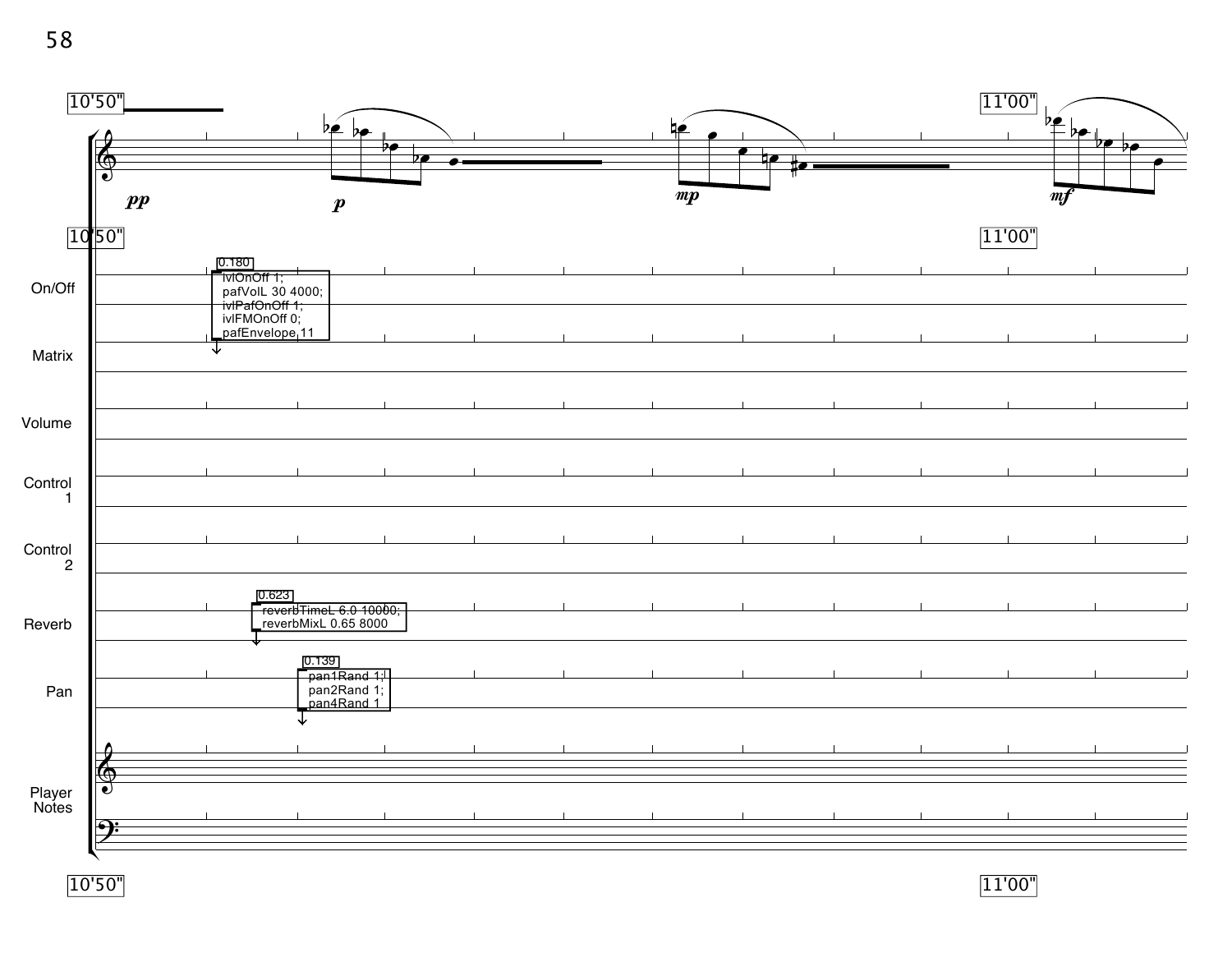

11'10"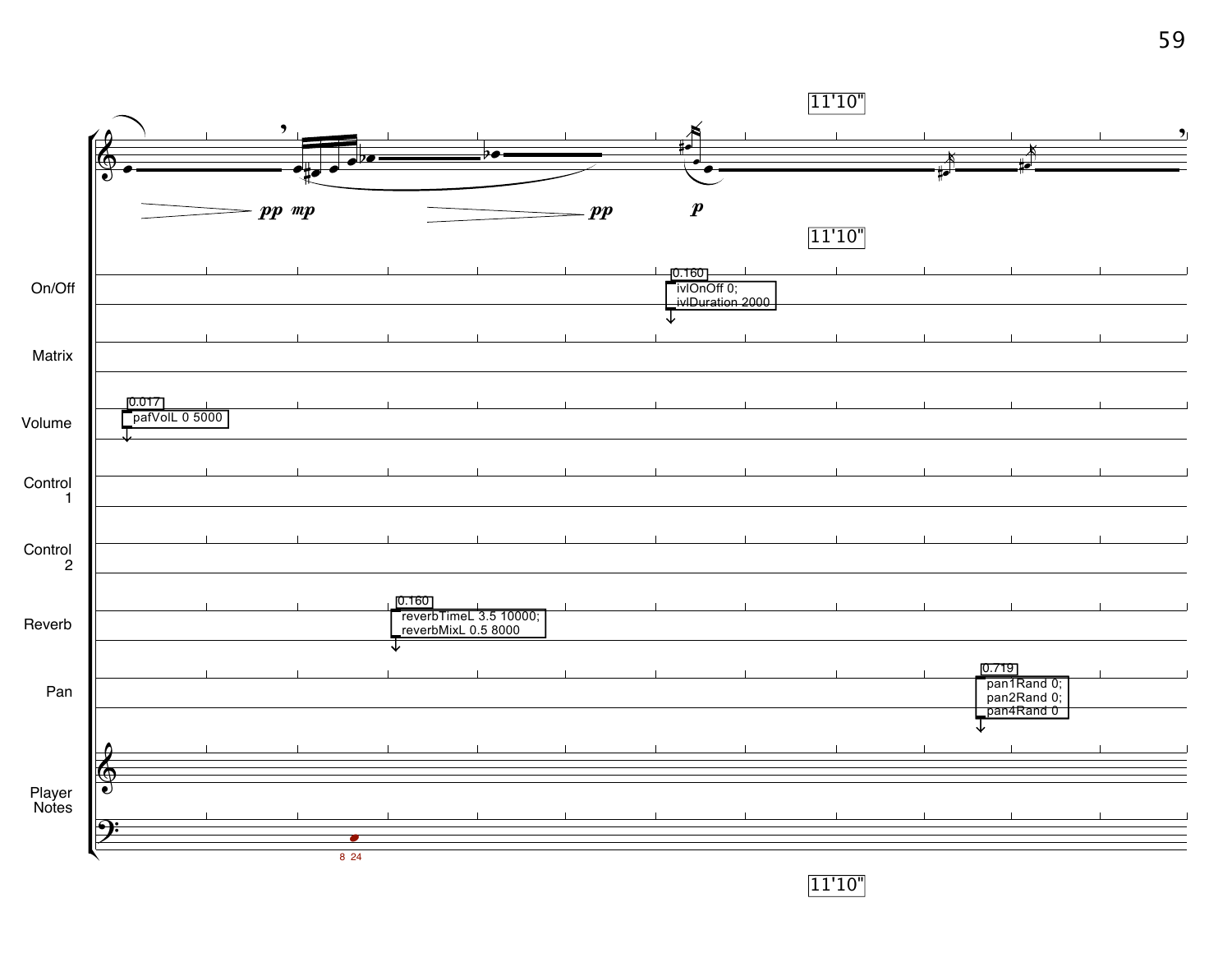|               | $\frac{\overline{b}}{\overline{a}}$                                                                 |  |                             | 11'20"          |                  |          | gliss | gliss. |                             |
|---------------|-----------------------------------------------------------------------------------------------------|--|-----------------------------|-----------------|------------------|----------|-------|--------|-----------------------------|
| $\theta$<br>₲ |                                                                                                     |  |                             |                 | Þ€               |          |       |        |                             |
| $\vec{v}$     |                                                                                                     |  |                             |                 |                  |          |       |        |                             |
|               | $\boldsymbol{pp}$                                                                                   |  |                             |                 | $\boldsymbol{m}$ | $=$ $pp$ |       |        |                             |
|               |                                                                                                     |  |                             | 11'20"          |                  |          |       |        |                             |
|               |                                                                                                     |  |                             |                 |                  |          |       |        |                             |
|               |                                                                                                     |  |                             |                 |                  |          |       |        |                             |
|               |                                                                                                     |  |                             |                 |                  |          |       |        |                             |
|               |                                                                                                     |  |                             |                 |                  |          |       |        |                             |
|               |                                                                                                     |  | 10.535<br>delayVolL 0 10000 |                 |                  |          |       |        |                             |
|               |                                                                                                     |  |                             |                 |                  |          |       |        |                             |
|               |                                                                                                     |  |                             |                 |                  |          |       |        |                             |
|               |                                                                                                     |  |                             |                 |                  |          |       |        |                             |
|               |                                                                                                     |  |                             |                 |                  |          |       |        |                             |
|               |                                                                                                     |  |                             |                 |                  |          |       |        |                             |
|               |                                                                                                     |  |                             |                 |                  |          |       |        |                             |
|               |                                                                                                     |  |                             |                 |                  |          |       |        |                             |
|               | 0.532<br>pan1LocationL 0.5 0.5 3000;<br>pan2LocationL 0.5 0.85 6000;<br>pan4LocationL 0.5 0.25 7500 |  |                             | <u> 10.098 </u> | pan2VolL 20 3000 |          |       |        | 0.324 <br>pan2VolL 150 5000 |
|               |                                                                                                     |  |                             |                 |                  |          |       |        |                             |
|               |                                                                                                     |  |                             |                 |                  |          |       |        |                             |
| ❻<br>O)       |                                                                                                     |  |                             |                 |                  |          |       |        |                             |
|               |                                                                                                     |  |                             |                 |                  |          |       |        |                             |

11'20"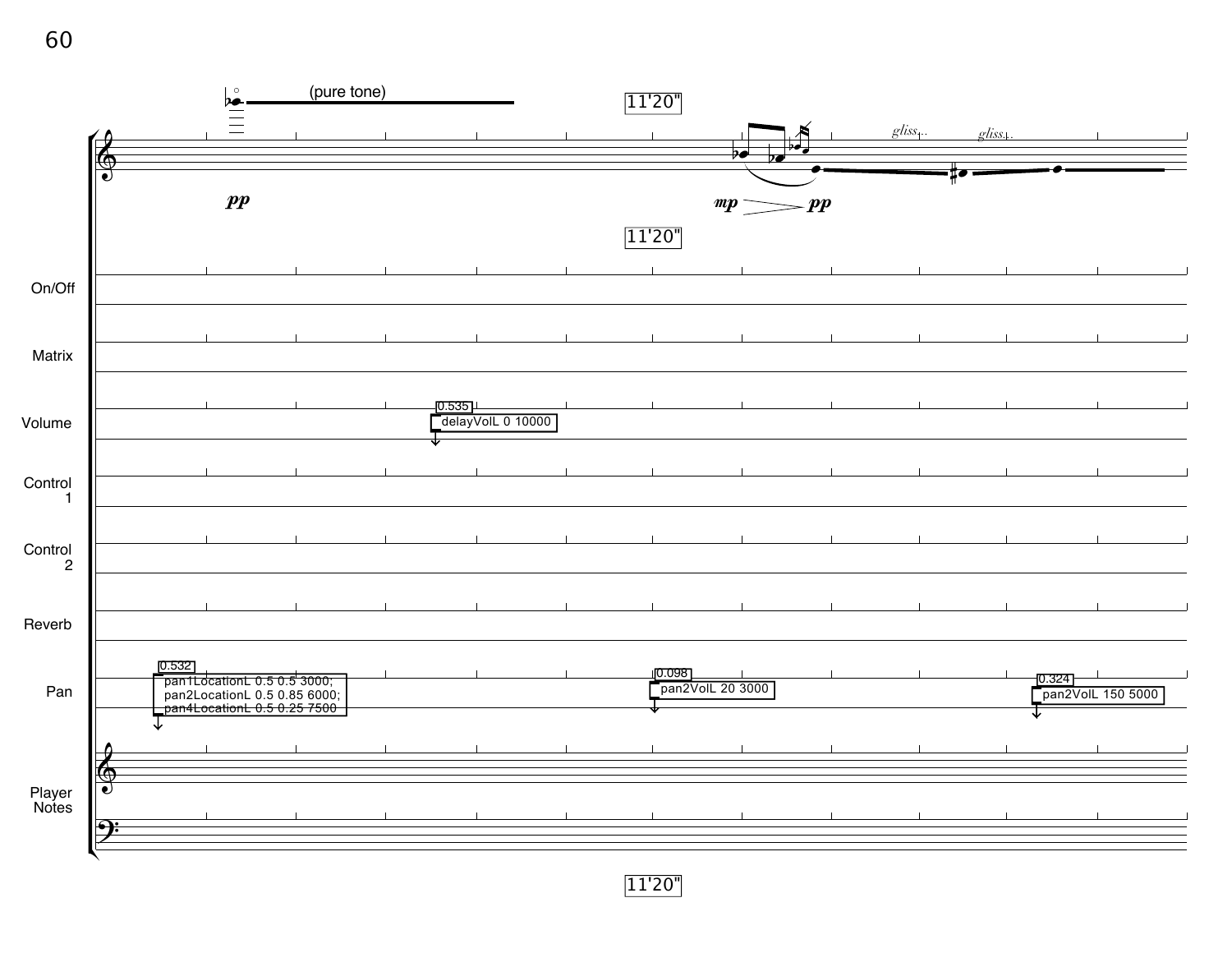